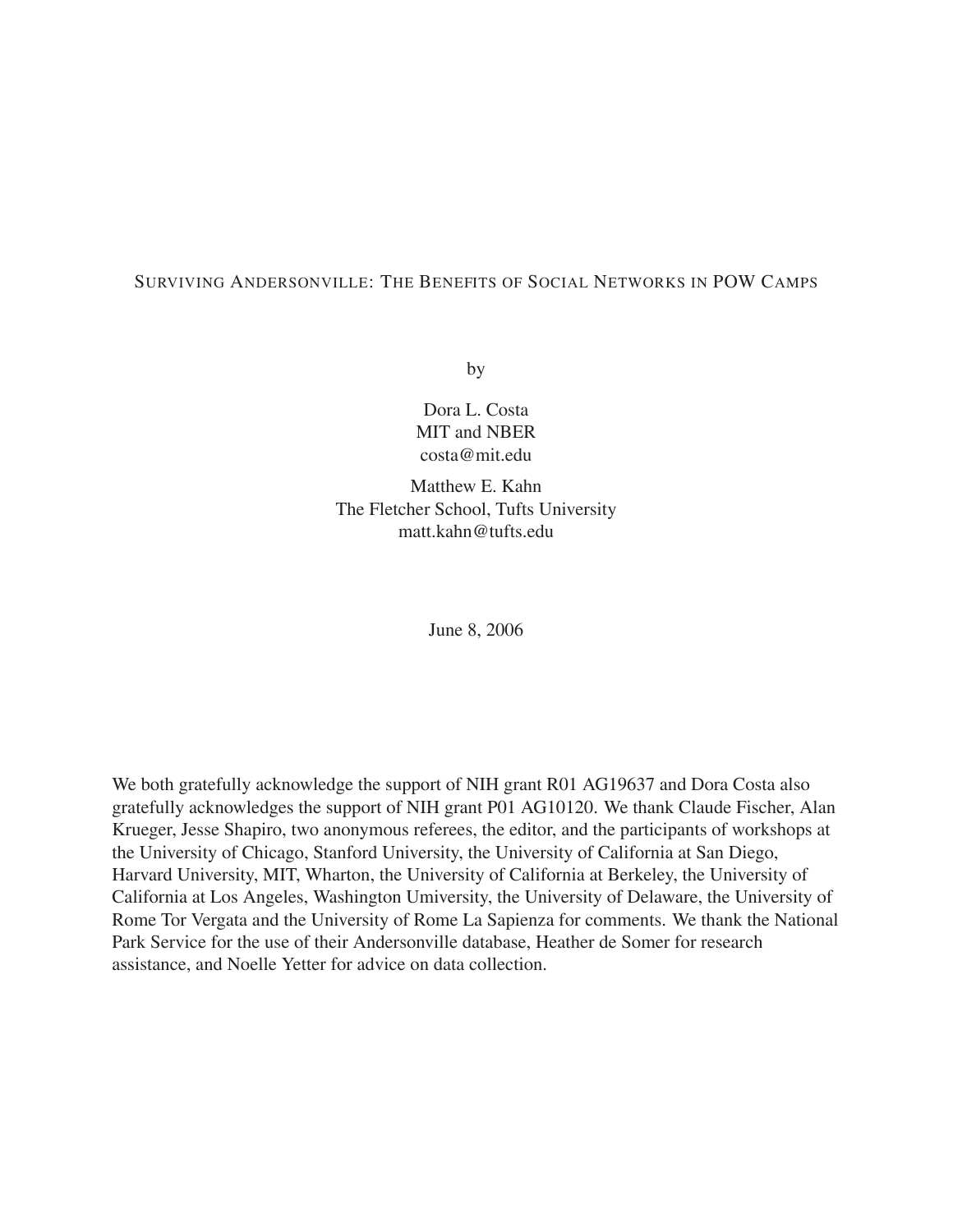#### **Surviving Andersonville: The Benefits of Social Networks in POW Camps**

#### **Abstract**

### **JEL Classification: I120, Z130**

Twenty-seven percent of the Union Army prisoners captured July 1863 or later died in captivity. At Andersonville the death rate may have been as high as 40 percent. How did men survive such horrific conditions? Using two independent data sets we find that friends had a statistically significant positive effect on survival probabilities and that the closer the ties between friends as measured by such identifiers as ethnicity, kinship, and the same hometown the bigger the impact of friends on survival probabilities.

Dora L. Costa MIT Department of Economics, E52-274C 50 Memorial Drive Cambridge, MA 02142 and NBER costa@mit.edu

Matthew E. Kahn The Fletcher School Tufts University Medford, MA 02155 matt.kahn@tufts.edu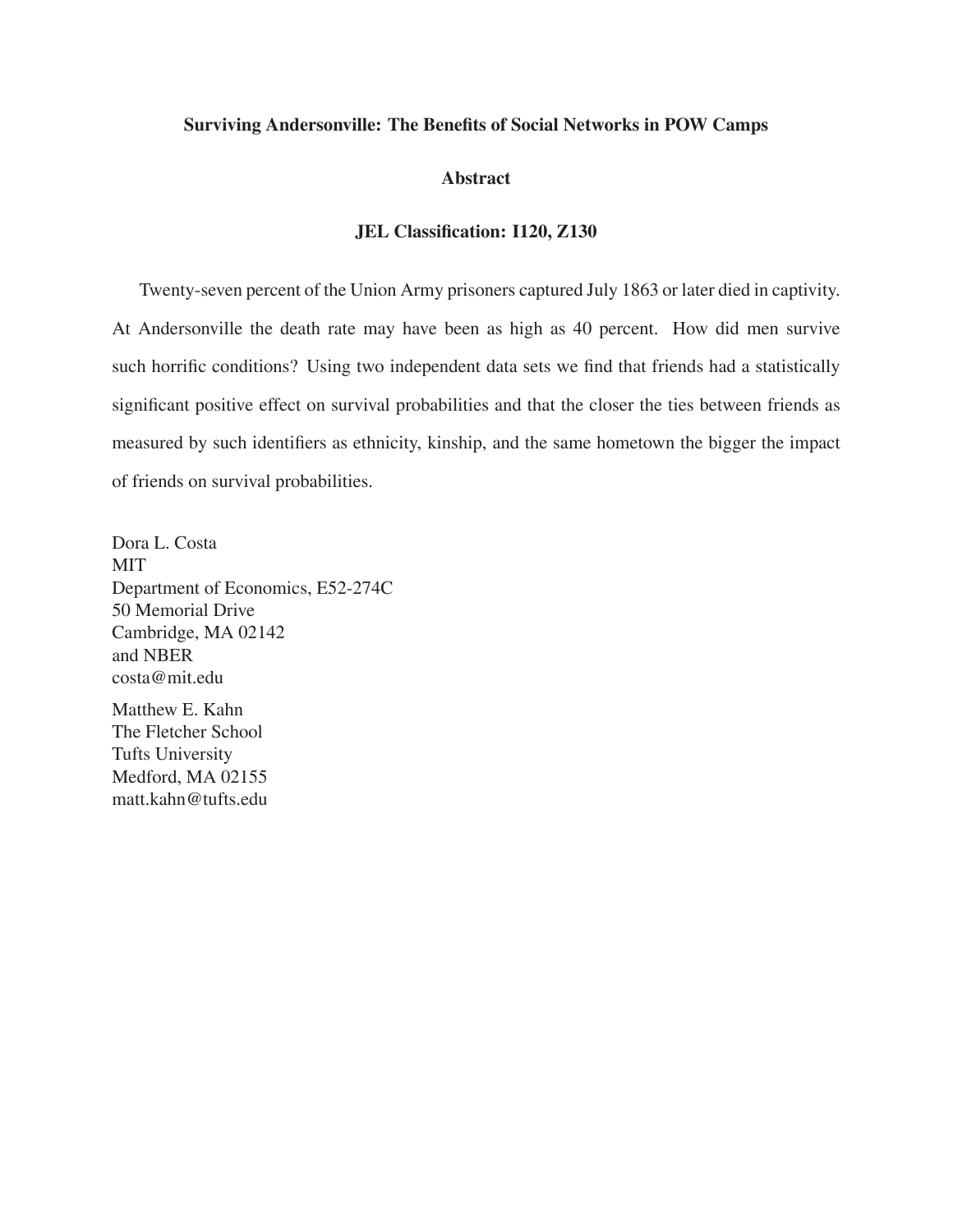# **1 Introduction**

For most of history soldiers captured by the enemy were either slaughtered or enslaved to die quickly in a mine or galley ship or other lethal place. The concept of prisoners of war developed during the seventeenth and eighteenth centuries both because of Enlightenment ideas and because the mercenaries widely used by seventeenth century armies sought to save their own lives. During the Napoleonic Wars, the first to employ mass conscription, captured troops were often kept in prison camps and later exchanged. The first total war, the American Civil War, saw the first formal code of conduct for dealing with prisoners of war, drawn up in 1863 at President Lincoln's request. It stipulated that captured troops had to be imprisoned, fed, and given medical treatment and could not be enslaved, tortured, or killed (Malkin 2001). The Civil War reality, however, did not match the ideals of the code. The death rate for imprisoned POWs was 12 percent in the North and 16 percent in the South (Rhodes 1904: 507-508). Some prison camps achieved notoriety, particularly Andersonville in the South and to a lesser extent Florence and Salisbury in the South and Elmira in the North. At Andersonville, which at its peak capacity was the fifth largest city in the south, roughly one-third of the men died within 7 months (Rhodes 1904: 404) and forty percent of the men who passed through Andersonville died there.<sup>1</sup>

How did men survive the horrific conditions of Civil War POW camps? This paper uses a unique longitudinal database of Union Army soldiers and a cross-sectional database of the population of Andersonville to examine the role of social networks in ensuring survival in Confederate POW camps. A prison camp, with its absence of law enforcement, property rights, and formal markets and its subsistence income level is closer to a primitive society than to a civil society. Social networks are therefore particularly likely to be important. The consumption smoothing literature has emphasized that in developing countries the family plays a key role in smoothing idiosyncratic

<sup>&</sup>lt;sup>1</sup>See United States War Department (1880- 1901), Series II, Vol. VIII, pp. 615, 781. In the longitudinal sample that we subsequently use roughly 38 percent of the 554 men held at Andersonville died there. In the cross-sectional data that we subsequently use 40 percent of the listed men died at Andersonville.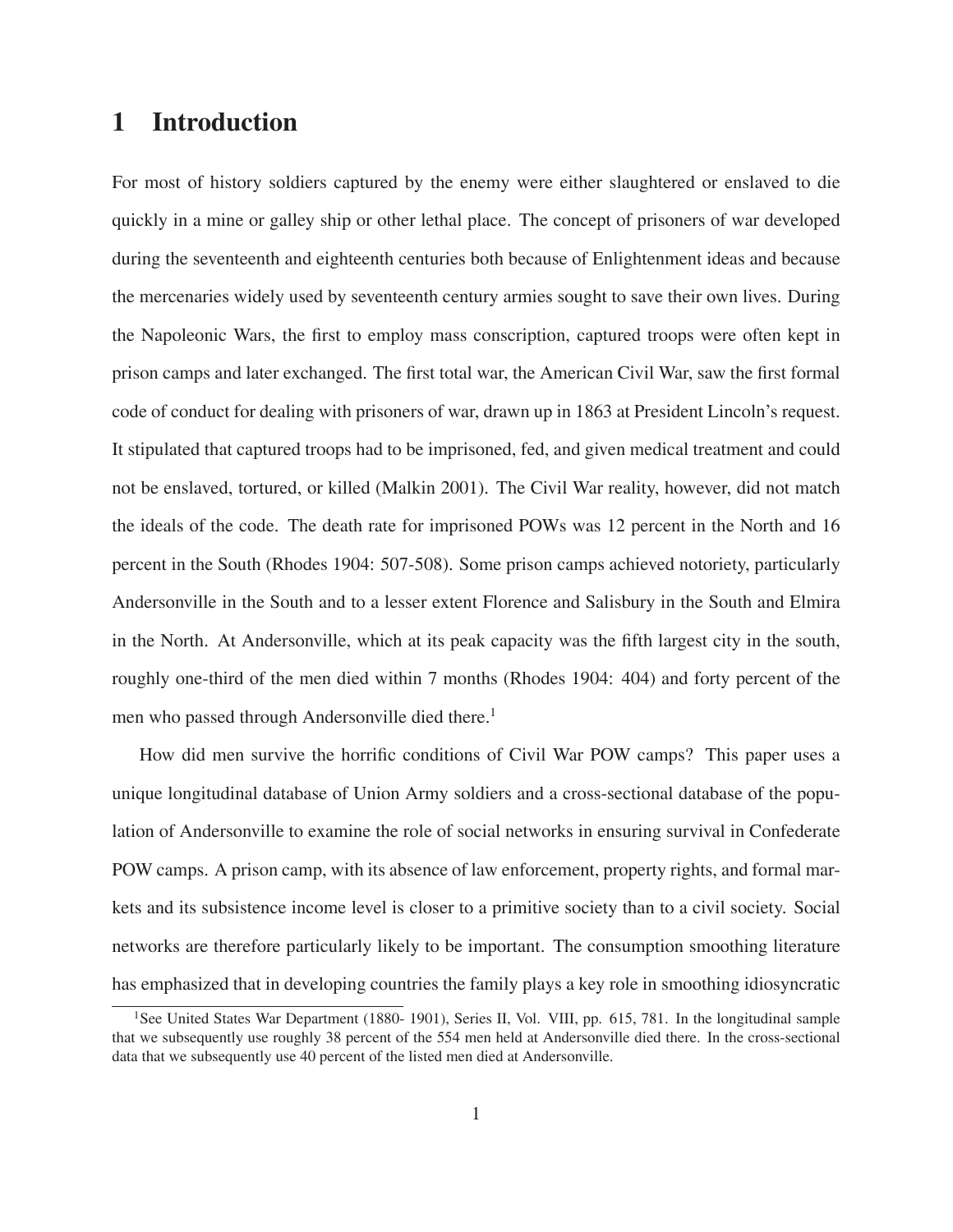shocks (Rosenzweig 1988; Townsend 1995; Grimard 1997; Fafchamps and Lund 2003). Social networks can play the same role. The accounts of survivors of Civil War POW camps, Nazi concentration camps, the Soviet Gulag and Vietnamese POW internment mention the role of friends in addition to various psychological mechanisms, collaboration with the enemy, preying upon fellow prisoners, own youth, health, and physical strength and pure luck (Ransom 1963; McElroy 1957; Appelbaum 2003; Eitinger 1964; Jones 1979; Schmolling 1984). Schmolling (1984) argued that friends were the single most important key to survival of Nazi concentration camps. Those without friends might end up with short rations and had more trouble adapting psychologically. In the Gulag of the late 1940s the Ukranians, Balts, and Poles created their own systems of mutual assistance in the camps where they were in large numbers (Appelbaum 2003: 380). Health researchers have argued that the quality of social attachments affects health through its impact on the immune and neuroendocrine systems (e.g. Berkman 1995). Civil War diaries indicate that friends in POW camps provided the moral support necessary to avoid depression, provided extra food or clothing through trade of valuables or from work on prison detail such as the bakery, ensured that none strayed too close to the "dead line," protected against the predations of other prisoners, and tended to the sick. John Ransom (1963: 93) wrote in his Andersonville diary,"I have always been blessed with friends, and friends too, of the right sort."

This paper contributes to the growing empirical literature on the benefits of participating in a social network. Many network papers focus on information acquisition. Social networks are important sources of job tips (Ioannides and Loury 2004; Bayer, Ross, and Topa 2005), retirement plan information (Duflo and Saez 2003), and of other types of assistance. Migrants are drawn to destinations where their peers previously moved (Munshi 2003; Moretti 1999; Costa and Kahn forthcoming). Networks may be an important determinant of government program participation (Bertrand, Mullainathan, and Luttmer 2000; Aizer and Currie 2004). Like these papers, we examine how the quantity and quality of social networks affects outcome indicators. A distinguishing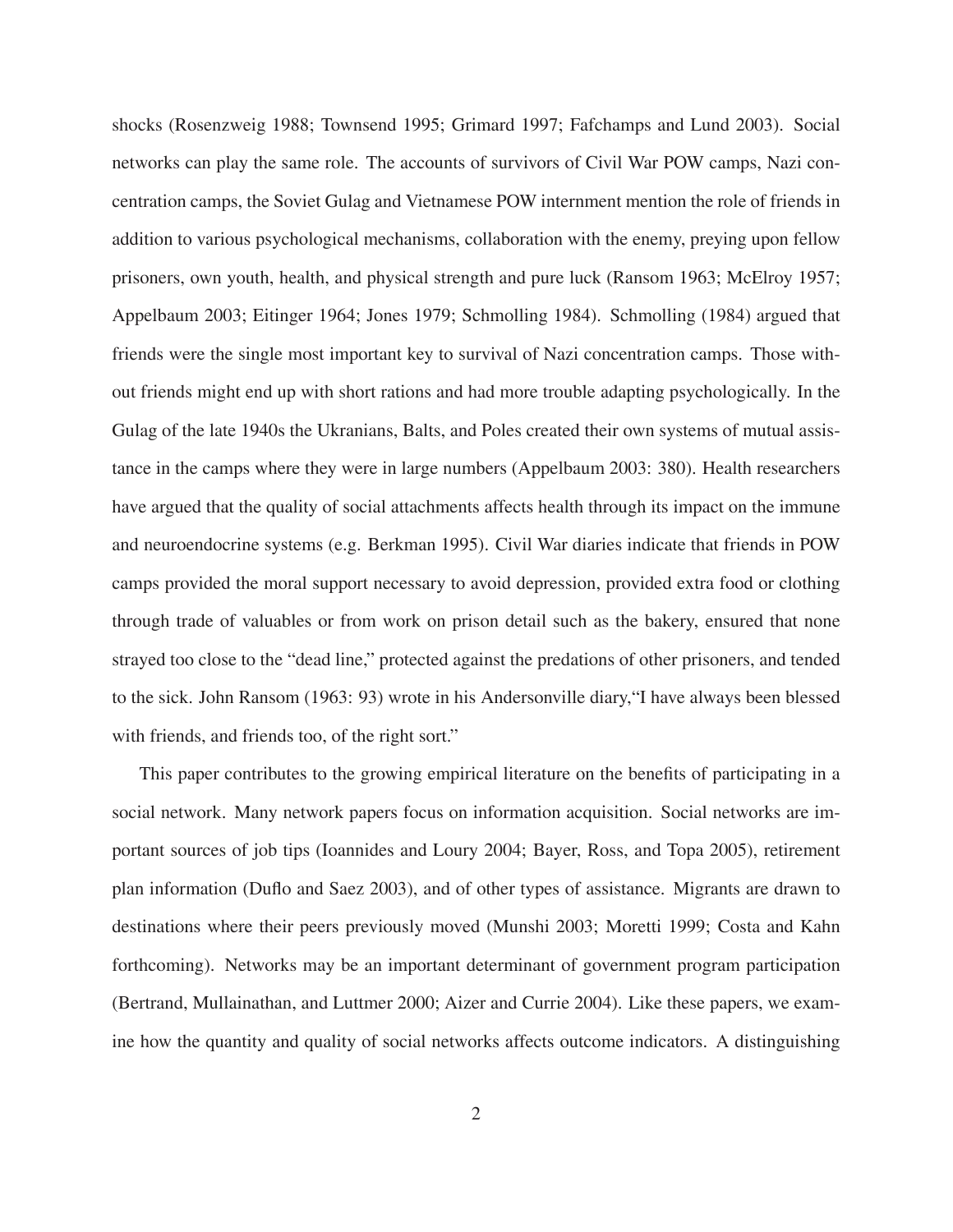feature of our study is that our outcome measure, death, represents "higher stakes" than the outcome measures in these other studies. Another distinguishing feature of our study is that our setting is one of unusually high stress and, unlike survivor accounts, we do not depend upon a selected sample. In such a setting, friends may be particularly valuable because there are no market substitutes but they could also be less valuable because in an environment where infectious disease is rampant they can offer little protection.

### **2 Confederate POW Camps**

An estimated 211,411 Union soldiers were captured during the Civil War. 16,668 were never imprisoned because they were paroled on the field, but of the remaining 194,743 men, 30,218 died while in captivity (Rhodes 1904: 507). Thus, 7 percent of all U.S. soldiers were ever imprisoned compared to figures of 0.8 percent for World War II and 0.1 percent for Korea.<sup>2</sup> Until mid-1863 many POWs were exchanged immediately. Prisoner exchanges stopped as the two sides argued over the terms (particularly the treatment of black soldiers and their white officers). General Grant opposed re-establishing a system of exchange, stating, "If we commence a system of exchange which liberates all prisoners taken, we will have to fight on until the whole South is exterminated."<sup>3</sup> Although men were exchanged again in December of 1864 and early in 1865, the mean number of days spent in prison until death or release for men who were captured prior to mid-1863 was 20 whereas it was 92 for men who were captured after mid-1863. Forty-three percent of the men in the longitudinal sample that we use were captured July 1863 or later.

Men who were captured after mid-1863 faced ever worsening conditions as the crowds of prisoners increased.4 In our longitudinal data only 4 percent of the men captured before July of

<sup>&</sup>lt;sup>2</sup>Estimated from the figures in U.S. Department of Veterans Affairs (2004) and from

http://www.cwc.lsu.edu/cwc/other/stats/warcost.htm.

<sup>&</sup>lt;sup>3</sup>See United States War Department (1880-1901), Series II, Vol. VII, p. 607.

<sup>4</sup>Northern complaints about Southern prisons began in 1862. For example, on February, 22 1862 *Harper's* reported that "The condition of our soldiers ... is indeed fearful ... covered with vermin, ... half-starved and nearly naked ..."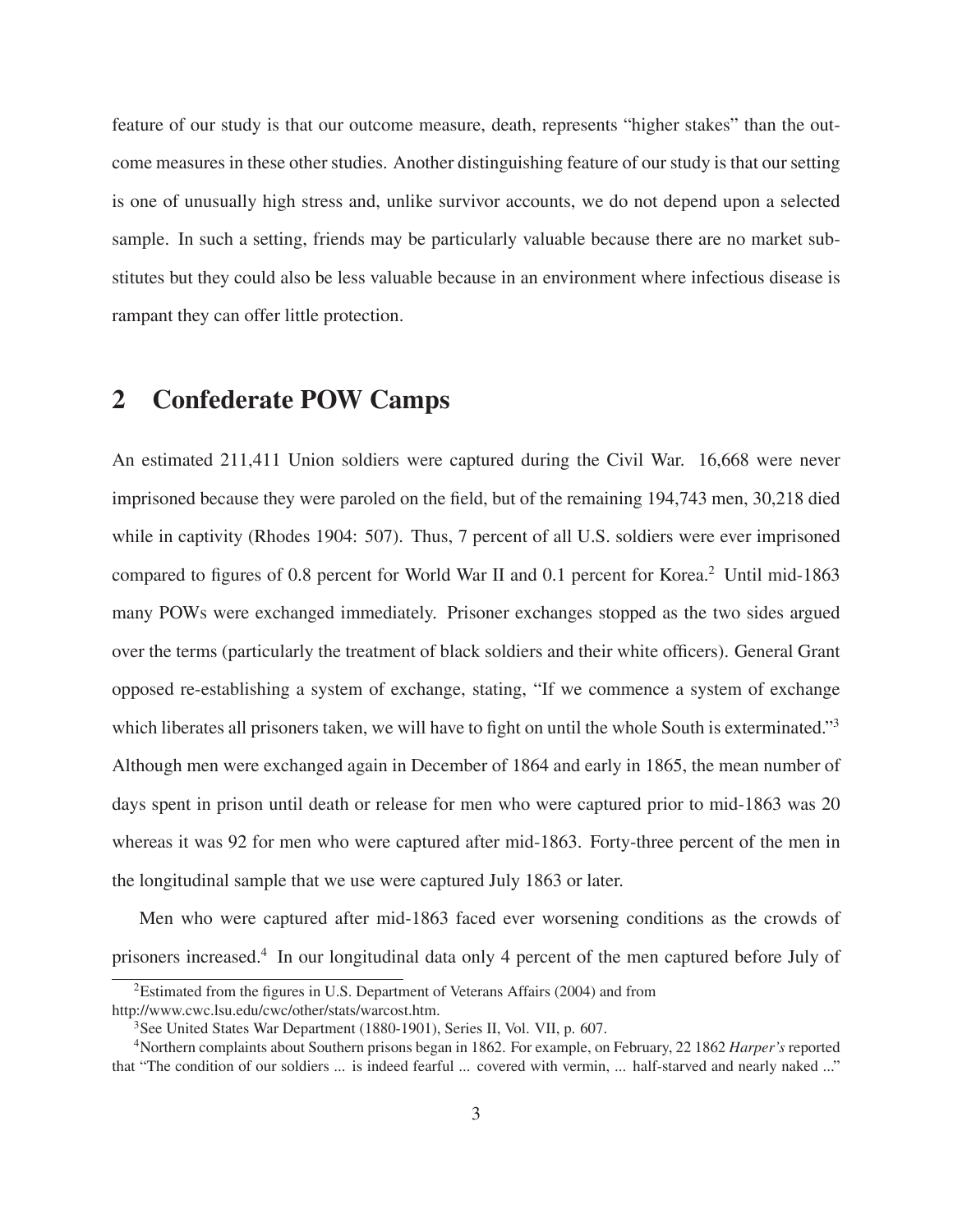1863 died in captivity whereas 27 percent of those captured July 1863 or later died in captivity. (In contrast, the total wartime mortality rate was 14 percent.) Men suffered from poor and meager rations, from contaminated water, from grounds covered with human excrement and with other filth, from a want of shoes, clothing, and blankets (having often been stripped of these by needy Confederate soldiers), from a lack of shelter in the open stockades that constituted camps such as Andersonville and Millen, from the risk of being robbed and murdered by fellow prisoners, and from trigger-happy guards. John Ransom recounted in his diary that when taken prisoner he weighed 178 pounds and when he left Andersonville suffering from scurvy and dropsy he weighed only 95 pounds (Ransom 1963:142).

Conditions across prisons varied widely and within prisons varied widely across time. Andersonville, which with a maximum capacity of 10,000 men held at one point 32,899 men, was the most notorious (Speer 1997: 332). The chief causes of death were scurvy, diarrhea, and dysentery. Scorbutic ulcers became gangrenous.<sup>5</sup> In contrast to Andersonville, prisoners at Savannah, for example, received better and more plentiful rations. However, at camps such as Florence and Salisbury, food was scarce and the monthly death rates rivaled those at Andersonville. Florence became notorious for the number of cases of gangrene, brought on by frostbite, that led men to cut off their own putrefying limbs with pocket knives (Speer 1997: 276).

Captured men were transferred to a prison by rail, tightly packed in cattle cars, with the choice of prison camp determined largely by time and place of capture. Men were transferred across prisons and we will use transfers and new captures as part of our instrumental variables strategy. In 1863 the majority of prisoners were held at Richmond but prisoners were rapidly moved out of Richmond in February and March of 1864 in response to prison escapes to nearby Union lines and to a (failed) Union raid to free prisoners. Andersonville was emptied of men in September of 1864 when Sherman's army threatened. Prisoners were then moved to Charleston, Florence (SC), Millen

See http://www.sonofthesouth.net/leefoundation/the-civil-war.htm.

<sup>&</sup>lt;sup>5</sup>Testimony from the trial of Captain Wirtz, reprinted in Ransom (1963).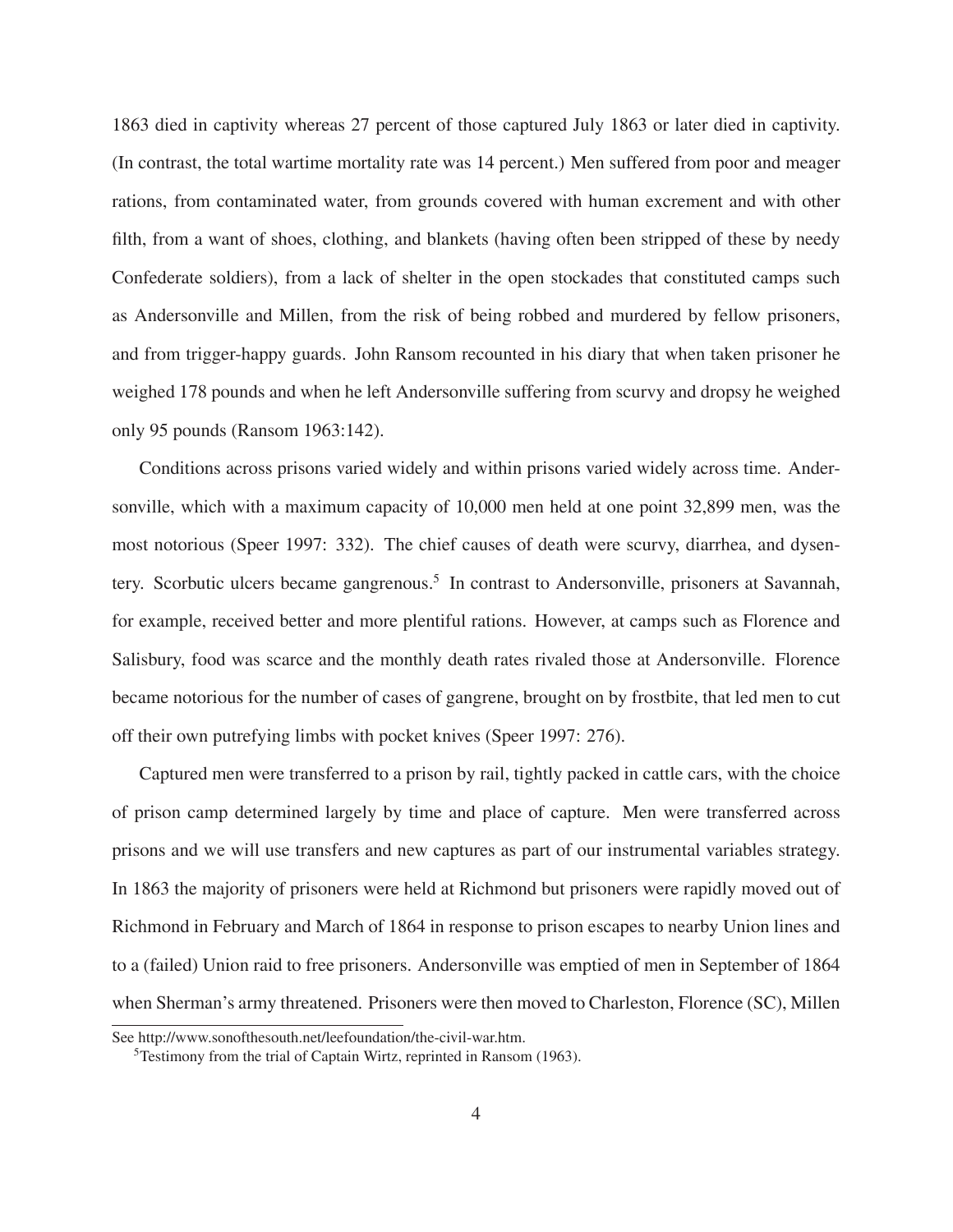(GA), and Savannah, among others. When a November raid by Sherman forced the abandonment of the prison at Millen, prisoners were sent to Blackshear and Thomasville, GA. Although a few officers of the colored troops were punished by being sent to Andersonville, the choice of prison appears to have largely depended upon when the prisoners were moved. Prisoners could be moved about 400 to 700 per day from one camp to another (Hesseltine 1930; Speer 1997). But, for example, prisoners could not be sent to Millen until the stockade had been constructed (Hesseline 1930).

Once within a prison camp, the prisoners were responsible for scavenging their own living quarters, digging holes for shelter, or constructing tents from sticks of wood and blankets. They were responsible for dividing any food or firewood given to "squads" and at Andersonville for policing themselves.6 Commissioned officers, except those commanding colored troops, received preferential treatment and were either kept in separate quarters within the same prison or in prisons reserved for officers (Speer 1997: 58).

## **3 Survival and Social Networks**

A prisoner's objective is to survive a POW camp. His survival probability, S, is a function of his consumption, C, and of the disease environment, D,

$$
S = f(C, D). \tag{1}
$$

Consumption in turn is a function of individual characteristics (I) such as initial health endowment, human capital, and physical capital; the social network or the number of friends (F); macro camp

<sup>&</sup>lt;sup>6</sup>For the purpose of issuing rations and for roll calls within the camps newcomers were divided into squads (generally 100 men but 270 men at Andersonville) which in turn were subdivided into messes (generally 20 but 90 at Andersonville). Units of friends were not necessarily in the same squad or mess and some squads were organized by the first letter of men's last names (Hesseltine 1930: 137, 161; McElroy 1957: 249-50). However, there was no deliberate attempt to break up units.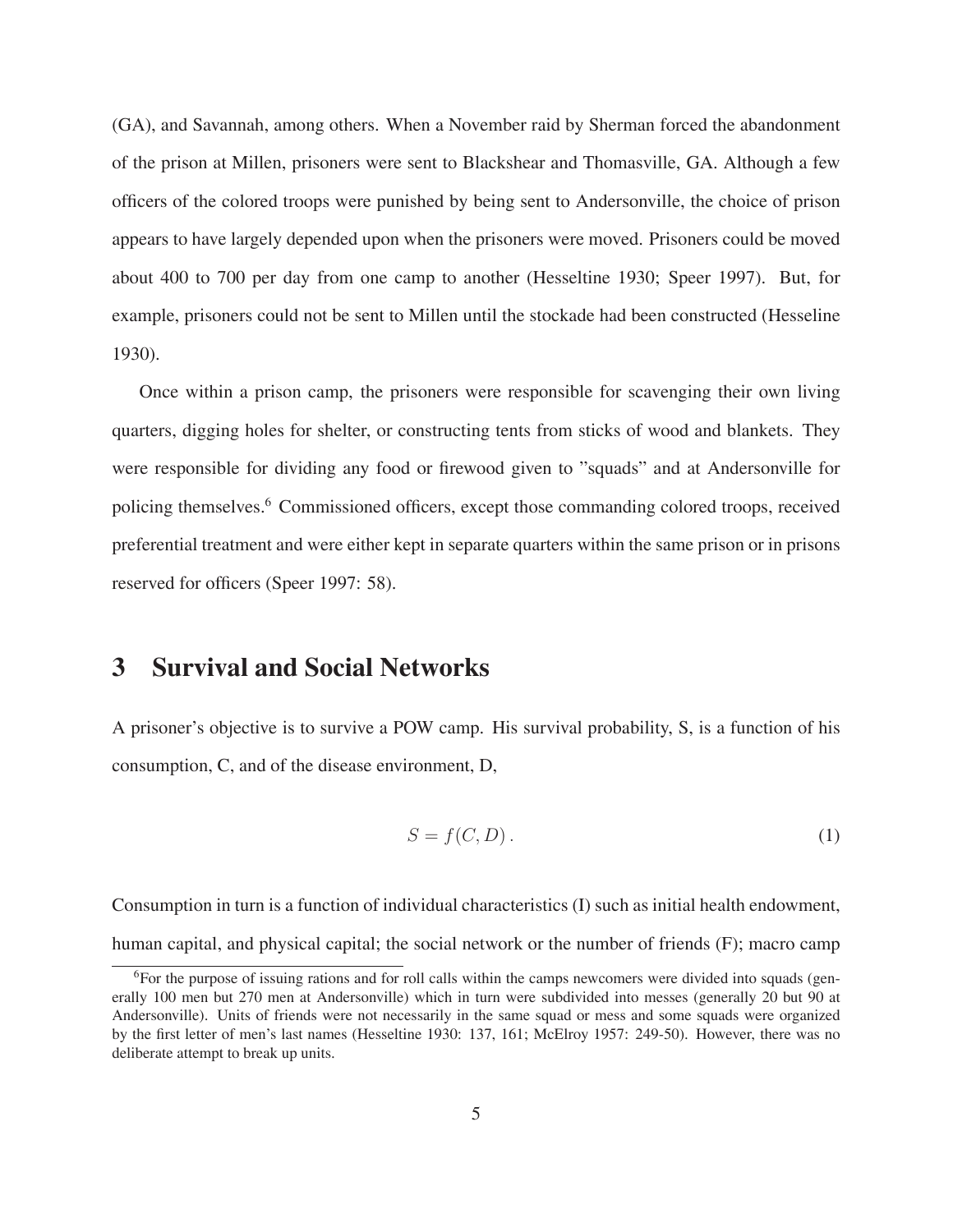conditions (M), and random shocks,  $\epsilon_1$ . The disease environment is a function of macro camp conditions, of the social network because of local contagion effects, and of random shocks,  $\epsilon_2$ .

$$
C = g(I, F, M, \epsilon_1) \tag{2}
$$

$$
D = h(F, M, \epsilon_2). \tag{3}
$$

This paper's primary focus is on the effect of F on survival probabilities. Social networks have both costs and benefits, i.e.  $\frac{\partial S}{\partial F}$  could be either positive or negative. We expect both the number of men in a network and the strength of their ties to each other, the "quality" of the network, to affect mortality. A group member could benefit from the extra food or clothing that his friends could provide, from the care his friends provided when he was sick, from moral support, and from protection against other prisoners.<sup>7</sup> But, his close physical proximity to the men in his network would increase the risk of disease transmission.

Upon entering a camp, a man could either have as his social network men he already knows such as those from the same company, regiment, or hometown or he could form new social networks. Because of the costs of learning about new people, we expect that the men he already knows would be the default network.<sup>8</sup> Since a POW has relatively little choice over his community, this reduces selection problems inherent in estimating neighborhood effects (Durlauf 2004).

Could men "buy" a friend? As shown in Equations 1 and 2, own consumption and networks are substitutes in determining survival. If there were no market in friends, perhaps because of lack of trust between strangers or the inability to credibly punish those who betray their new friends, then the default network of men who already know each other correctly measures a network's size.

<sup>&</sup>lt;sup>7</sup>Trade in POW camps is commonplace (e.g. Radford 1945) and Civil War POW camps were no exception. Men bartered and traded with each other and with guards to obtain food, clothing, shoes, blankets, sticks of wood, and tools for greenbacks, metal buttons, valuables, or even preferred real-estate in the camp. Men too sick to consume their cornmeal rations would trade them for soup and men would trade their rations for services such as haircuts or shaves (Ransom 1963; McElroy 1957).

 ${}^{8}$ The expectation that group interactions in a POW camp are not an infinitely repeated game implies that reciprocity between strangers is unlikely.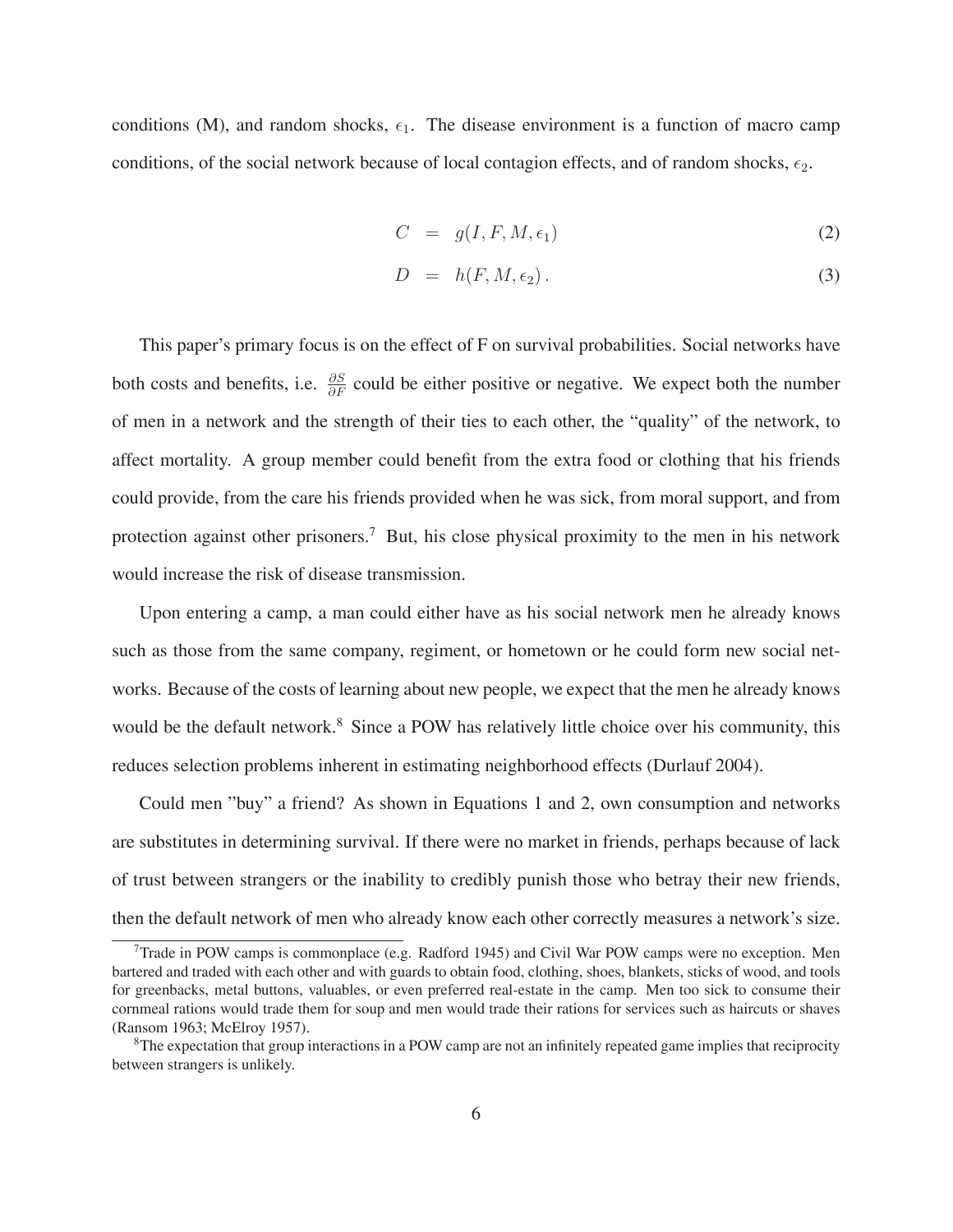Suppose, however, that a POW could trade consumption to purchase a larger network. (While a POW might not literally purchase a friend he could purchase a bodyguard.) A POW who enters a camp with no friends might have to sacrifice consumption to buy a friend whereas a POW who enters a camp with friends has a much larger initial endowment. This endowment acts as an income effect. If friends have a causal effect on survival, then men who enter with no friends will sacrifice the most energy and consumption to make friends. In equilibrium, there could be few actual differences in network sizes between those who entered the camp with a network and those who purchased a network, but we would expect the former to have a greater life expectancy because the income effect allows them to eat more.

The theoretical literature has advanced several hypotheses concerning who forms cohesive groups. Social identity theory predicts that a prisoner would know those of his own kind (e.g. members of the same ethnic group or same town) best because individual utility depends upon being in a group with members of own's own type (Alesina and La Ferrara 2000; Akerlof and Kranton 2000, 2005). One's own kind would be more likely to inspire trust and altruism and to spur group members to exert greater efforts on each others' behalf. McElroy (1957: 81-82) described how at Andersonville the POWs "were strangers to each other and distrustful of all outside their own little circles," sticking with comrades from the same state or group of states. They also formed their own ethnic ghettos (Marvel 1994: 111).

Even with no preference for one's own type, it may be optimal to transact with members of one's own kind when there are market imperfections (Greif 1993). Contracts in POW camps could not be legally enforced, making it hard to purchase a friend. Intertemporal trade, not just of valuables but also of care in sickness, could be possible within a group because the group would have full information on its members and could impose sanctions on violators (Ellickson 1991; Dixit 2004). In addition, if the group existed in civilian life, a prisoner would be concerned about reputation effects once he returned home. Of course, once "Nearly all of us had given up all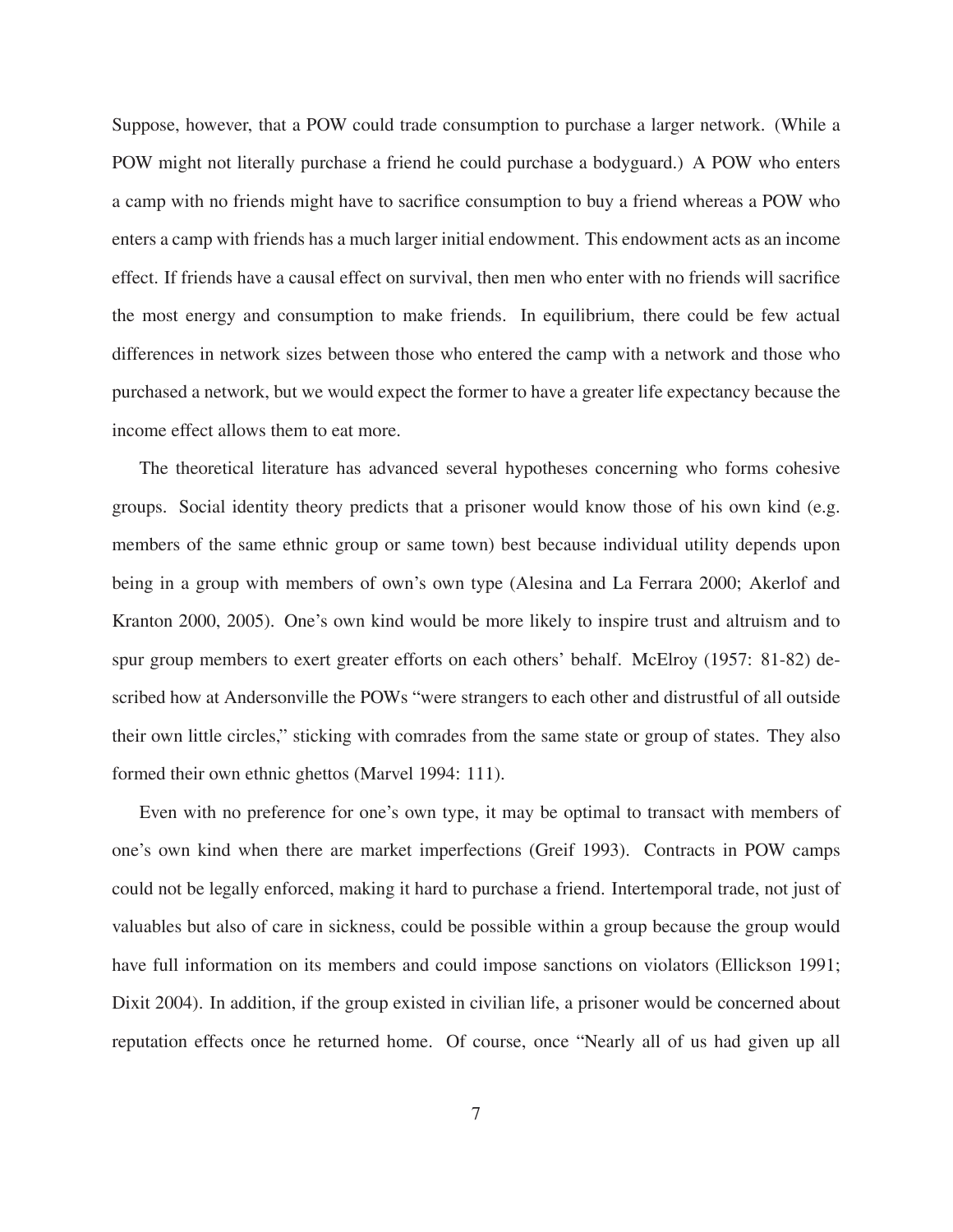hopes of being exchanged or seeing our homes again ... everyone was for himself regardless of consequences ..." (Sneden 2000: 229).

Although the costs of getting to know new people, tastes, and strategic considerations would lead prisoners to turn to their own kind, a successful group might need members with complementary skills in production (Alesina, Spolaore, and Wacziarg 2000). A group with a good trader, a good gambler, and a good baker who could steal food from his prison detail might be more successful than a group of good farmers. But, there is a tradeoff between the benefits of heterogeneous skills in production and the costs that arise from difficulties in communications or in agreement on basic behavioral norms (Lazear 1999a,b). McElroy (1957: 82) reported that at Andersonville the men from Ohio, Indiana, Illinois, Iowa, and Kansas "spoke the same dialect, read the same newspapers, had studied *McGuffey's Readers*, *Mitchell's Geography* and *Ray's Arithmetics* at school, admired the same great men and generally held the same opinions on any given subject. It was never difficult to get them to act in unison. They did it spontaneously, while it required an effort to bring about harmony of action with those of other sections."

## **4 Data and Empirical Framework**

We use both longitudinal data on Union Army soldiers and cross-sectional data on the population of Andersonville to investigate the role of friends in ensuring survival. Our longitudinal data allow us to sample from multiple prisons at different points in time and provide a rich set of covariates that permit us to examine many of the observable dimensions of heterogeneity in who enters a POW camp, what shape a soldier was in when he entered a POW camp, and how a soldier reacted to camp life. These longitudinal data consist of a full sample of all men within 303 companies (with roughly 100 men in each company).<sup>9</sup> Complete military records are available for these

 $9$ The data are available at http://www.cpe.uchicago.edu and were collected by a team of researchers led by Robert Fogel. The sample of 35,570 represents roughly 1.3 percent of all whites mustered into the Union Army and 8 percent of all regiments that comprised the Union Army. Ninety-one percent of the sample consists of volunteers, with the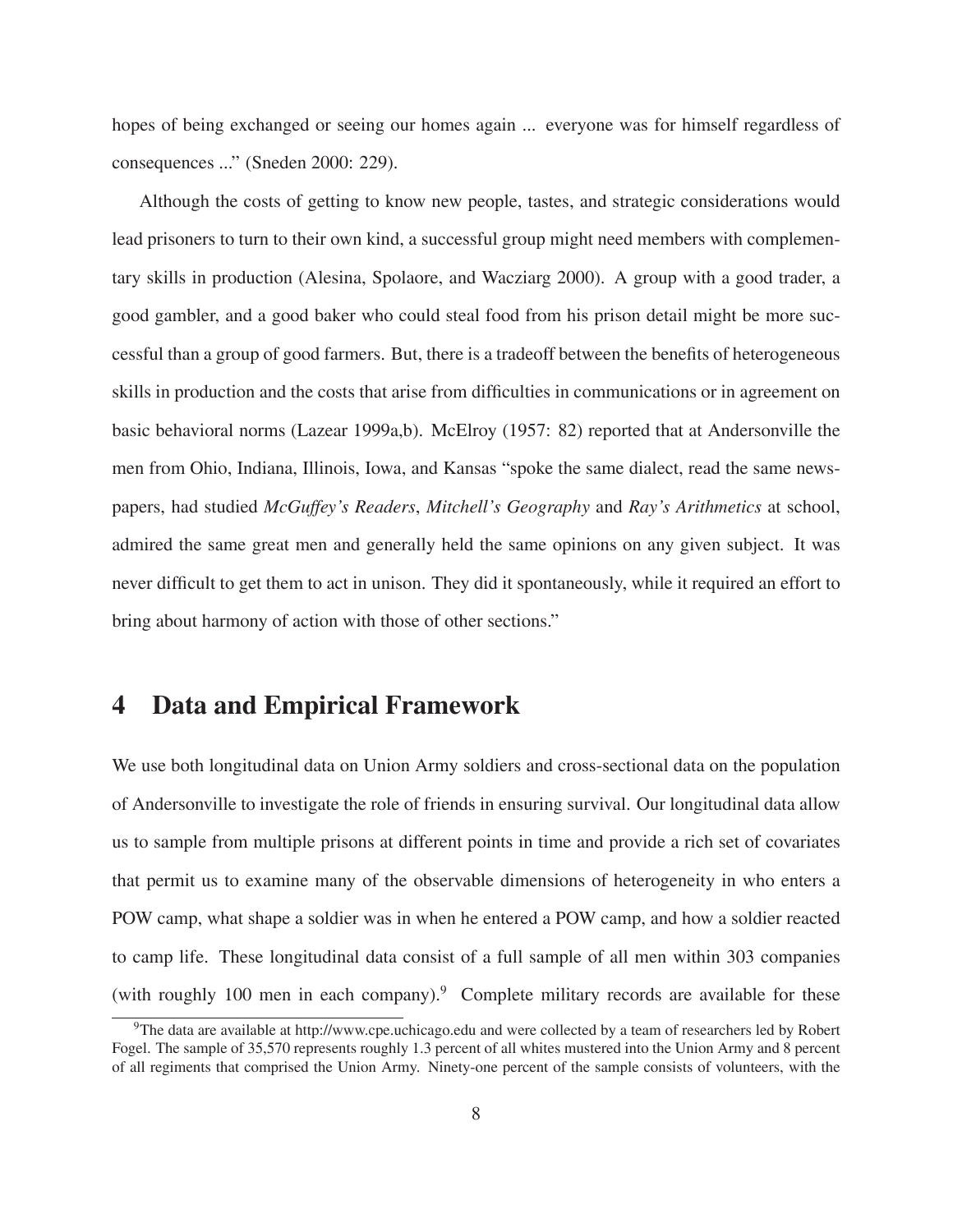men and these provide information on wartime service and on demographic and socioeconomic characteristics at enlistment. The data are also linked to the 1860 census which provides additional information such as the value of personal property for all individuals in the household and literacy and which allow us to infer marital status.<sup>10</sup>

Within the longitudinal data we have 3,175 cases of captivity with known dates of capture and of release or death for  $3,040$  men.<sup>11</sup> We know which prison a man entered and on what date, whether he survived or whether he died, and how many men from his company were in the prison with him on any given day. We are not assuming that POWs are a random subset of soldiers. If a subset of men "fight to the death" we would never see them in a POW camp. Thus, we are less likely to sample the most ideological men.

In our analysis we exclude one company (Company I of the 16th Illinois regiment) as an outlier, leaving us with 3026 cases of captivity for 2972 men.<sup>12</sup> Forty-five of the men in this company were captured together (and more were captured at a later date) and mortality rates were high. While we suspect that there are some non-linearities in the effect of the number of friends, we cannot test for this because we do not have enough companies where many men were captured together. The next largest company in captivity was one of 24 men and for 75 percent of the data only 6 or fewer men were together in captivity at any time.

We use the longitudinal data to estimate a hazard model of days until death, censoring on release from captivity.<sup>13</sup> Men's spells will be truncated by exchange or the end of the war and their stays in any single POW camp by transfers. We estimate an exponential hazard function such that

remainder evenly divided between draftees and substitutes. The data are based upon a 100 percent sample of all enlisted men in 331 randomly chosen companies. Our sample is limited to 303 companies because complete data have not yet been collected on all 331 companies.

 $10$ This linkage allows us to determine that the sample is representative of the Northern population of military age in terms of 1860 real estate and personal property wealth and in terms of literacy rates.

 $11$ Because of the system of prisoner exchange (and the hope that it would be revived), the South had an incentive to record information on men who were captured.

<sup>&</sup>lt;sup>12</sup>This company was not an outlier in terms of other observable characteristics.

<sup>&</sup>lt;sup>13</sup>We use an exponential hazard model because when we used a Weibull hazard we found that the hazard was constant.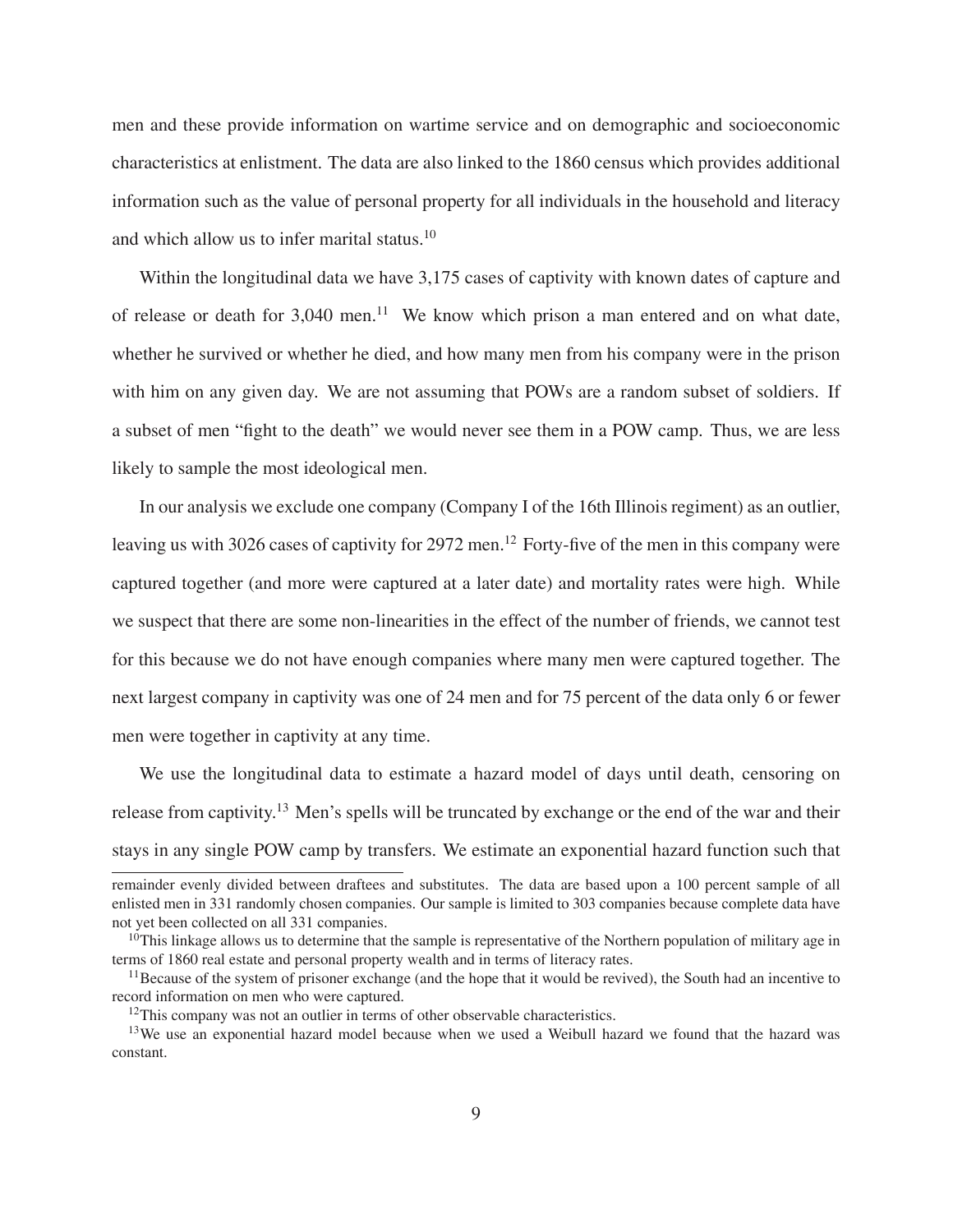the hazard at time t is

$$
h(t) = exp(\beta_1 F + \beta_2 I + \beta_3 M) \tag{4}
$$

where F is the number of friends (defined as members of the same company) and the remaining control variables are a vector of individual characteristics (I) and an indicator of macro camp conditions (M). The variable M varies by month and, as discussed below, we will use both a measure of F that varies by month (and by camp) and a measure of friends in the initial POW camp. The number of friends could either reduce ( $\beta_1 < 0$ ) or increase mortality rates ( $\beta_1 > 0$ ) because although friends provide assistance, they are also sources of local contagion, particularly since men slept huddled together for warmth. As a measure of camp conditions we will primarily be using camp and month dummies.<sup>14</sup> However, we can also proxy for camp congestion by using the number of prisoners in camp in each month.

Using the longitudinal data, we cannot observe idiosyncratic networks formed outside of the company. Men who are in a POW camp with no one else from the same company have the greatest incentive to seek out new friends. This implies that observed friends, F, is likely to be negatively correlated with unobserved "new" friends. In this case, our estimate of  $\beta_1$  in Equation 4 underestimates the true effect of friends on survival probabilities.

Our first estimation strategy allows the number of friends in Equation 4 to vary by month. The number of friends changes because of death, because the POW is transferred elsewhere, because friends are transferred elsewhere, or because men from the same company are transferred in, either from other prison camps or as new captures. (The next section discusses the determinants of the number of men a POW is caught with.) We interpret the estimate of  $\beta_1$  in Equation 4 as reflecting both exogenous and endogeneous social interactions (Manski 1993; Moffitt 2001). A POW may become depressed if all of his friends die (an endogenous social interaction). The

<sup>&</sup>lt;sup>14</sup>Unfortunately climate data are unavailable because weather stations in the south were shut during the Civil War.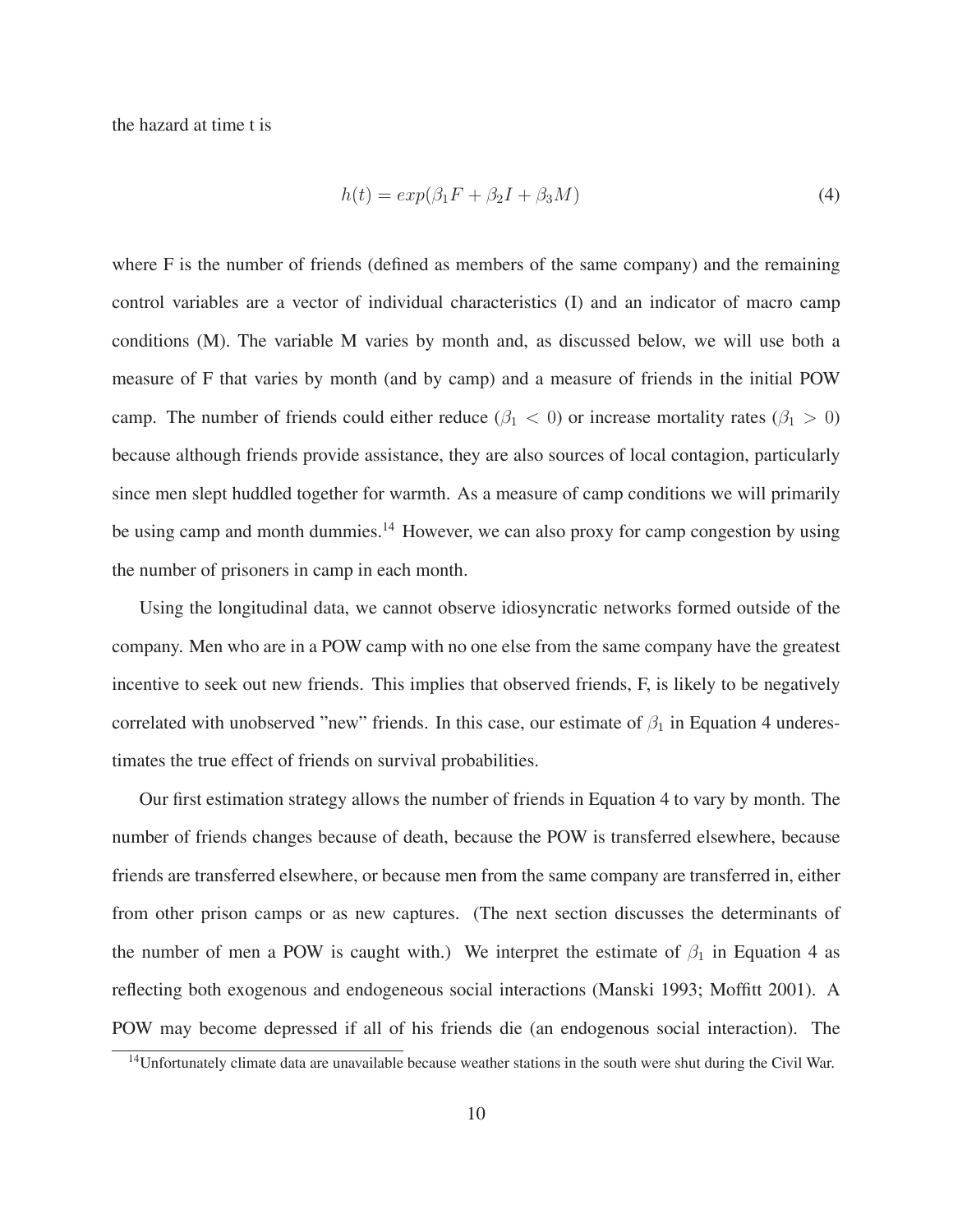characteristics of his friends (e.g. their skills or other endowments) could also affect his survival probabilities (an exogenous social interaction). Because the contemporaneous number of friends could capture the lagged mortality for the group (an endogenous social interaction), we turn to our second estimation strategy. In this case, the presence of friends would predict survival but this could just be a reflection of own unobserved health.<sup>15</sup>

Our second estimation strategy avoids the reflection problem by using the number of men in the initial camp as a proxy for friends.<sup>16</sup> A POW with a greater initial endowment of friends is "richer" and even if he later loses friends, may still have a greater chance of survival because of initial effects on health. While the initial number of friends is more defendable as an exogeneous variable, it ignores the variation in the size of the network dur to deaths, transfers, and exchanges.

Our third estimation strategy allows the number of friends to vary by month but instruments for the number of friends with the number of net transfers into a camp and with a dummy variable indicating whether or not the POW was transferred, controlling for company fixed effects. Within a company, newly captured men and previously captured men who were transferred because the Union Army was threatening a location arguably provide a source of exogenous variation in the number of friends.<sup>17</sup>

Our first two estimation strategies assume that the number of friends is uncorrelated with a POW's unobserved health or with his will to live. We can control for a rich set of pre-war covariates and also for war experience prior to entering the camp. We control for company death rates prior to capture as a measure of hardships endured prior to capture. Individual characteristics that we control for include age, whether or not the soldier was wounded 10 days before capture, whether

<sup>&</sup>lt;sup>15</sup>If all companies had the same initial friend count and there were no transfers in or out, there would be a one to one mapping between a company's death rate and the contemporaneous friend count.

<sup>&</sup>lt;sup>16</sup>Another possibility would be to use the number of friends in each camp, but friends might not be transferred because of their death or because they are too sick too move.

<sup>&</sup>lt;sup>17</sup>We recognize that if only those who could walk could be transferred the characteristics of friends who were transferred in may differ from those of friends who were already there. Our IV strategy assumes that a POW's unobserved health is uncorrelated with transfer status.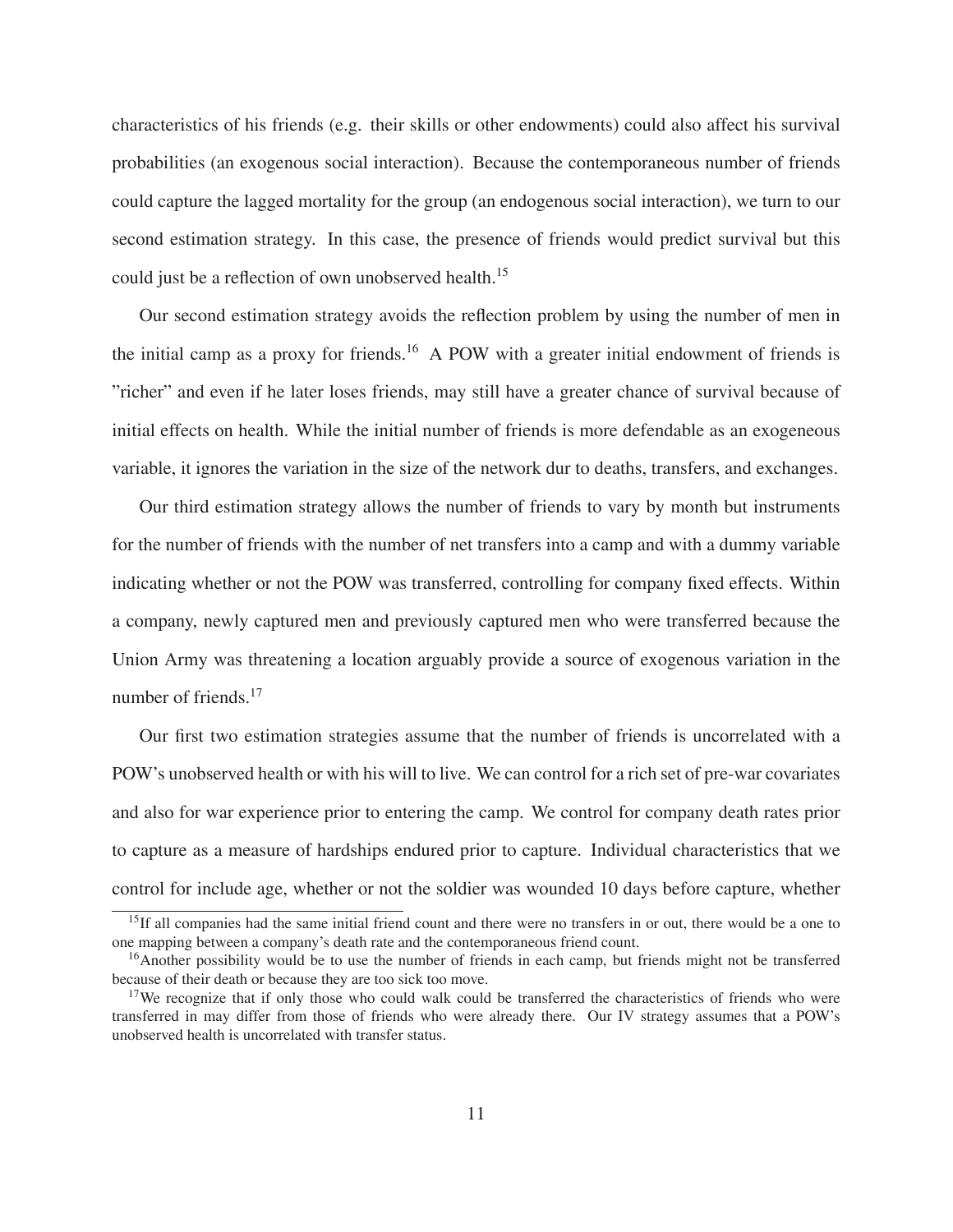the soldier enlisted in a large city (a measure of prior disease exposure), the soldier's occupation at enlistment since artisans and professionals may have had skills that were either marketable in the camp or that were needed by the Confederacy, his family wealth in 1860 as stated in the census (a soldier who could hide money or other valuables could buy food and clothing from the guards or from other prisoners), and his height, both an indicator of his health during his growing years and of his caloric needs while in the POW camp. In Section 5 we will examine how the observable characteristics of POWs with many friends differed from those with few friends.

What is novel and unusual about our mortality specification is examining the impact of friends; unfortunately, our longitudinal sample is too small to examine the effect of the quality of the network (e.g. how close individuals are to each other) on survivorship and our longitudinal data do not allow us to examine networks outside of the company. However, we can augment our analysis with cross-sectional data on the single largest POW camp – Andersonville, which held roughly 17 percent of all men who were ever POWs.

The National Park Service's Andersonville database contains 35,323 men and was drawn from such disparate sources as the lists of the dead and published state muster rolls.<sup>18</sup> While the sample does not cover the entire population of Andersonville (and probably never can given the lack of complete records), it comes close. An estimated 45,000 men passed through Andersonville (United States War Department (1880-1901), Series II, Vol. VIII, p. 789). The data provide information on the soldier's name, rank, regiment, and company. Because the data provide only incomplete records on camp entry and exit dates, we cannot turn it into longitudinal data.<sup>19</sup> We collected company information for 3,110 of the men from the National Park Service's on-line Soldiers and Sailors system, giving us a total of 31,688 men with complete company information in 1,570 regiments and 7,451 companies. We infer town or county of origin from where the regiment was

<sup>&</sup>lt;sup>18</sup>A searchable version of the database is available on-line as part of the Soldiers and Sailors system at http://www.itd.nps.gov/cwss.

 $19$ Capture dates are provided but these are not the same as camp entry dates. Death dates are also provided but not the dates when men were transferred out of Andersonville.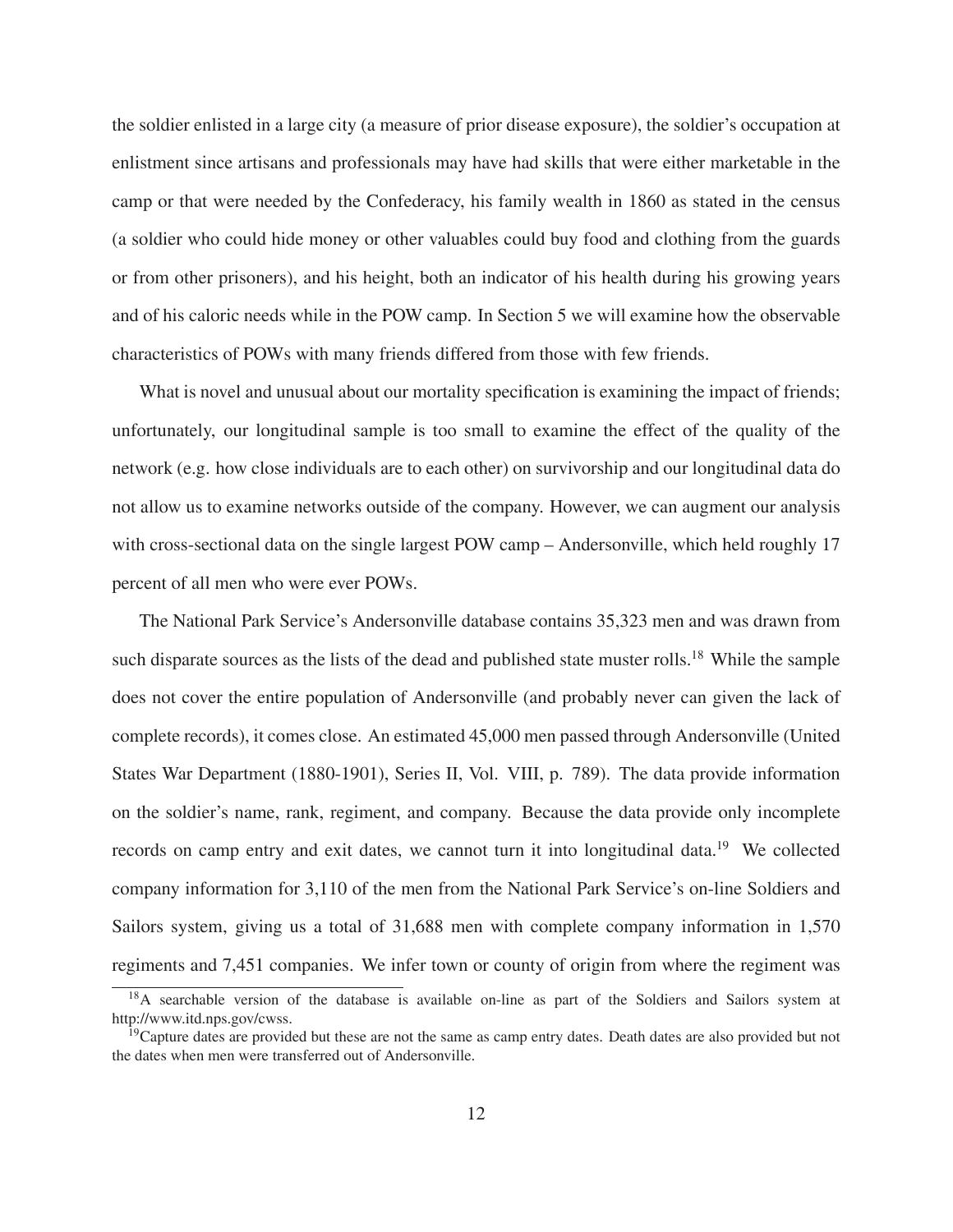organized using Dyer (1908). Our longitudinal data show that roughly 70 percent of men enlisted in the town lived in in 1860. We inferred ethnicity from the soldier's last name. (Details and a discussion of measurement error are available in the data Appendix.)

The data on the entire population of Andersonville suggest that there are some non-linearities in the relation between survival and the number of friends. However, the non-linearities arise only because of two companies of Massachusetts Heavy Artillery that were part of the "Plymouth Pilgrims" (so called because they were guarding Plymouth, SC). The entire companies were captured (one company of 153 men and another of 115 men) and suffered unusually high mortality. According to McElroy (1954: 41), "They gave up the moment the gates were closed upon them and began pining away."20 The number of men from the same company in Andersonville tends to be much smaller. The next biggest company was one of 78 men and for 90 percent of the data, the number of men from the same company was 40 or less. Therefore, for ease of comparability with the longitudinal data, we exclude two companies in the Andersonville data as outliers and mainly focus on regression results in which the number of friends is entered as a linear term. However, we also show the non-linearities that arise when we include these two companies.

The Andersonville data provide us with a rich set of social network measures. We use as measures of social networks the number of men in the company, the number of men in the regiment, the number of men of the same ethnicity in the company, the number of men with the same last name in the regiment (a measure of kinship), and the fraction of men in the same company with a rank of sergeant or higher (a measure of how well the company's command structure was preserved).

We use the cross-sectional Andersonville data to estimate a probit model of the probability of survival as a function of the number of friends and of demographic characteristics. That is, we

<sup>&</sup>lt;sup>20</sup>These two companies were captured in April of 1864. The proportion of company that had died by the end of July, August, and September was 9, 25, and 38 percent respectively, for a total mortality rate of 48 percent.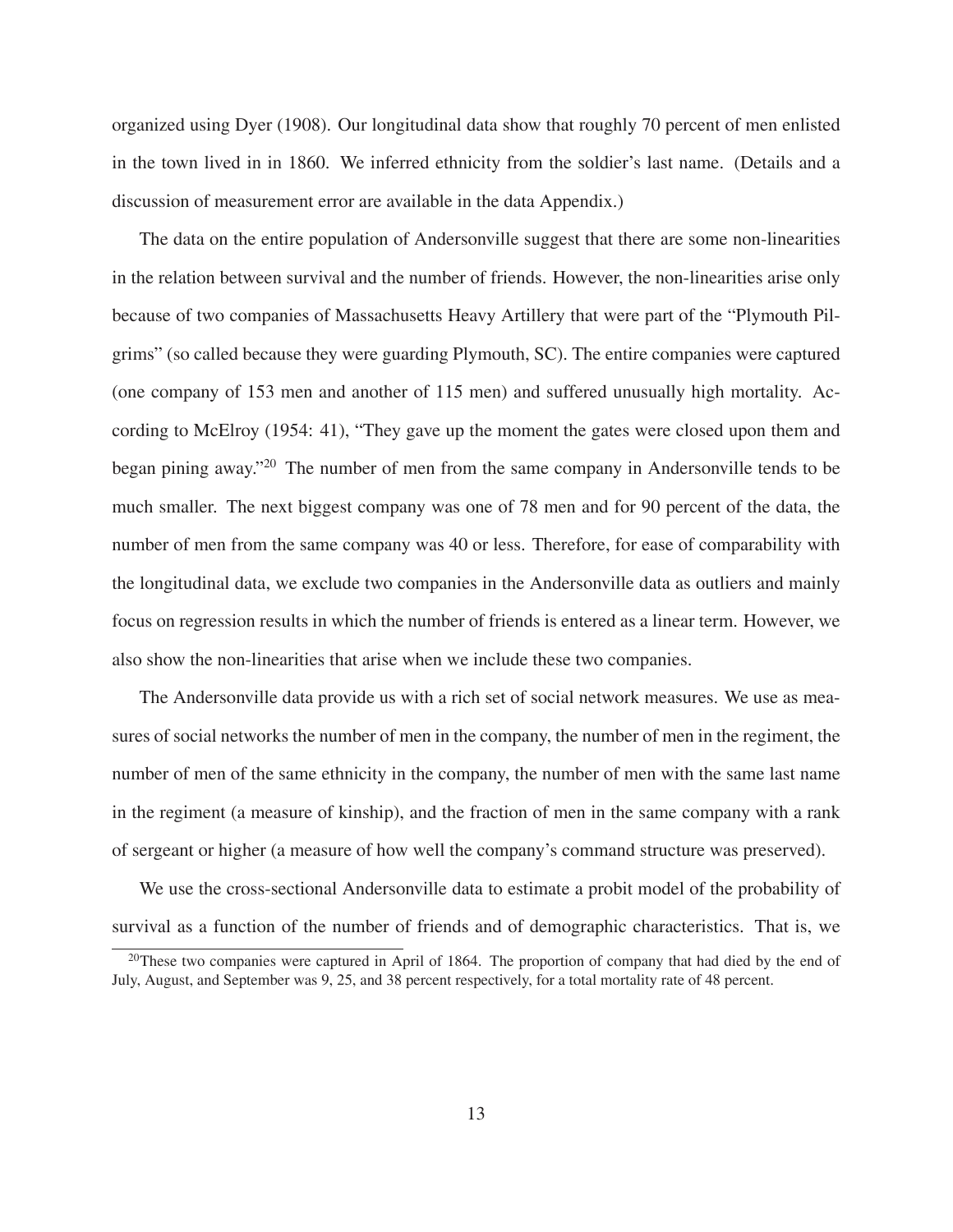estimate the probability of survival, S, as

$$
Pr(S = 1) = \Phi(\beta_1 F + \beta_2 I)
$$
\n<sup>(5)</sup>

where F is a vector of the number of friends and I is a vector of individual characteristics. We examine the quality of the network by running regressions of the form

$$
Pr(S = 1) = \Phi(\beta_1 F_i + \beta_2 F_{ij} + \beta_3 I | \text{ethnicity} = j).
$$
\n(6)

By using the total number of friends who were ever in the camp we are using a measure of the maximum possible number of friends.<sup>21</sup> These static regressions therefore underestimate the effect of friends on survival rates because we can only observe the total number of friends who were ever in the camp, but the network varies over time.

## **5 POW Characteristics**

Our longitudinal data allow us to examine heterogeneity in who became a POW. Table 1 shows that men who were POWs were more likely to be volunteers, to have enlisted earlier (1862), to be slightly better off, and to be from companies that experienced higher death rates, as might be expected from men who were captured in the field. When we run a probit in which the dependent variable is POW status and the independent variables are individual economic and demographic characteristics and the number of men in the company who were ever wounded or who ever died we find that these two company characteristics were the main predictors of POW status. The derivative on the number of men in the company who ever died was 0.257 (robust  $\hat{\sigma} = 0.257$ ) and the derivative on the number of men who were ever wounded was 0.139 (robust  $\hat{\sigma} = 0.042$ ).

<sup>&</sup>lt;sup>21</sup>Only in 62 percent of all cases do we observe that two or more men from the same company have the same capture year and month.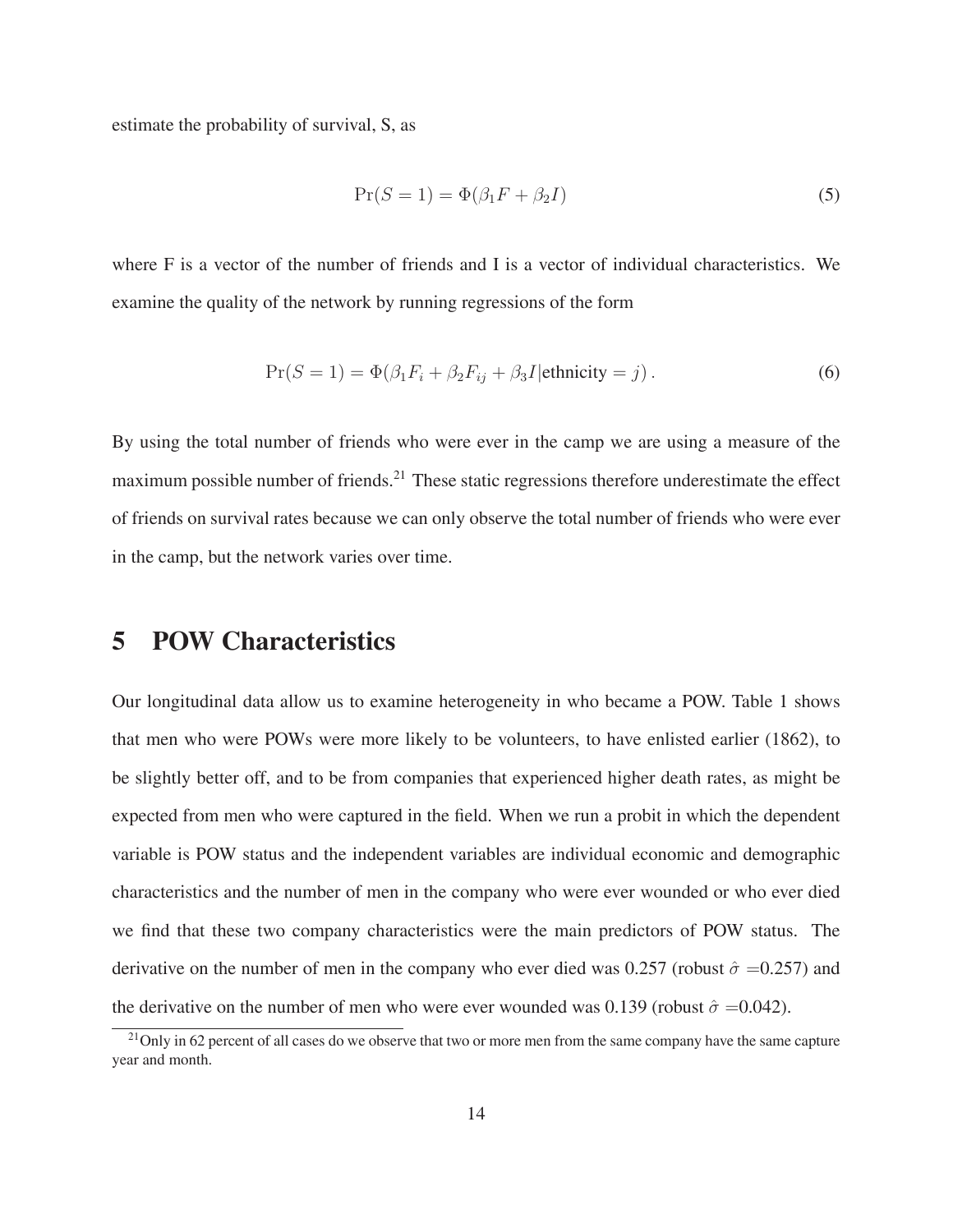Why did some POWs have many friends at the beginning of captivity and others few? Men who were caught on scouting missions and men who became lost on the battlefield in the haze and smoke were more likely to be caught singly whereas those who surrendered were more likely to be caught together (and the surrender decision would be made by the commanding officers). Men who charged ahead of their comrades or those too slow to run away when a retreat was sounded would be caught by the enemy. The largest numbers of men surrendering together would be the defenders of a fort, not men on the battlefield. While these men might be healthier if they had not experienced prolonged campaigning, they might never have "toughened up." Friends would then be lost to transfers.

We do not know how most men were caught, but we can compare those caught with several friends with those caught with few friends. Table 2 shows that men who had three or more friends (men from the same company) in the same camp in their first 2 weeks of captivity were more likely to be US-born, came from wealthier households, and were less likely to have been wounded 10 days before capture (we expect that men who were wounded on the day of captivity are most likely under-numerated). The companies that these men came from did not differ in battlefield experience from the companies of men with few friends nor did they differ in terms of birth place or occupational heterogeneity. When we ran an OLS regression of the number of friends on the covariates we later use in our hazard specification, we found that professionals and proprietors, the Irish, older men, and the recently wounded were less likely to have many friends whereas those from a large city had more friends.<sup>22</sup> Because, as we discuss in the next section, those with no friends do not die off immediately, we doubt having few friends at camp entry proxies for poor unobservable health. We will also present evidence controlling for company fixed effects and therefore for a company-wide hardships. We also found no evidence of group surrender to become a POW – men who were captured in 1864 and 1865 had more friends, even though a group who

<sup>&</sup>lt;sup>22</sup>The coefficient on recently wounded was -0.879 ( $\hat{\sigma}$  =0.397).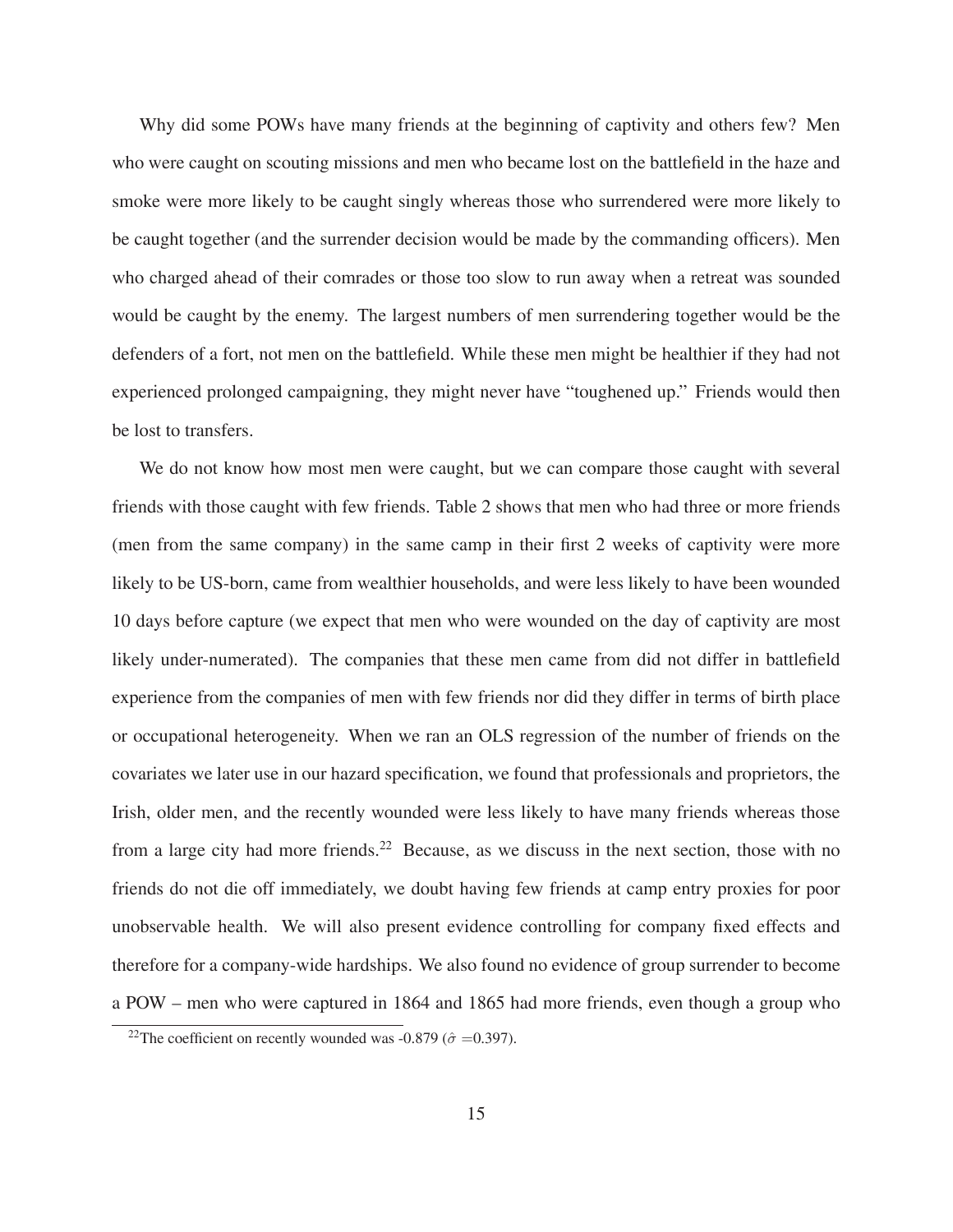surrendered during these years would have no hope of a quick exchange.

# **6 POW Survival Results**

### **6.1 Evidence from Longitudinal Data**

The top panel of Figure 1 shows the Kaplan-Meier hazard rates for the longitudinal data for the sample as a whole and the bottom panel shows the lower survival rates for those captured late (July 1863 or later) once the exchange system had stopped. The top panel of Figure 2 shows the lower survival rates among late captures for the 554 men at Andersonville compared to men who were at other camps. The bottom panel of Figure 2 shows that, among men who were at Andersonville and who were captured in 1864, survival rates were higher for those with ten or more friends at camp entry (26 percent of the sample) compared to those with fewer friends. When we compared survival rates of those with no friends to the survival rates of those with more friends, we found that the hazard rate of those with no friends diverged only after 50 days.

The longitudinal data show that the number of friends reduced mortality, regardless of whether we use the contemporaneous number of friends or the initial number of friends. Both an additional contemporaneous friend and an additional initial friend led to a mortality hazard that was 0.98 times lower (see Table 3). As the number of friends increases from 0 to 5 the predicted probability of death, using the second specification in Table 3, decreases from 0.31 to 0.28 and as the number of friends increases to 10 the predicted mortality probability falls to 0.26. (The mean number of friends in each month was 5.6 with a standard deviation of 9.2 and the median was 2.) Assuming that the value of life circa 1860 was around 152 to 456 thousand 2005 dollars (Costa and Kahn 2004), the value of a friend was around 900 to 2700 2005 dollars. Even when we included state of regiment fixed effects, the hazard ratio on the number of friends remained virtually unchanged (e.g. the hazard ratio on the initial number of friends was 0.976,  $\hat{\sigma} = 0.009$ ). Our experiments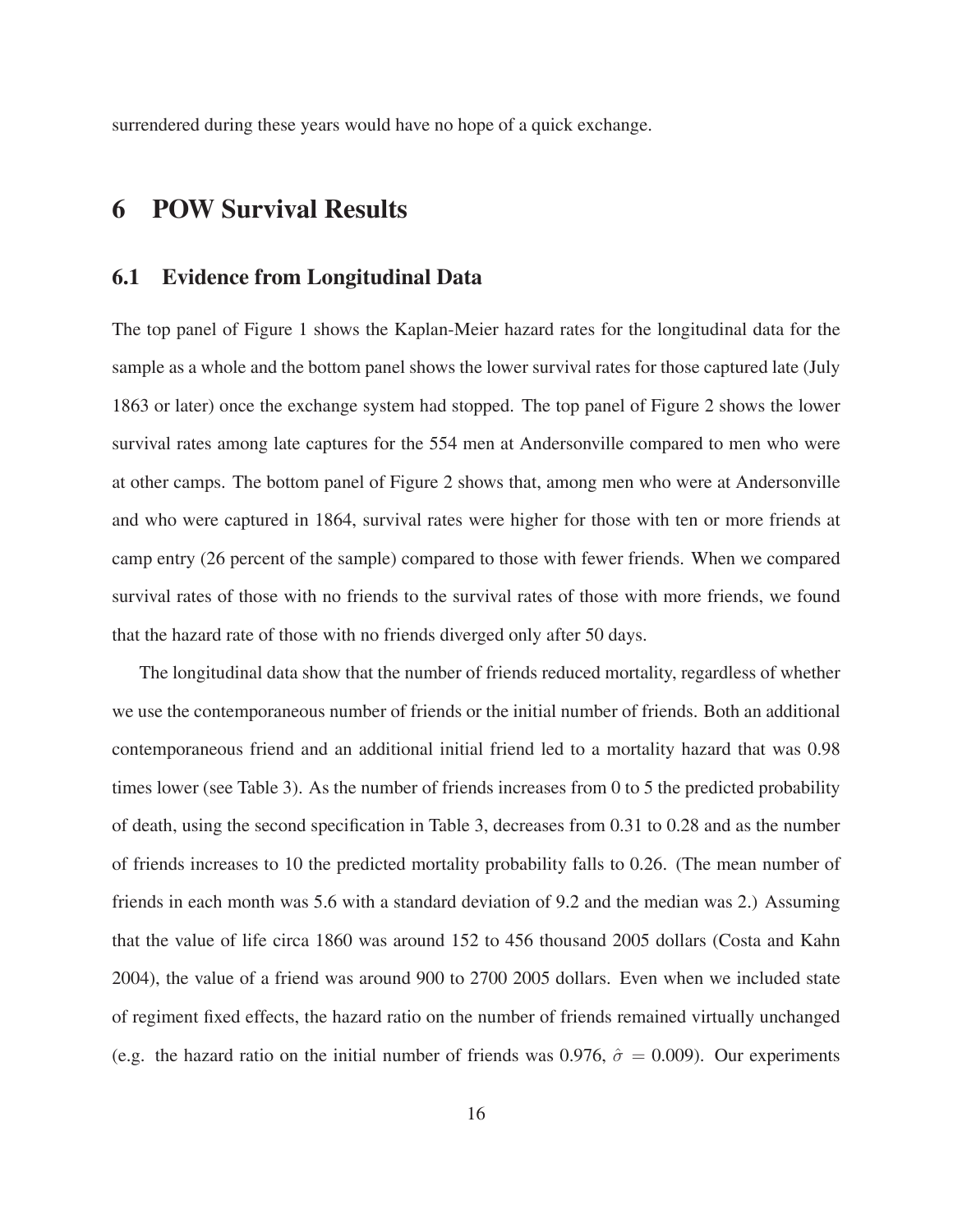with splines suggested that the marginal effect of a friend on survival was greater for the first two friends than for the more than two friends.<sup>23</sup>

We found that camp level contagion, that is the total number of men in the camp, increased mortality. Using the second specification in Table 3 a one unit increase in the logarithm of the number of men in the camp increased the mortality hazard 1.5 times and a one unit increase in the fraction of friends dying in the previous month increased the mortality hazard 5.9 times. An increase in the number of men from 7500 to 15,000 and then to 30,000, as happened at Andersonville, increased the predicted probability of death from 0.17 to 0.21 and then to 0.26. How many friends were needed to compensate for these mortality increases? As the number of men in the camp rose from 7,500 to 15,000, the number of friends needed to keep mortality rates constant was 15, far above the median number.

The regressions show that individual characteristics affected survival. A corporal, sergeant, or officer faced an odds of death that was 0.5 times that of a private; a professional or proprietor faced an odds of death that was 0.5 to 0.6 times that of a farmer and a laborer faced an odds of death that was 1.3 to 1.5 times higher than that of a farmer. The US-born and the German-born were more likely to die than those born in foreign countries other than Germany. Age increased mortality rates. When we controlled for state fixed effects (not shown) we found that the tall were more likely to die, probably because they could not subsist as well as the short on meager rations. We did not find that company-level stress, as measured by the fraction of the company dying before captivity mattered. Our other covariates, including wealth, marital status, literacy, whether or not the soldier was wounded 10 days before capture, and size of city of enlistment, were not statistically significant predictors of mortality (not shown). Interactions of individual characteristics with the number of friends were statistically insignificant.

<sup>&</sup>lt;sup>23</sup>The hazard rate on the marginal effect of less than three friends was 0.956 ( $\hat{\sigma}$  =0.044) and the hazard rate on the marginal effect of three or more friends was 0.980 ( $\hat{\sigma}$  =0.011). Although the first hazard rate was not statistically significantly different from one, the two terms together were jointly significant.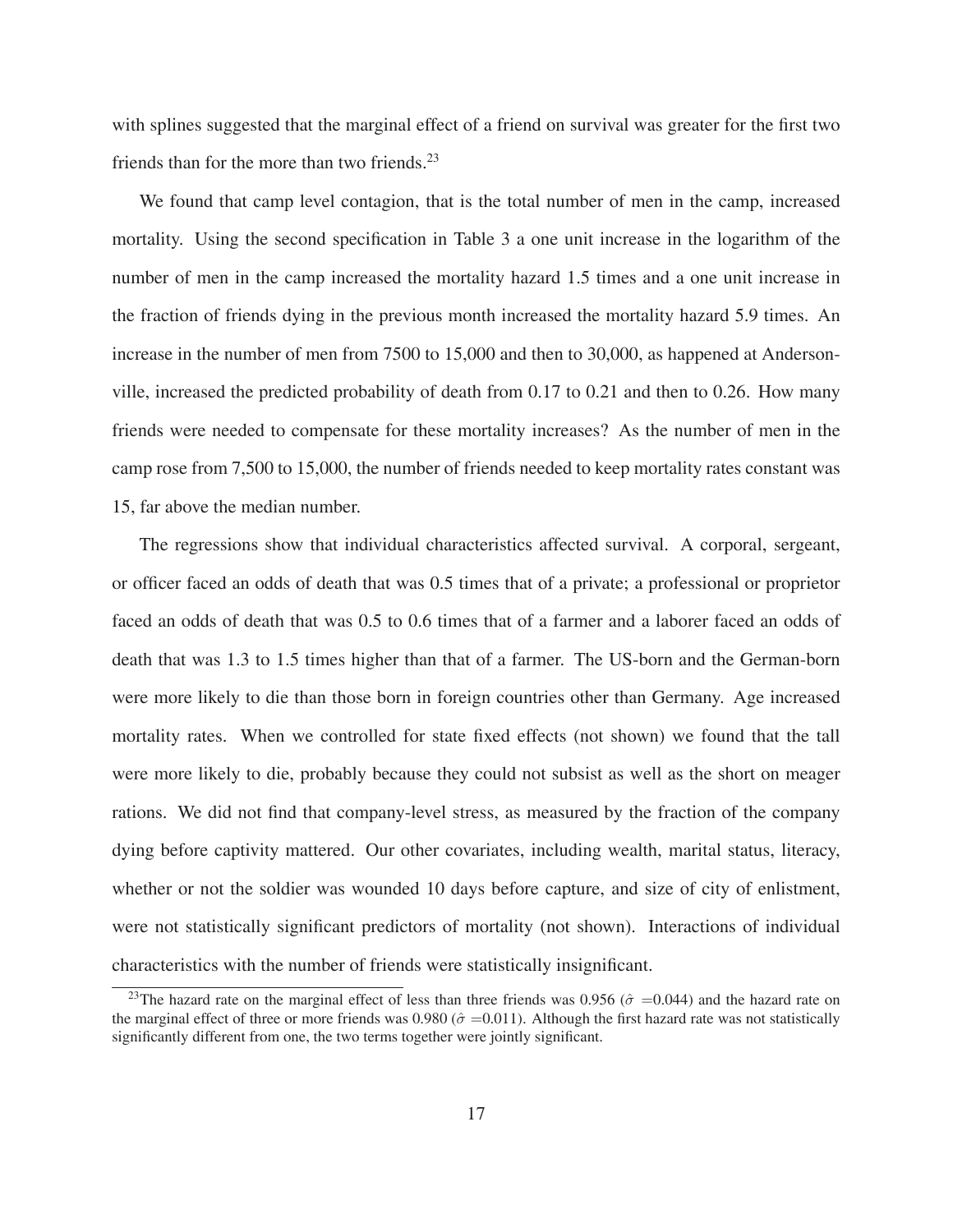When we use a Weibull rather than an exponential specification, we found no evidence of duration dependence – the survivors did not toughen up and become less likely to die after their initial time in the POW camps nor did they become weaker and more likely to die after their time in the camps.<sup>24</sup> When we included dummy variables in our specifications indicating that an individual had survived 1, 2, 3, and 4 or more months we found that those who had survived one or two months were less likely to die that those still in their first month of captivity, but that the advantage of having survived a third month was small and there was no advantage to having survived a fourth month.<sup>25</sup> We found no evidence of individual level heterogeneity when we reestimated our specifications modeling unobserved heterogeneity by introducing an unobserved multiplicative effect on the hazard function. We suspect that in an environment where malnutrition and where infectious diseases that are not immunity dependent are endemic, past experiences may have provided very little protection.

Throughout this section we have assumed that the number of friends is an exogenous variable and is uncorrelated with the unobserved characteristics of the prisoner. However, we recognize that *within a company* the number of friends may merely reflect mortality conditions in the camp (the number of friends falls as mortality rates rise) and therefore an individual's unobserved health.<sup>26</sup> We therefore instrument for the number of friends in each month with new transfers into the camp and with a dummy variable equal to one if the POW was transferred, using a control function approach (Newey, Powell, and Vella 1999) and estimating an equation similar to the second specification of Table 3 augmented with company specific fixed effects. As new men are transferred in, the number of friends increases but mortality conditions in the camp remain the same (or may

<sup>&</sup>lt;sup>24</sup>Our results remained unchanged when we split the sample into the exchange and post-exchange periods, suggesting that our results are not driven by bias introduced from exchanges cutting short the duration of the sick.

<sup>&</sup>lt;sup>25</sup>We also investigated the use of a Cox proportional hazard model to allow the baseline hazard to rise or fall in any month. Controlling for camp conditions, we obtained a statistically insignificant hazard ratio on friends of 0.987  $(\hat{\sigma} = 0.009)$ . We suspect that we are losing power because of our small sample size.

<sup>&</sup>lt;sup>26</sup>For a POW who is not transferred, the number of friends (F) at time t can be written as  $F_t = (1 - \phi)F_{t-1} + \Delta T$ where  $\phi$  is the fraction of friends who died in the previous month and  $\Delta T$  is net transfers into the camp.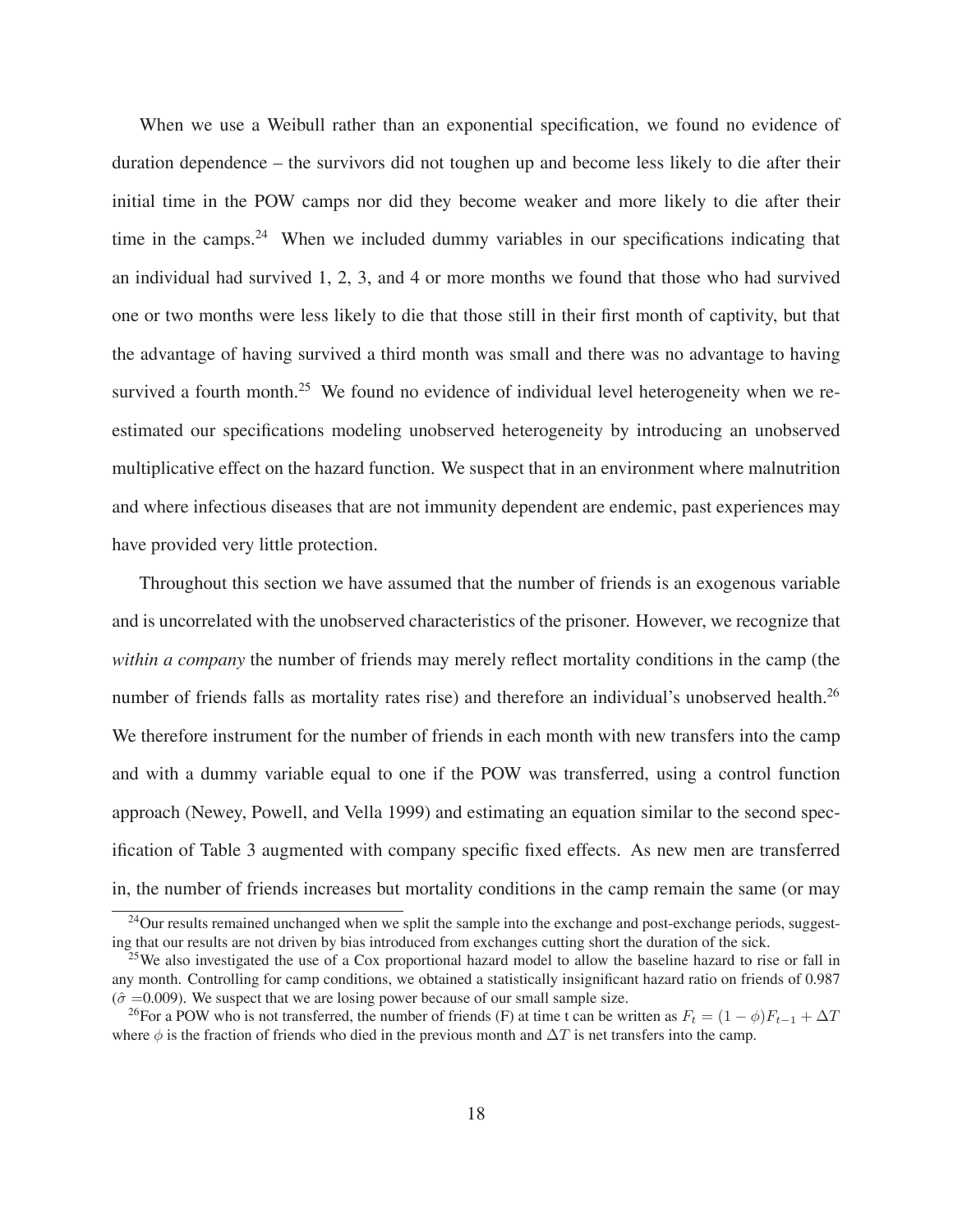even worsen). Being transferred to a camp may either increase or decrease the number of friends but the change in the number of friends will not affect the POW's unobserved health.

Table 4 shows that the number of friends in a company continues to have a positive and statistically significant effect on mortality even when we control for company fixed effects and when we instrument using transfers. When we do not instrument but control for company fixed effects, we obtain a hazard ratio of 0.98 on the number of friends. When we instrument we find that in our first stage regression our  $R^2$  was greater than 0.5 and in our second stage regression the hazard ratio on the number of friends was 0.90. While this estimate is high, it reflects both the effects of a bigger network and an income effect if the newly captured entered the camp with better health and physical capital. Instead of running IV estimates, we also estimated the effect of having a friend transferred in. We obtained a hazard coefficient on friends transferred of 0.957 ( $\hat{\sigma} = 0.020$ ).

How did friends affect survival? Was it through their provision of food, care, or moral support? Unfortunately, we cannot tease out the precise causal mechanism because we do not have information on the daily consumption of each prisoner. If we had, we could have used full insurance tests to see if group level consumption growth was a sufficient statistics for individual consumption growth and we could have tested whether individual consumption was increased to offset health shocks.

### **6.2 Cross-Sectional Andersonville Data**

A weakness of our longitudinal data is that because it does not provide a census of a POW camp, we may miss existing networks outside of the company such as those based on hometown. Fortunately, the Andersonville data allow us to test a variety of hypotheses concerning how different networks affect survival (see Table 5). An additional POW from the same regiment increased a POW's own survival probability by only 0.0004 in a sample where the overall probability of survival was 0.59. An additional POW from the same company increased a POW's own survival by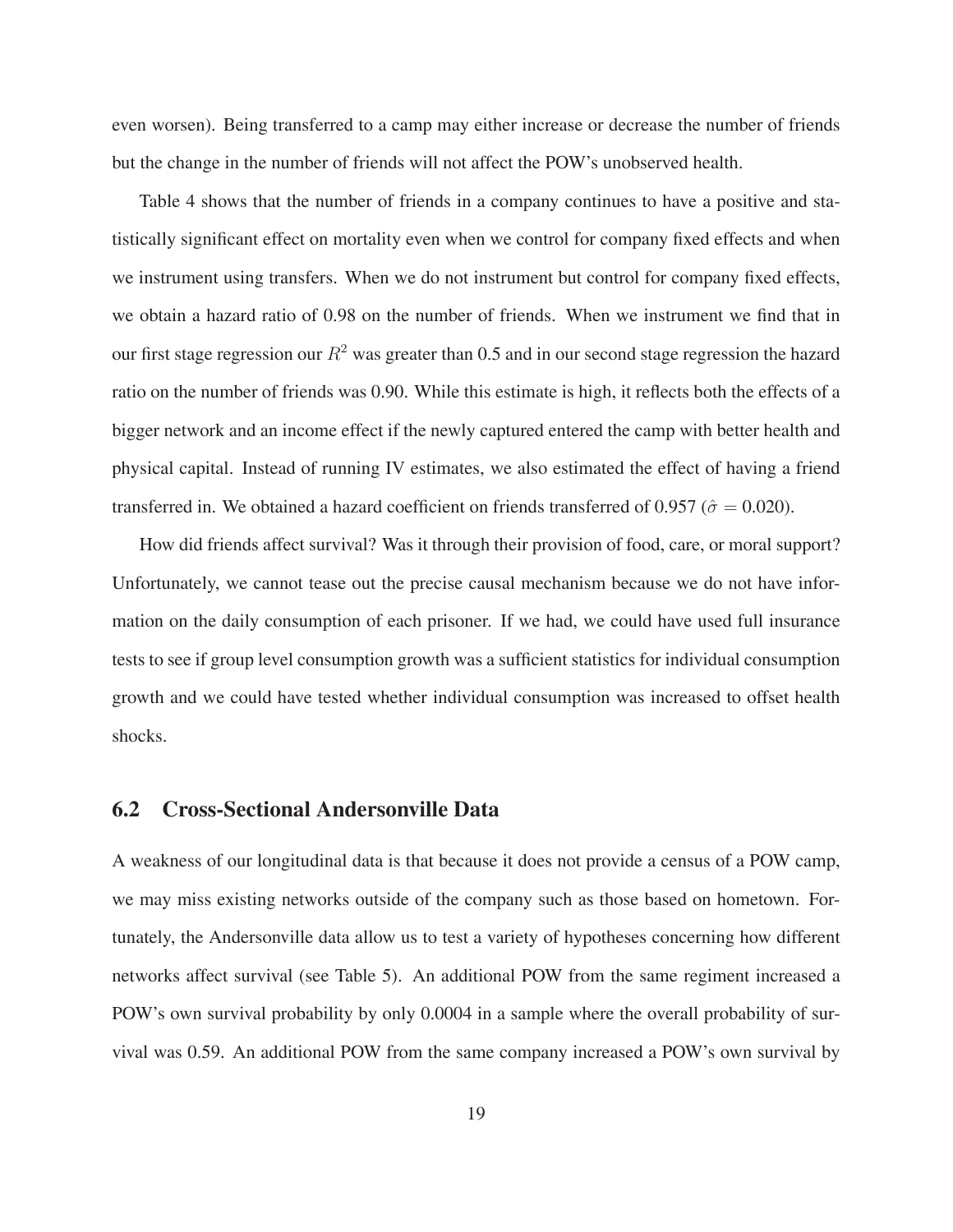0.003 and an additional POW of the same last name within the same regiment, a measure of kinship, raised survival by  $0.034<sup>27</sup>$  We also find that among men from smaller towns survival was higher the greater the number of POWs from the same town. We do not find any mortality differences between companies where men were captured together and companies where they were not captured together, suggesting that friendships with men who were familiar with camp ways or who had favorable squatters' rights within the camp were not the main benefits of friendship.

The relationship between friends and survival is non-linear when we include our two outlier companies (see Table 6). We find that the logarithm of the number of men from the same company is statistically significant, with a derivative on the coefficient of 0.019 ( $\hat{\sigma} = 0.007$ ). Our results are robust to including state of origin fixed effects.28 When we restricted the sample to exclude deaths after September of 1864 and captures prior to October of 1864 because only the dying may have been left at Andersonville once men were transferred out, our results remained unchanged. The derivative of the coefficient on the number of men in the company was 0.003 ( $\hat{\sigma}$  =0.001) and the derivative of the coefficient on the number of men in the regiment with the same last name was  $0.035$  ( $\hat{\sigma} = 0.007$ ).

Ethnic similarity between men within the same company reduced mortality, suggesting that the quality of social networks matters (see Table 7). Among the Irish, the Germans, and the French (or French Canadian) an additional POW from the same company increased survival by roughly 0.002 to 0.003. But, an additional POW in the same regiment who was Irish increased the survival of the Irish by 0.030; an additional POW in the same regiment who was German increased the survival of

<sup>&</sup>lt;sup>27</sup>We can use the longitudinal data to test our claim that by using the maximum possible number of men who were ever in the camp we are underestimating the effect of friends on mortality. When we run a hazard model of the form given in column 1 of Table 3 and instead of using the number of men in the same company in the camp in each month use the maximum number of men in the same company in the camp, we obtain a hazard ratio of 0.986 on the number of friends rather than one of 0.983.

<sup>&</sup>lt;sup>28</sup>When we include regiment fixed effects our coefficient on the number of men in the company falls to 0.0002  $(\hat{\sigma} = 0.0004)$  and our coefficient on the number of men with the same last name falls slightly to 0.0221 ( $\hat{\sigma} = 0.0047$ ). When we use the logarithm of the number of men in the company rather than the number of men, we obtain a statistically borderline insignificant coefficient.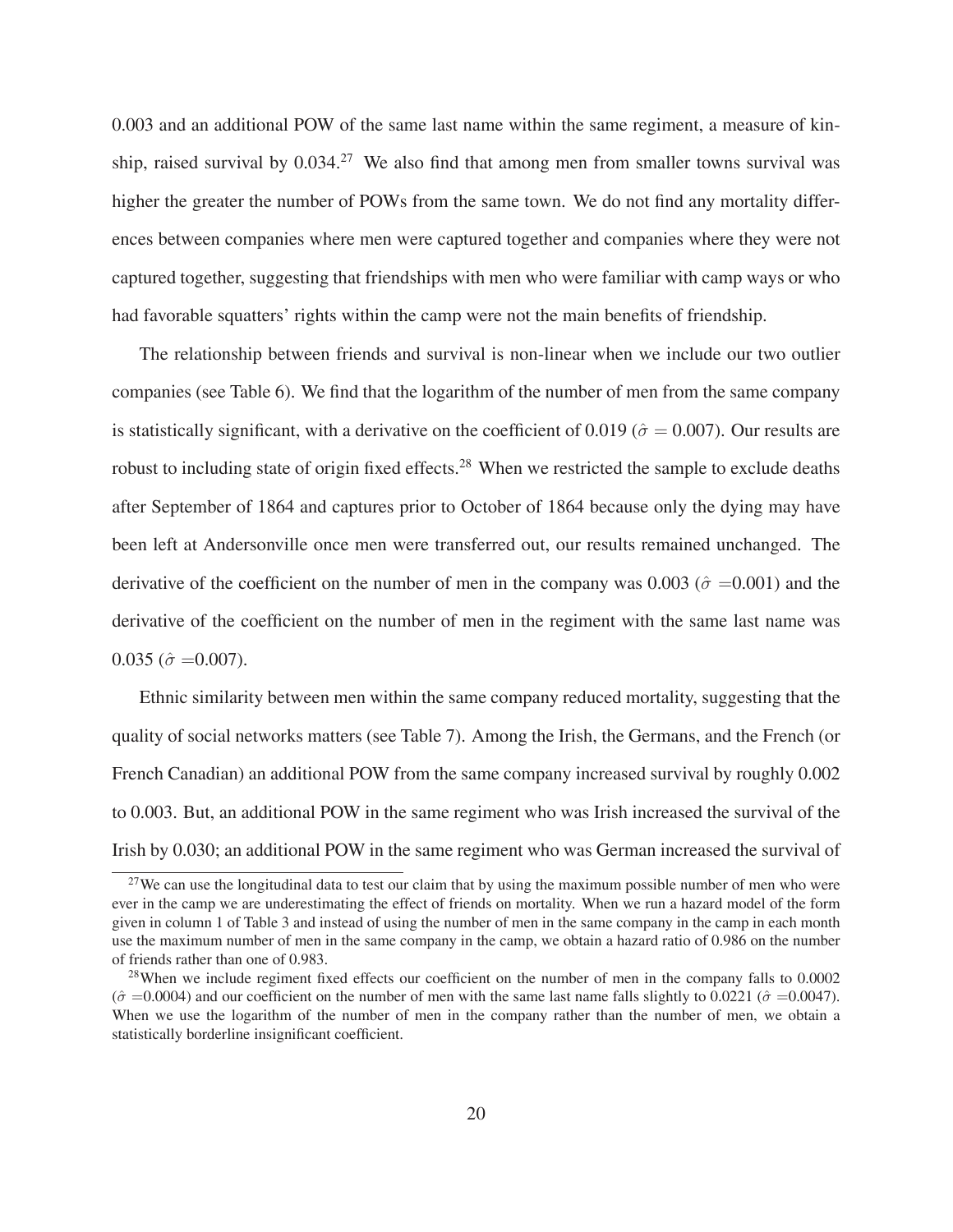the Germans by 0.030; and, an additional POW in the same regiment who was French increased the survival of the French by 0.019.<sup>29</sup> These results bolster the recent theoretical literature emphasizing the importance of group loyalty as a determinant of choices and economic outcomes (Akerlof and Kranton 2000).

We can test for one more indicator of network quality. For each company, we know what share of men in the camp had the rank of sergeant or higher from the same company. All else equal, a 10 percentage point increase in the fraction of higher ranked men raised survival by 1.2 percentage points (see Table 5). We hypothesize that in these companies organizational capital was preserved through the chain of command. The fraction of sergeants or higher is not a reflection of own officer mortality. When we restricted the sample to privates we found that the derivative of this coefficient was 0.115 ( $\hat{\sigma} = 0.054$ ).<sup>30</sup>

### **7 Costs of Social Networks**

We have stressed that social networks assisted survival in POW camps because of the care that friends provided. But, there could be a "dark" side to this care if the most effective groups were gangs who robbed and murdered their fellow prisoners. Sneden (2000: 235) described the Andersonville Raiders as being "all strong, as they bought food from the sutler and other dealers with stolen money, or robbed some poor prisoner of his whole stock of food." Although we cannot observe how friends assisted survival, we do not observe a decline in deaths in the Andersonville data after July 11, 1864 when 6 of the Raiders were hanged. One implication of the gangs hypothesis

<sup>&</sup>lt;sup>29</sup>There were too few colored troops at Andersonville to examine their social networks. We found no mortality difference between the non-officers of the colored troops and the rest of the Andersonville population.

 $30$ The Andersonville data show that officers had a distinct mortality advantage. According to Marvel (1994: 112), most of the officers in the Andersonville stockade, except for the officers of the few colored troops who were there, "still wore sergeants' stripes, either because their commissions had arrived at regimental headquarters after they were captured or because they had not yet been mustered in." Other officers were kept in a nearby pen called Castle Reed (Speer 1997: 261). Only one officer in the Andersonville data was listed as being kept at Castle Reed. Those with a rank of lieutenant or higher had a death probability that was 0.31 to 0.35 lower than that of privates. Even sergeants and corporals had a mortality probability that was lower by 0.08 and 0.05, respectively, than that of privates.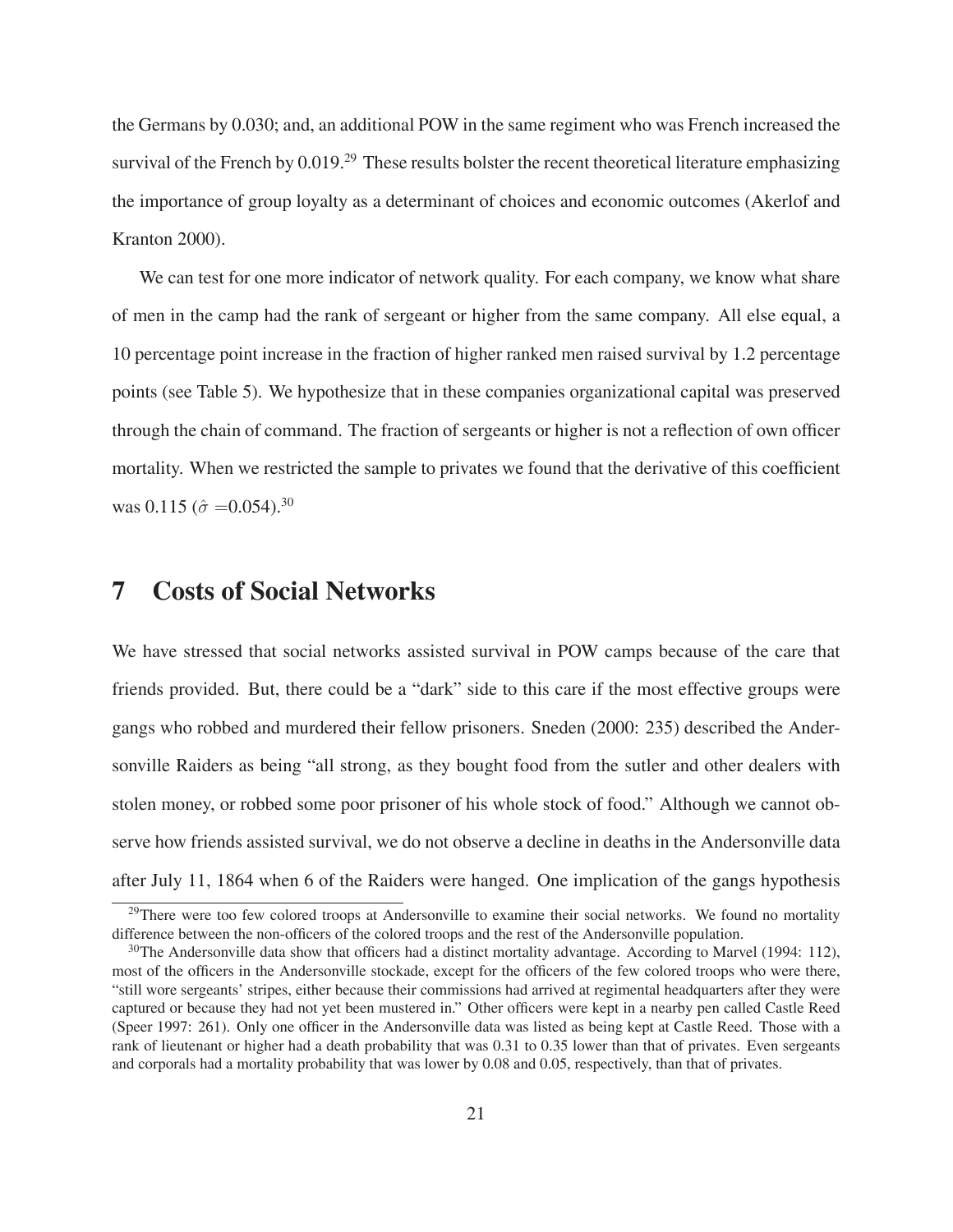is that there are increasing returns to friends; in a zero sum game for calories within the camp, bigger groups could steal from smaller groups. Although we cannot formally test the hypothesis that relative size matters because we do not have a census of the camp at different points in time, Table 6 suggests that there are diminishing returns to friends.

Social networks may have imposed costs on their members. One way to survive was to collaborate with the enemy. In the extreme case this meant joining the Confederate Army. Sneden (2000: 190) commented on one recruitment effort that "If any of us had showed any symptoms of recruiting to the Rebels, he would have been murdered at once by his comrades." Out of our 3175 cases of captivity in the longitudinal data we observe only 17 enlistments in the Confederate Army (all out of Salisbury). A probit regression that controls for individual characteristics shows that men who enlisted were more likely to be foreign-born, to be married, to be wealthier, to be non-farmers, and to have been caught with fewer men. The derivative of the coefficient on number of comrades originally captured with was -0.00015, ( $\hat{\sigma} = 0.0001$ ). Given the small numbers these results can only be suggestive. Also suggestive of friends not always helping survival is that among the men at Andersonville we find no evidence that the number of friends predicted whether or not an individual was one of the 140 who escaped.

### **8 Conclusion**

In Civil War camps such as Andersonville starving men were crowded into a space where "[t]here was hardly any room for all to lie down at night, and to walk a few hundred feet in any direction would require an hour's patient threading of the mass of men and tents" (McElroy 1957: 98). "The dead and dying lie alongside each other" and each day the corpses "piled up near the dead line ... nearly all naked, black as crows, festering in the hot sun all day, covered with lice and maggots" until they were "loaded up in the ration wagon like cordwood." "The ground in the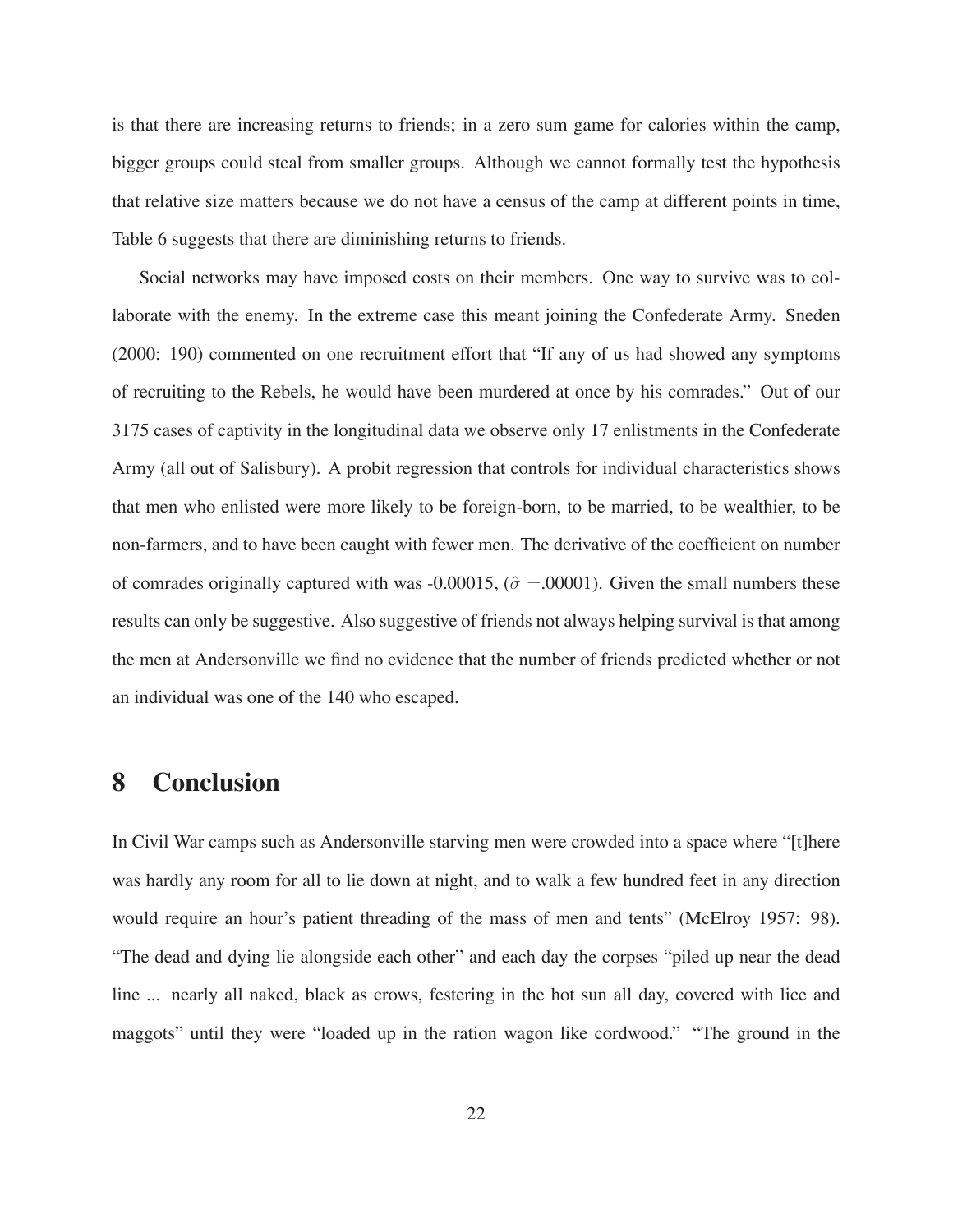thickest part settled in the camp is fairly alive and moves with maggots or lice" (Sneden 2000: 229). Such horrific conditions made a mockery of survival strategies. In two independent data sets we found that friends had a statistically significant positive effect on survival probabilities and that the closer the ties between friends as measured by such identifiers as ethnicity, kinship, and the same hometown the bigger the effect. Although as crowding increased, the accompanying increase in friends could not compensate for the deterioration in camp conditions, it is nonetheless striking that even under such duress, friends continued to have a positive effect on survival probabilities.

# **Data Appendix**

### **Longitudinal Data**

#### **Dependent Variable**

We calculated days from capture until death in captivity. We allowed for censoring by calculating days from capture until exchange, escape, or release. When day (but not month or year) of death, exchange, escape, or release is uknown we set it equal to 15.

### **Independent Variables**

- 1. **Number of friends**. Number of company members in the camp at the same time. When the number of friends is unknown either because the camp is unknown or the dates when the POW was in the camp are unknown the number of friends is set equal to 0 and a dummy variable indicating whether or not the number of friends is unknown is set equal to one. The number of friends was more likely to be unknown if the POW was captured before July of 1863 – men who were exchanged in the field immediately after capture would never have seen a POW camp.
- 2. **Number of friends dying in the previous month**. The number of friends in the camp dying in the previous month. If a POW had no friends in the camp in previous month the number of friends dying in the previous month is set equal to 0 and a dummy variable indicating that the variable is unknown is set equal to 1.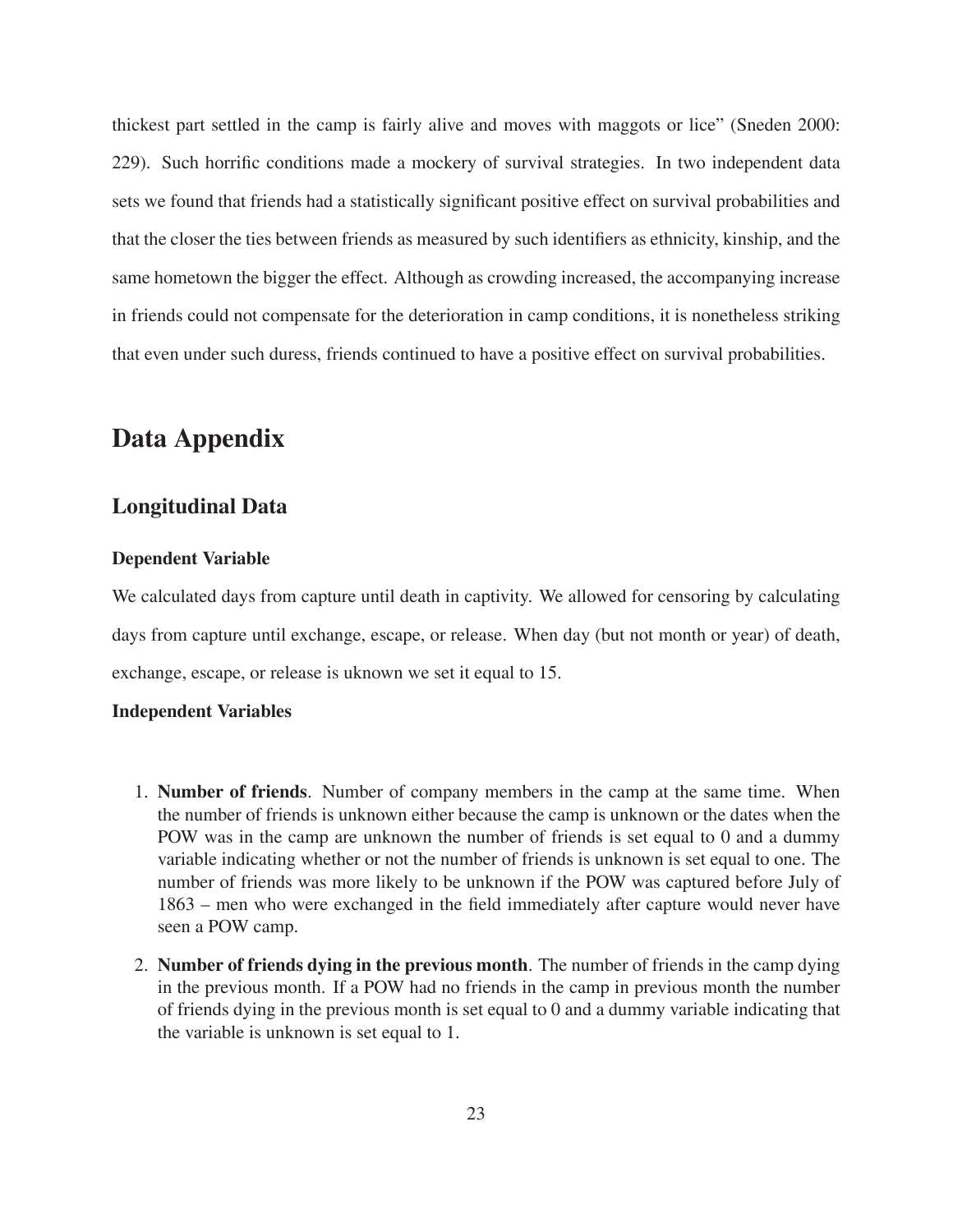- 3. **Log(total number of men in the camp)**. The logarithm of the total number of men in the camp by month, as found in United States War Department (1880-1901), Series II. When the total number of men in the camp is unknown the variable is set equal to the logarithm of 40 and a dummy variable indicating that the total number of men in the camp is unknown is set equal to 1.
- 4. **Fraction company dying before capture**. The fraction of the company dying before the POW's capture.
- 5. **Camp dummies** Eleven camp dummies indicating if the camp was Andersonville, Salisbury, Richmond, Danville, one of the Texas camps, one of the Arkansas, Florida, Mississippi, Louisiana, or Alabama camps, one of the other North Carolina or Georgia camps, Charleston or Columbia, Florence, one of the Tennessee or other Virginia camps, and other or unknown.
- 6. **Year dummies** Dummy variables indicating the year.
- 7. **Month dummies** Dummy variables indicating the month.
- 8. **Occupation**. Dummy variables indicating whether at enlistment the recruit reported his occupation as farmer, artisan, professional or proprietor, or laborer. Farmers' sons who were not yet farmers in their own right would generally report themselves as farmers.
- 9. **Birth place** Dummy variables indicating whether at enlistment the recruit reported his birth place as the US, Germany, Ireland, Great Britain, or other.
- 10. **Corporal, sergeant, or officer**. A dummy equal to one if the POW's rank before capture was corporal, sergeant, or officer.
- 11. **Age at captivity**. Age when captured.
- 12. **Height in inches**. Height in inches at enlistment preceding capture.
- 13. **Wounded 10 days before capture**. A dummy set equal to one if the POW was wounded 10 days before capture.
- 14. **Enlisted in large city**. A dummy equal to one if the POW enlisted in a city of 50,000 or more (one of the 13 largest cities in the United States).
- 15. **Married in 1860**. This variable is inferred from family member order and age in the 1860 census. This variable was set equal to 0 if the recruit was not linked to the 1860 census.
- 16. **Log(total household personal property) in 1860**. This variable is the sum of personal property wealth of everyone in the recruits' 1860 household. This variable is set equal to 0 is the recruit was not linked to the 1860 census.
- 17. **Missing census information**. A dummy equal to one if the recruit was not linked to the 1860 census. Linkage rates from the military service records to the 1860 census were 57 percent. The main characteristic that predicted linkage failure was foreign birth.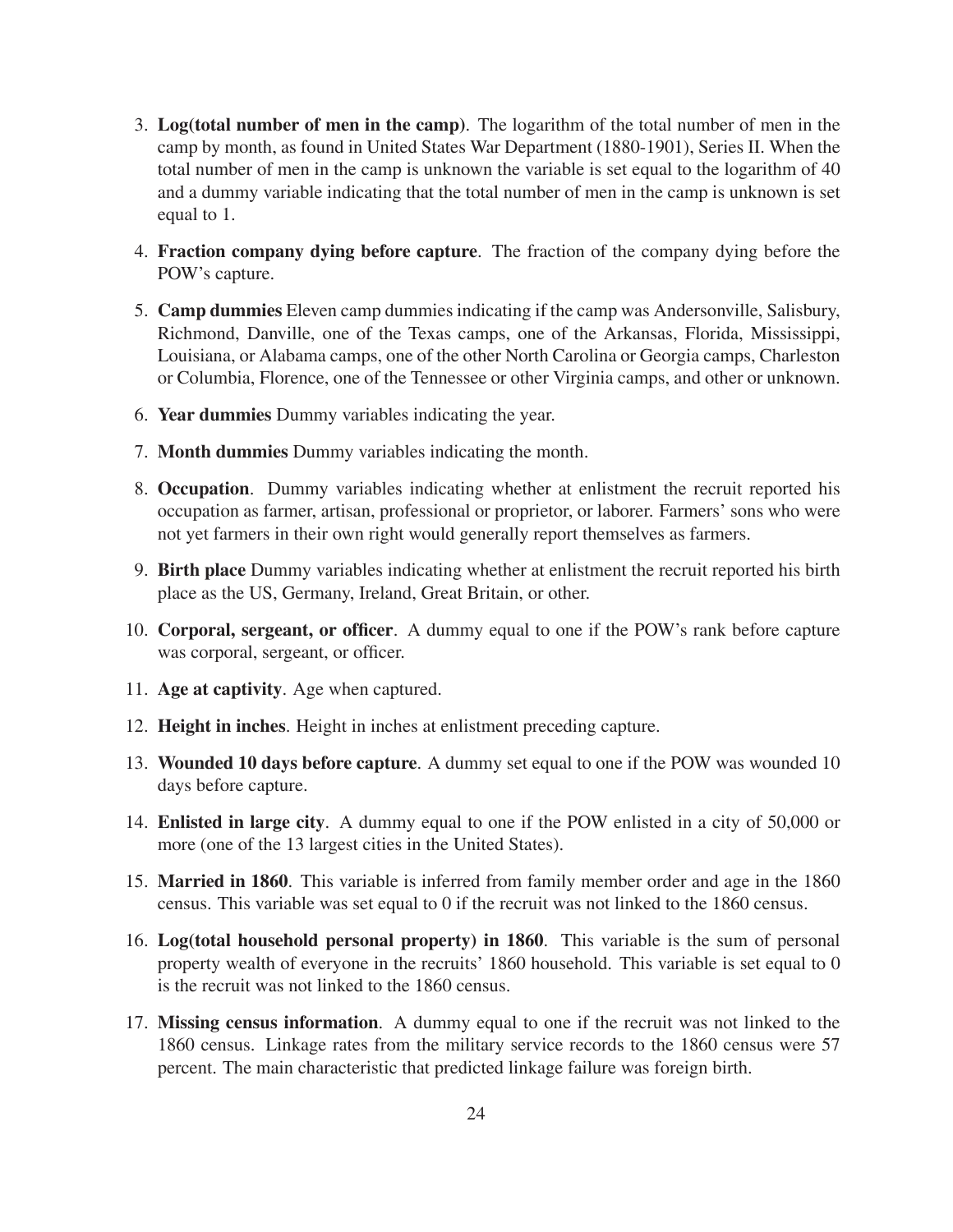- 18. **Illiterate**. This variable is from the 1860 census and provides illiteracy information only for those age 20 and older.
- 19. **Missing illiteracy information**. A dummy equal to one if we do not know whether the recruits was illiterate, either because he was not linked to the 1860 census or because he was less than age 20 in 1860.

### **Andersonville Database**

#### **Dependent Variable**

Our dependent variable is a dummy equal to one if the POW died at Andersonville.

#### **Independent Variables**

- 1. **Number of men in the regiment**. The number of men in the regiment excluding the POW's own company.
- 2. **Number of men in company**. The number of men in the POW's own company.
- 3. **Fraction of company with rank sergeant or higher**. The fraction of men in the company with rank of sergeant or higher.
- 4. **Number of men with same last name in the regiment**. The number of men in the regiment with the same last name. Because regiments were formed locally, we interpret this variable as a measure of kinship.
- 5. **Log(Number of men in camp from same town)**. The logarithm of the number of men in the camp from the same town, where same town refers to the town where the regiment was formed.
- 6. **Dummy if town population** < **<sup>9552</sup>**. A dummy equal to one if the regiment was not organized in a town that was not one of the 100 most populous towns.
- 7. **Rank**. Dummies indicating if the POW was a private, officer, sergeant, corporal, or other rank (e.g. support position or musician).
- 8. **Irish, German, French, and Continental surnames**. Dummies equal to one if the POW's last name was an Irish, German, French, or Continental surname. We determined the nationality of a surname by looking at the entire 1880 census. We called a surname Irish, for example, if only individuals born in Ireland and not in other European countries had that surname. This may lead us to mis-classify an Irish soldier as non-Irish if in the 1880 census there were Irishmen born in England with that name. However, this will not bias our results on ethnicity presented in Table 7, though it may reduce sample size and therefore power.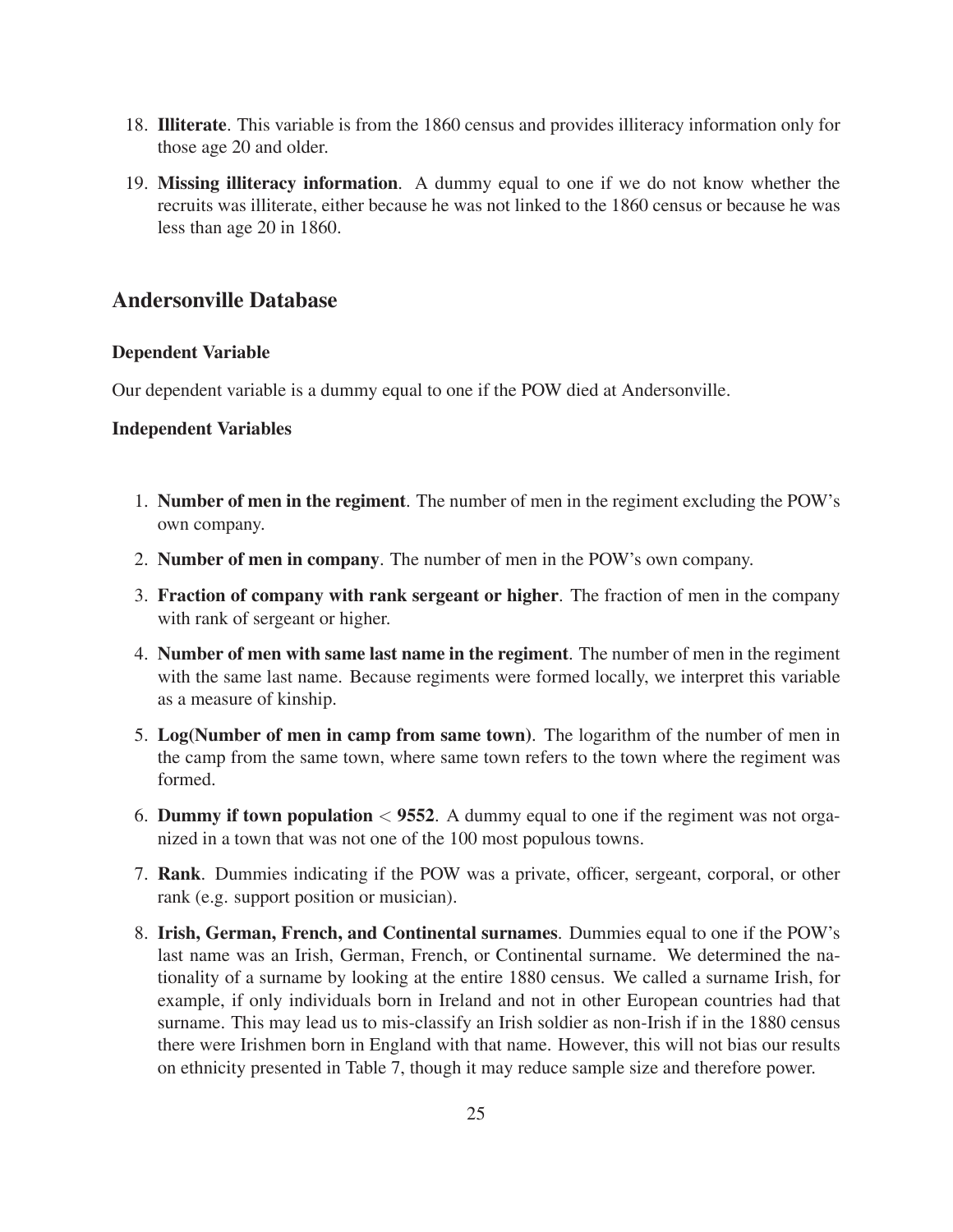9. **Year of capture dummies**. Year of capture, including year of capture unknown, dummies.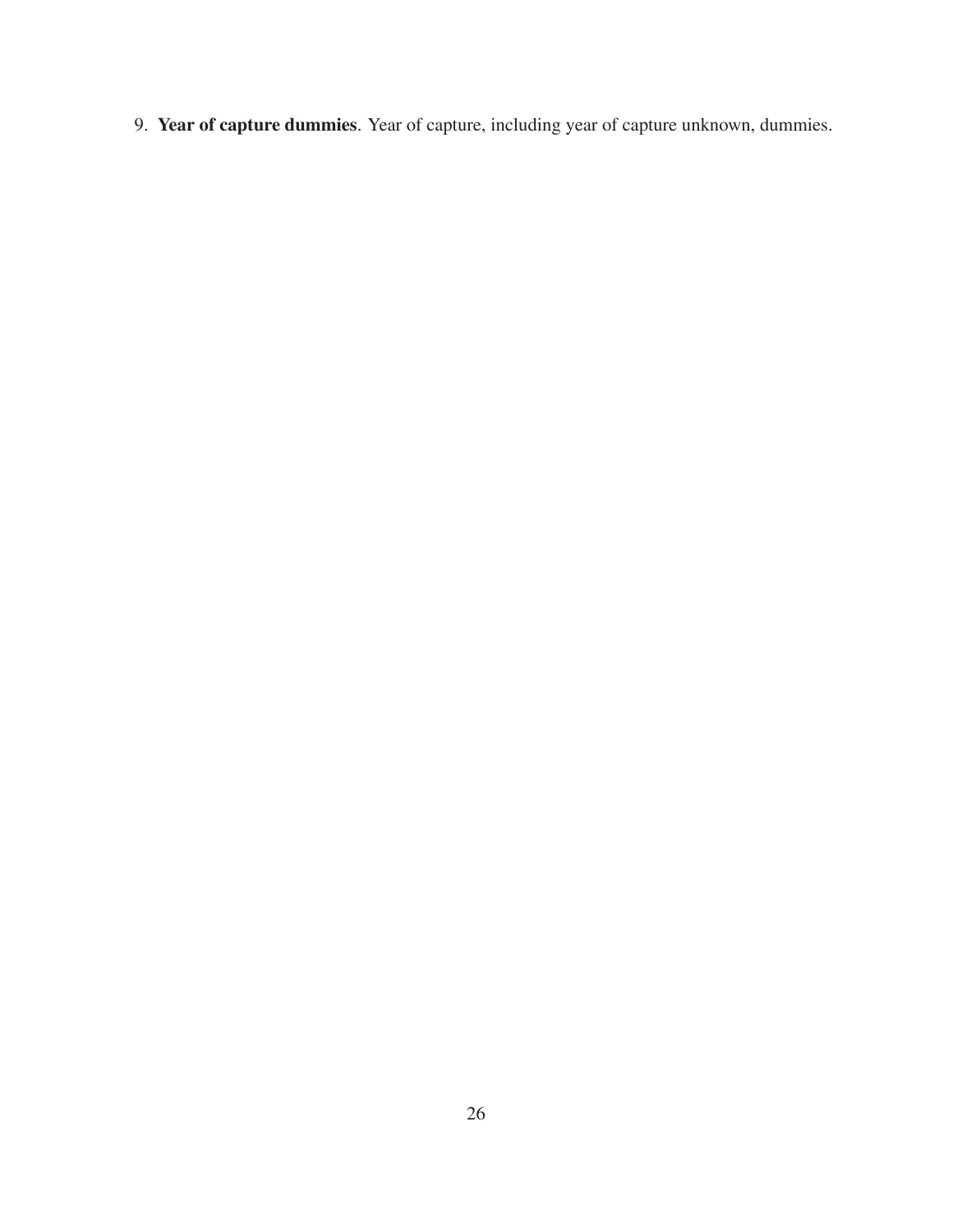## **References**

- [1] Aizer, Anna and Janet Currie. 2004. "Networks or Neighborhoods? Correlations in the Use of Publicly-Funded Maternity Care in California." *Journal of Public Economics*. 88(12): 2573- 85.
- [2] Akerlof, George A. and Rachel E. Kranton. 2000. "Economics and Identity." *Quarterly Journal of Economics*. 115(3): 715-53.
- [3] Akerlof, George A. and Rachel E. Kranton. 2005. "Identity and the Economics of Organizations." *Journal of Economic Perspectives*. 19(1): 9-32.
- [4] Alesina, Alberto and Eliana La Ferrara. 2000. "Participation in Heterogeneous Communities." *Quarterly Journal of Economics*. 115(3): 847-904.
- [5] Alesina, Alberto, Enrico Spolaore, and Romain Wacziarg. 2000. "Economic Integration and Political Disintegration." *American Economic Review*. 90(4): 1276-96.
- [6] Applebaum, Anne. 2003. *Gulag: A History*. New York: Doubleday.
- [7] Bayer, Patrick, Stephen Ross, and Giorgio Topa. 2005. "Place of Work and Place of Residence: Informal Hiring Networks and Labor Market Outcomes." NBER Working Paper No. 11019.
- [8] Berkman, Lisa F. 1995. "The Role of Social Relations in Health Promotion." *Psychosomatic Medicine*. 57(3): 245-54.
- [9] Bertrand, Marianne, Erzo Luttmer, and Sendhil Mullainathan. 2000. "Network Effects and Welfare Culture." *Quarterly Journal of Economics*. 115(3): 1019-55.
- [10] Costa, Dora L. and Matthew E. Kahn. 2004. "Changes in the Value of Life, 1940-1980." *Journal of Risk and Uncertainty*. 92(2): 159-80.
- [11] Costa, Dora L. and Matthew E. Kahn. Forthcoming. "Forging a New Identity: The Costs and Benefits of Diversity in Civil War Combat Units for Black Slaves and Freemen." *Journal of Economic History*.
- [12] Dixit, Avinash. 2004. *Lawlessness and Economics: Alternative Modes of Governance*. Princeton, NJ: Princeton University Press.
- [13] Duflo, Esther and Emmanuel Saez. 2003. "The Role of Information and Social Interactions in Retirement Plan Decisions: Evidence from a Randomized Experiment." *Quarterly Journal of Economics*. 118(3): 815-42.
- [14] Durlauf, Steven N. 2004. "Neighborhood Effects." In J.V. Henderson and J.-F. Thisse, Eds., *Handbook of Regional and Urban Economics*. Vol 4, Economics. Amsterdam: North-Holland.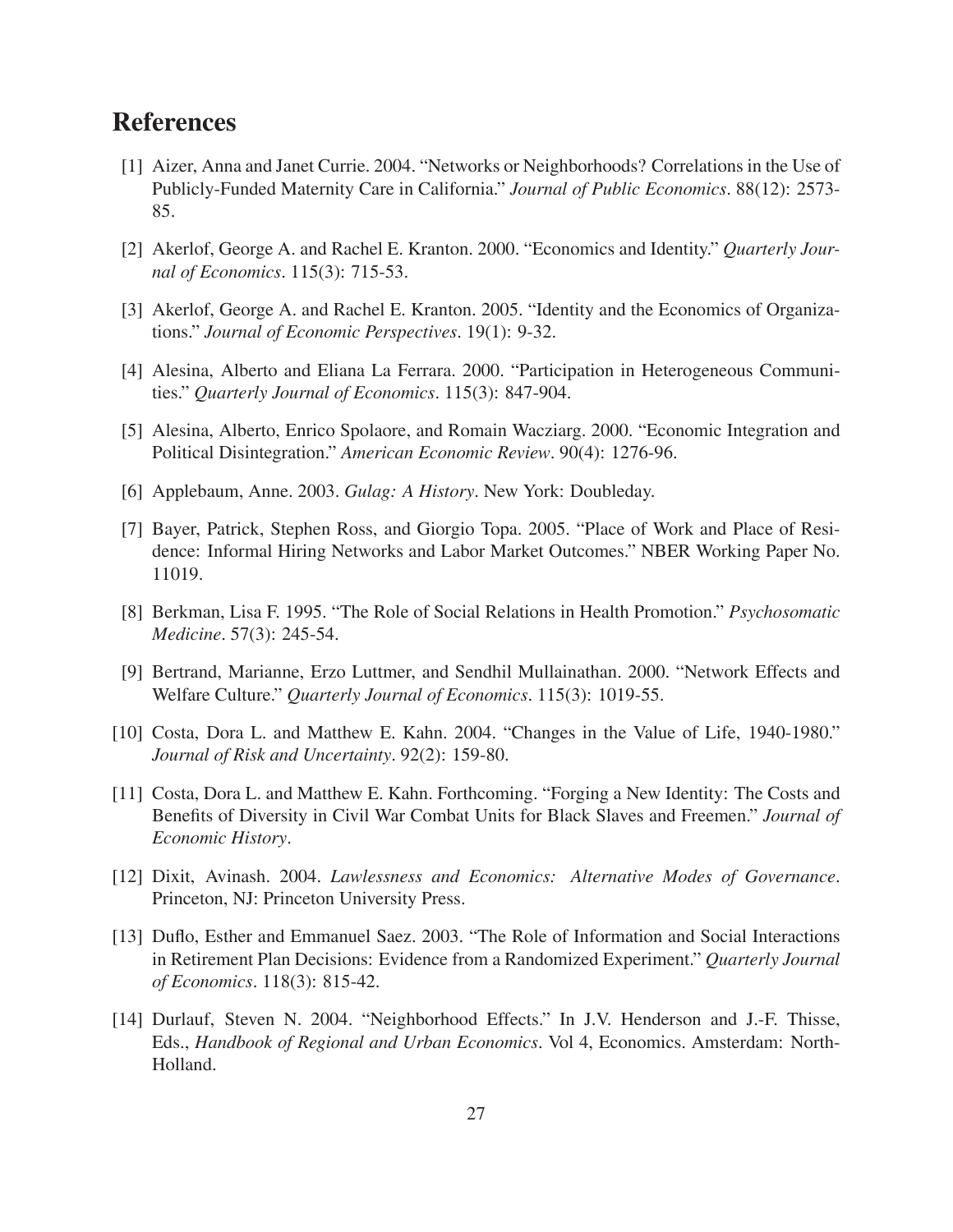- [15] Dyer, Frederick H. 1908. *A Compendium of the War of the Rebellion: compiled and arranged from official records of the federal and Confederate armies*. Des Moines, Iowa: The Dyer Publishing Company. http://www.civilwararchive.com/regim.htm or http://www.soldierquest.org/dyers compendium.htm
- [16] Eitinger, Leo. 1964. *Concentration Camp Survivors in Norway and Israel.* Oslo: Universitetsforlaget.
- [17] Ellickson, Robert C. 1991. *Order without Law: How Neighbors Settle Disputes*. Cambridge, MA: Harvard University Press.
- [18] Fafchamps, Marcel and Susan Lund. 2003. "Risk-sharing networks in rural Philippines." *Journal of Development Economics*. 71(2): 261-87.
- [19] Greif, Avner. 1993. "Contract Enforceability and Economic Institutions in Early Trade: The Maghribi Traders' Coalition." *American Economic Review*. 83(3): 525-48.
- [20] Grimard, Franque. 1997. "Household Consumption Smoothing Through Ethnic Ties: Evidence from Côte d'Ivoire." Journal of Development Economics. 53(2): 391-422.
- [21] Hesseltine, William Best. 1930. *Civil War Prisons: A Study in War Psychology*. Columbus, Ohio: The Ohio State University Press.
- [22] Ioannides, Yannis M. and Linda Datcher Loury. 2004. "Job Information Networks, Neighborhood Effects, and Inequality." *Journal of Economic Literature*. 42(4): 1056-93.
- [23] Jones, DR. 1979. "What the POWs write about themselves." In *Proceedings of the Twenty-Sixth Annual Conference of Air Force Behavioral Scientists*, RA Levy, Ed. Brooks Air Force Base Texas: USAF School of Aerospace Medical Division.
- [24] Lazear, Edward P. 1999a. "Globalization and the Market for Team-Mates." *Economic Journal*. 109(454): 15-40.
- [25] Lazear, Edward P. 1999b. "Culture and Language." *Journal of Political Economy*. Supplement. 107(S6): 95-126.
- [26] Malkin, Lawrence. 2001. "Prisoners of War." In Robert Cowley and Geoffrey Parker, Eds., *Reader's Companion to Military History*. Boston-New York: Houghton Mifflin. http://college.hmco.com/history/readerscomp/mil/html/mh 000101 publicationd.htm
- [27] Manski, Charles. 1993. "Identification of Endogenous Social Effects: The Reflection Problem." *Review of Economic Studies*. 60(July): 531-42.
- [28] Marvel, William. 1994. *Andersonville: The Last Depot*. Chapel Hill and London: The University of North Carolina Press.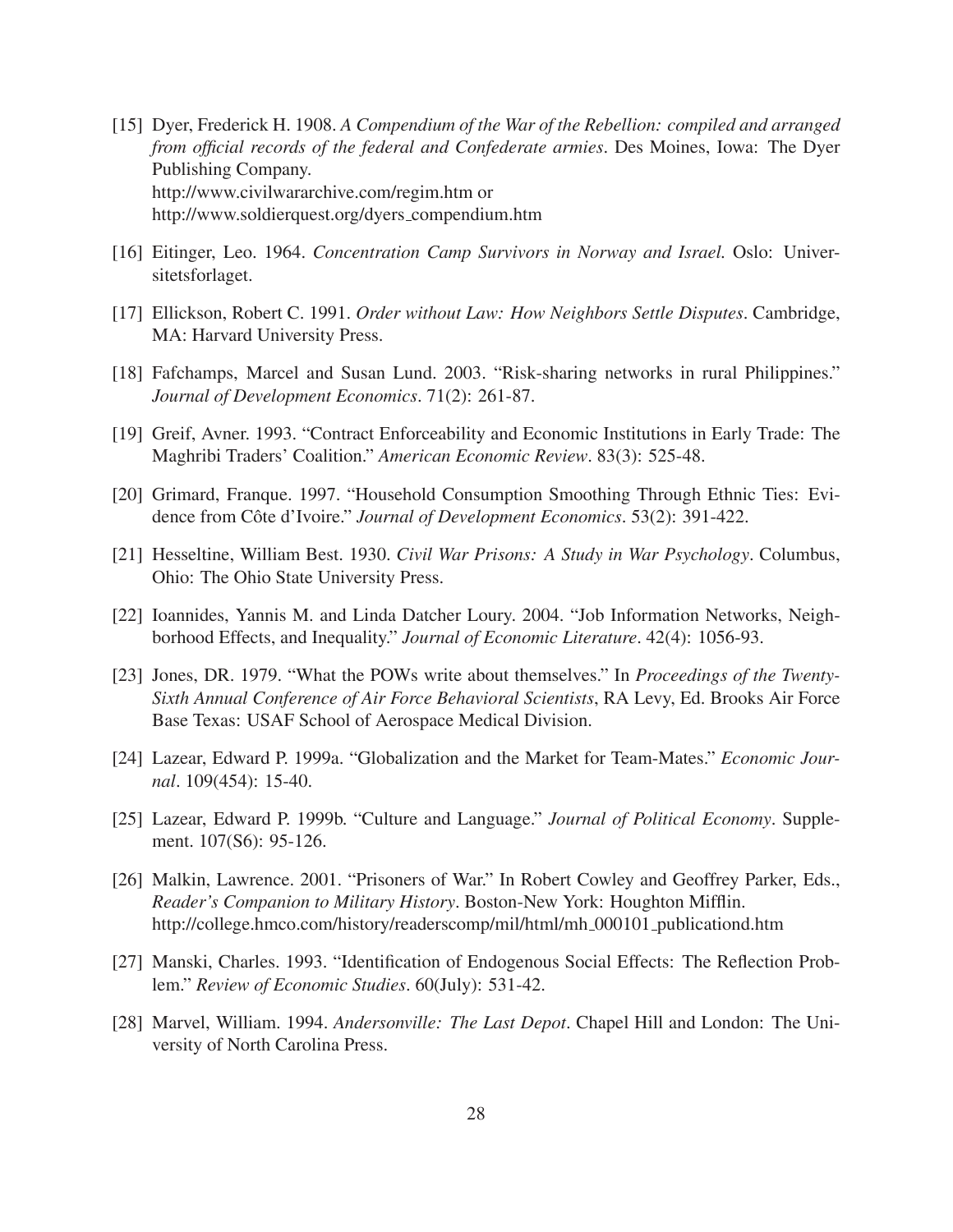- [29] McElroy, John. 1957. *This Was Andersonville*. New York: McDowell, Obolensky, Inc.
- [30] Moffitt, Robert A. 2001. "Policy Interventions, Low-Level Equilibria, and Social Interactions." In Steven Durlauf and Payton Young, Eds., *Social Dynamics*. Cambridge, MA: MIT Press.
- [31] Moretti, Enrico. 1999. "Social Migrations and Networks: Italy 1889-1913." *International Migration Review*.
- [32] Munshi, Kaivan. 2003. "Networks in the Modern Economy: Mexican Migrants in the U.S. Labor Market." *Quarterly Journal of Economics*. 118(2): 549-99.
- [33] Newey, Whitney K, James L Powell, and Francis Vella. 1999. "Nonparametric Estimation of Triangular Simultaneous Equations Models." *Econometrica*. 67(3): 565-603.
- [34] Radford, R.A. 1945. "The Economic Organization of a P.O.W. Camp." *Economica*. 12(48): 189-201.
- [35] Ransom, John. 1963. *John Ransoms Andersonville Diary*. New York: Berkley Books.
- [36] Rhodes, James Ford. 1904. *History of the United States of America: From the Compromise of 1850 to the McKinley-Bryan Campaign of 1896*, Vol. 5, 1864-1866. New York: Macmillan.
- [37] Rosenzweig, Mark R. 1988. "Risk, Implicit Contracts and the Family in Rural Areas of Low Income Countries." *Economic Journal*. 98(393): 1148-70.
- [38] Schmolling, Paul. 1984. "Human Reactions to the Nazi Concentration Camps: A Summing Up." *Journal of Human Stress*. 10(3): 108-20.
- [39] Sneden, Robert Knox. 2000. *Eye of the Storm*. Edited by Charles E. Bryan and Nelson D. Lankford. New York: The Free Press.
- [40] Speer, Lonnie R. *Portals to Hell: Military Prisons of the Civil War*. Mechanicsburg, PA: Stackpole Books.
- [41] Townsend, Robert M. 1995. "Consumption Insurance: An Evaluation of Risk-Bearing Systems in Low Income Economies." *Journal of Economic Perspectives*. 9(3): 83-102.
- [42] United States. Department of Veterans Affairs. Office of Policy. 2004. *Former American Prisoners of War (POWs)*. http://www.vba.va.gov/bln/21/Benefits/POW/DOCS/POW6-29-04.doc.
- [43] United States. War Department. 1880-1901. *The War of the Rebellion: a Compilation of the Official Records of the Union and Confederate Armies*. Washington DC: Government Printing Office.

http://cdl.library.cornell.edu/moa/browse.monographs/waro.html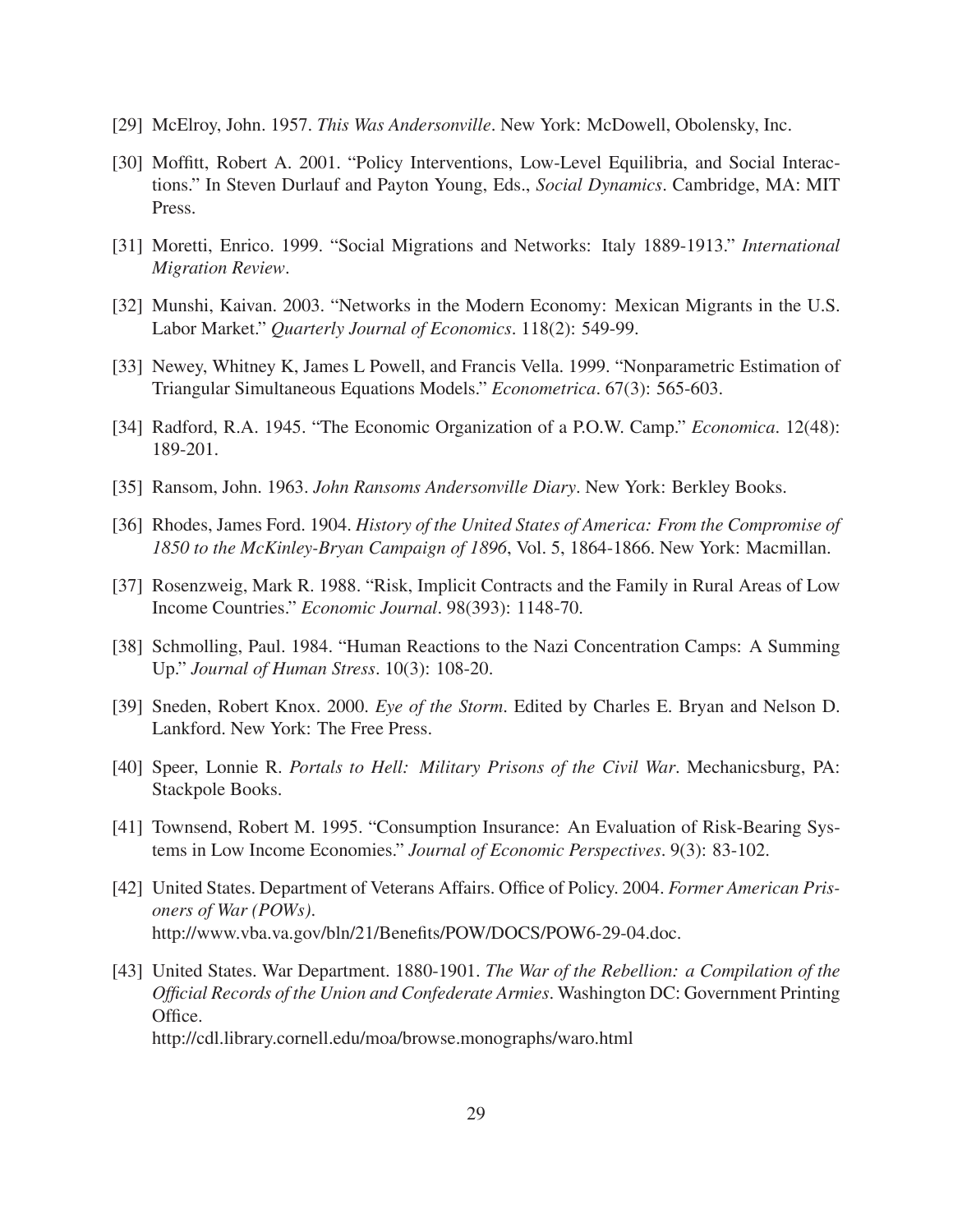|                                         |         |            | <b>Never</b> |
|-----------------------------------------|---------|------------|--------------|
|                                         | A11     | <b>POW</b> | <b>POW</b>   |
| <b>US Born</b>                          | 0.745   | 0.746      | 0.743        |
| Irish                                   | 0.087   | 0.086      | 0.102        |
| German                                  | 0.074   | 0.075      | 0.062        |
| <b>British</b>                          | 0.039   | 0.039      | 0.034        |
| Other                                   | 0.054   | 0.055      | 0.043        |
| Artisan                                 | 0.200   | 0.199      | 0.212        |
| Farmer                                  | 0.506   | 0.505      | 0.507        |
| Professional or proprietor              | 0.075   | 0.077      | 0.061        |
| Laborer                                 | 0.212   | 0.212      | 0.212        |
| Unknown                                 | 0.007   | 0.007      | 0.008        |
| Enlisted in 1861                        | 0.210   | 0.205      | 0.263        |
| Enlisted in 1862                        | 0.344   | 0.331      | 0.487        |
| Enlisted in 1863                        | 0.068   | 0.066      | 0.087        |
| Enlisted in 1864                        | 0.256   | 0.266      | 0.147        |
| Enlisted in 1865                        | 0.122   | 0.132      | 0.009        |
| Volunteer                               | 0.909   | 0.905      | 0.951        |
| Height in Inches                        | 67.600  | 67.589     | 67.708       |
| Household Property Income in 1860       | 533.913 | 531.468    | 558.200      |
| Company Birthplace Fragmentation        | 0.642   | 0.644      | 0.620        |
| <b>Company Occupation Fragmentation</b> | 0.559   | 0.558      | 0.570        |
| Fraction company died as non-POWs       | 0.133   | 0.132      | 0.156        |
| Sample Size                             | 35,570  | 32,395     | 3042         |

Table 1: Characteristics of Soldiers by POW Status

All tabulations are from our longitudinal data. POWs with missing capitivity dates are excluded from the POW sample. To estimate company birthplace fragmentation, we calculated, by company, the fraction of individuals born in the US in New England, in the Middle Atlantic, in the East North Central, in the West North Central, the Border states, the south, and the west and born abroad in Germany, Ireland, Canada, Great Britain, Scandinavia, northwestern Europe (France, Belgium, Luxembourg, the Netherlands), other areas of Europe, and other areas of the world. Our birthplace fragmentation index,  $f_i$ , is then

$$
f_i = 1 - \sum_k s_{ki}^2,
$$

where  $k$  represents the categories and where  $s_{ki}$  is the share of men of born in place  $k$  in company  $i$ . To estimate company occupational fragmentation, we calculated, by company, the fraction of individuals who were farmers, higher class professionals and proprietors, lower class professionals and proprietors, artisans, higher class laborers, lower class laborers, and unknown. Our occupational fragmentation index is then calculated similarly to our birthplace fragmentation index.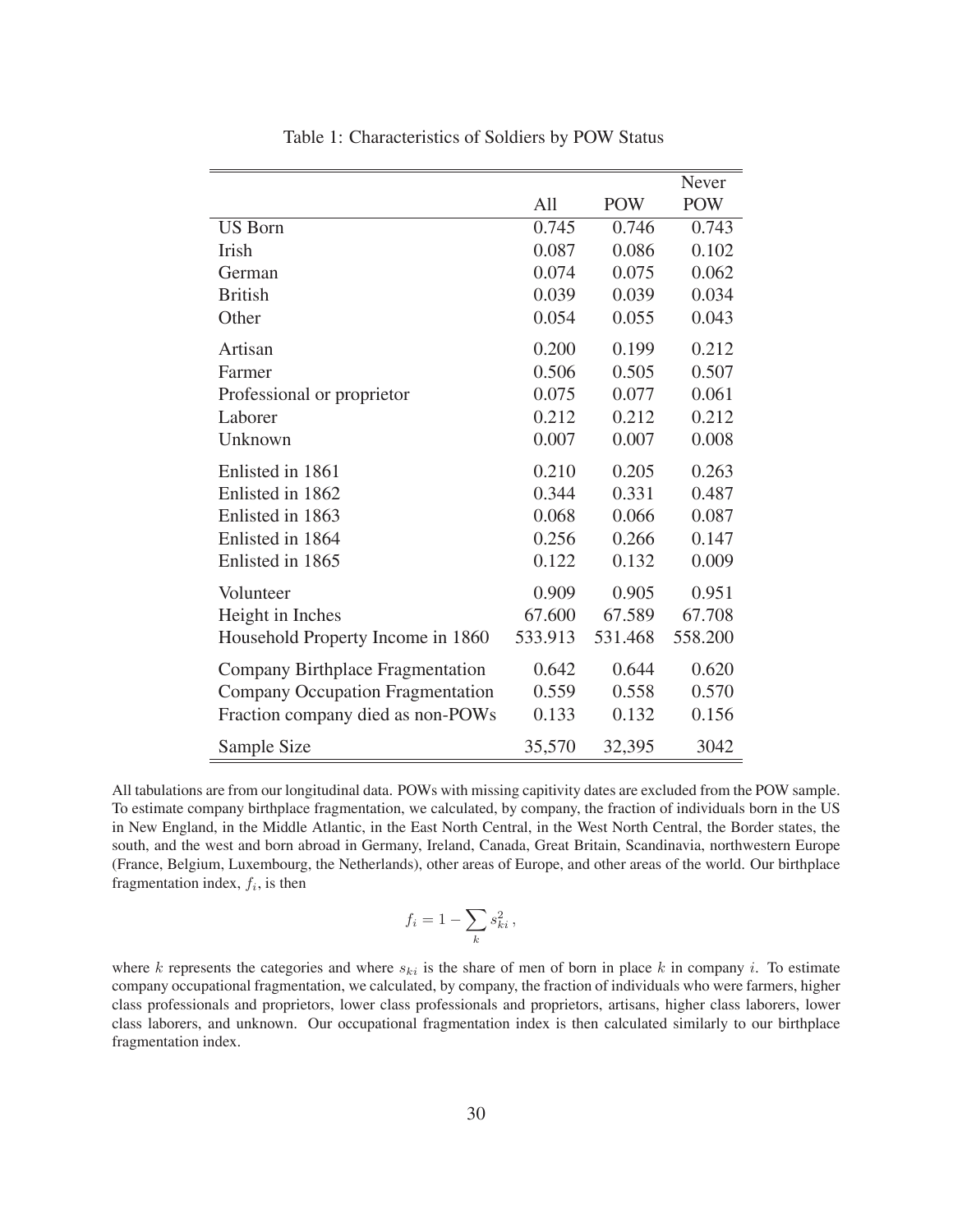|                                  | No. of friends |          |             |          |          |          |
|----------------------------------|----------------|----------|-------------|----------|----------|----------|
|                                  | All            |          | $<$ 3       |          | $\geq 3$ |          |
|                                  |                | Std      |             | Std      |          | Std      |
|                                  | Mean           | Err      | Mean        | Err      | Mean     | Err      |
| US born                          | 0.731          | 0.444    | 0.708       | 0.455    | 0.754    | 0.431    |
| Irish                            | 0.120          | 0.325    | 0.115       | 0.319    | 0.125    | 0.331    |
| German                           | 0.063          | 0.245    | 0.081       | 0.273    | 0.045    | 0.207    |
| <b>British</b>                   | 0.034          | 0.182    | 0.042       | 0.201    | 0.026    | 0.160    |
| Other                            | 0.050          | 0.217    | 0.053       | 0.223    | 0.047    | 0.211    |
| Artisan                          | 0.209          | 0.407    | 0.214       | 0.410    | 0.204    | 0.403    |
| Farmer                           | 0.421          | 0.494    | 0.440       | 0.500    | 0.401    | 0.490    |
| Professional or proprietor       | 0.070          | 0.256    | 0.077       | 0.266    | 0.064    | 0.245    |
| Laborer                          | 0.266          | 0.442    | 0.243 0.429 | 0.288    | 0.245    |          |
| Unknown occupation               | 0.034          | 0.182    | 0.025 0.157 | 0.044    | 0.204    |          |
| Enlisted in city of over 50,000  | 0.475          | 0.450    | 0.493       | 0.500    | 0.457    | 0.498    |
| Household property income in     |                |          |             |          |          |          |
| 1860                             | 576.475        | 1855.699 | 483.609     | 1084.987 | 661.771  | 2348.676 |
| Age when captured                | 25.960         | 7.056    | 26.645      | 7.415    | 25.265   | 6.604    |
| Height when captured             | 171.576        | 6.612    | 171.790     | 6.394    | 171.356  | 6.833    |
| Commissioned or non-commissioned |                |          |             |          |          |          |
| officer                          | 0.076          | 0.266    | 0.083       | 0.276    | 0.070    | 0.255    |
| Married in 1860                  | 0.257          | 0.437    | 0.276       | 0.448    | 0.239    | 0.427    |
| Wounded 10 days before capture   | 0.118          | 0.323    | 0.148       | 0.356    | 0.088    | 0.284    |
| Fraction company dead before     |                |          |             |          |          |          |
| capture                          | 0.089          | 0.064    | 0.093       | 0.070    | 0.085    | 0.057    |
| Company Birthplace               |                |          |             |          |          |          |
| Fragmentation                    | 0.542          | 0.200    | 0.547       | 0.193    | 0.536    | 0.206    |
| <b>Company Occupational</b>      |                |          |             |          |          |          |
| Fragmentation                    | 0.596          | 0.173    | 0.586       | 0.173    | 0.607    | 0.172    |

Table 2: Characteristics of POWs by Number of Friends in First Two Weeks of Captivity

All tabulations are from our longitudinal data. The number of friends refers to the number of friends who were in the camp with the POW in the first 2 weeks of captivity. The data are for the subset of POWs for whom we know the POW camp and exclude the one outlier company. The total number of observations is 1923. See the notes to Table 1 for a definition of birthplace and occupational fragmentation.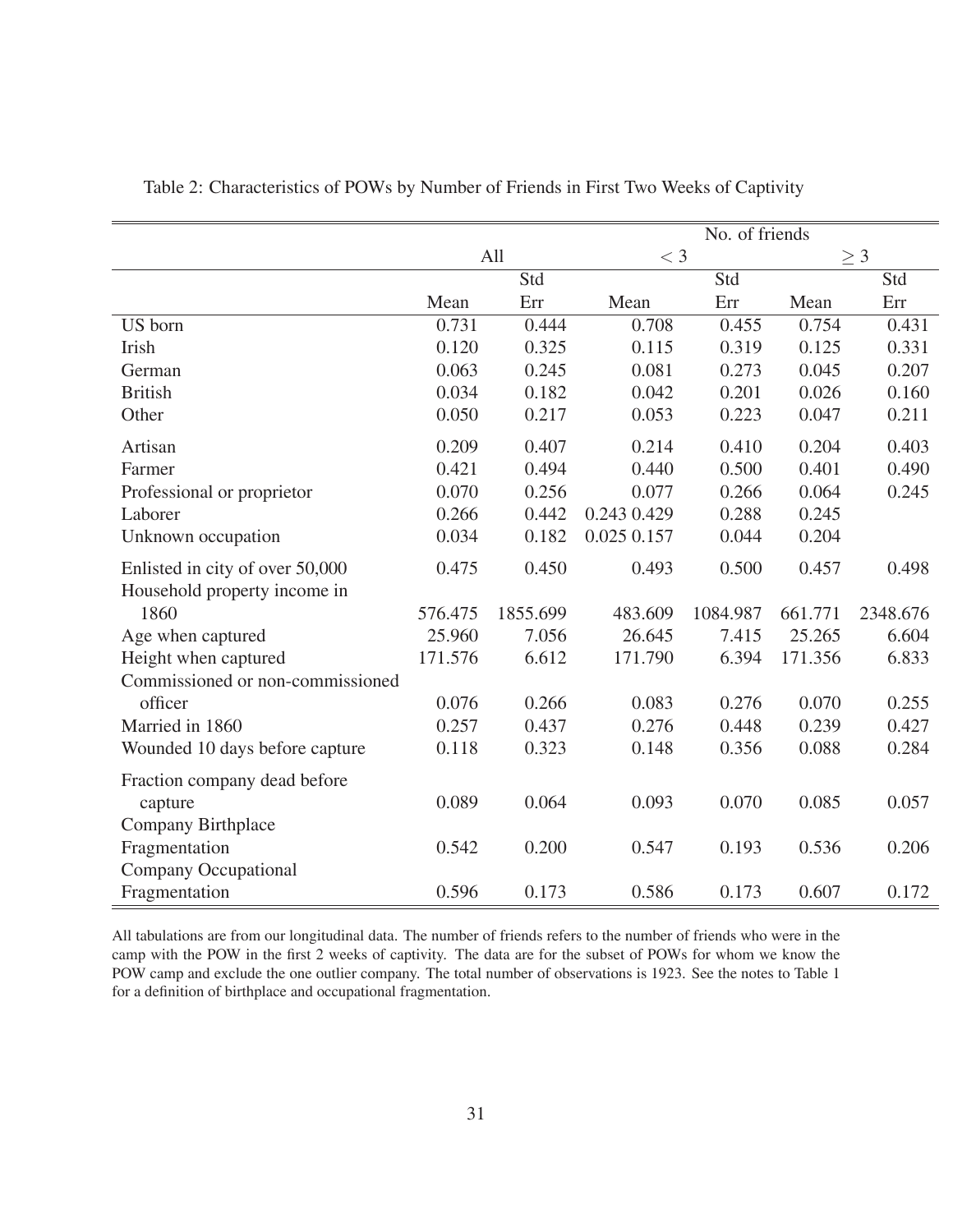|                                           | (1)                |       | (2)                |       | (3)                |       |
|-------------------------------------------|--------------------|-------|--------------------|-------|--------------------|-------|
|                                           | Haz.               | Std.  | Haz.               | Std.  | Haz.               | Std.  |
|                                           | Rat.               | Err.  | Rat.               | Err.  | Rat.               | Err   |
| Contemporaneous number of friends         | $0.983^{\dagger}$  | 0.008 | $0.977^{\ddagger}$ | 0.009 |                    |       |
| Initial number of friends                 |                    |       |                    |       | $0.976^{\ddagger}$ | 0.008 |
| Log(total number of men in the camp)      |                    |       | $1.536^{\ddagger}$ | 0.140 | $1.521^{\ddagger}$ | 0.139 |
| Fraction company dying before capture     | 1.091              | 0.782 | 0.892              | 0.636 | 0.630              | 0.449 |
| Dummy=1 if occupation at enlistment       |                    |       |                    |       |                    |       |
| Farmer                                    |                    |       |                    |       |                    |       |
| Professional or proprietor                | $0.567^{\dagger}$  | 0.146 | $0.563^{\dagger}$  | 0.143 | $0.556^{\dagger}$  | 0.141 |
| Artisan                                   | 0.944              | 0.119 | 0.947              | 0.119 | 0.937              | 0.117 |
| Laborer                                   | $1.298^{\dagger}$  | 0.154 | $1.295^{\dagger}$  | 0.152 | $1.287^{\dagger}$  | 0.152 |
| Dummy=1 if born in                        |                    |       |                    |       |                    |       |
| US <sub>1</sub>                           |                    |       |                    |       |                    |       |
| Germany                                   | 1.197              | 0.215 | 1.167              | 0.209 | 1.149              | 0.206 |
| Ireland                                   | $0.768*$           | 0.121 | $0.762*$           | 0.118 | $0.750*$           | 0.116 |
| <b>Great Britain</b>                      | $0.641*$           | 0.171 | 0.654              | 0.174 | 0.656              | 0.177 |
| Other foreign country                     | $0.658*$           | 0.154 | $0.645^{\dagger}$  | 0.153 | $0.642*$           | 0.151 |
| Dummy=1 if sergeant, corporal, or officer | $0.549^{\ddagger}$ | 0.115 | $0.543^{\ddagger}$ | 0.111 | $0.541^{\ddagger}$ | 0.111 |
| Age at captivity                          | $1.045^{\ddagger}$ | 0.007 | $1.044^{\ddagger}$ | 0.007 | $1.044^{\ddagger}$ | 0.007 |
| Height at enlistment                      | 1.010              | 0.007 | 1.010              | 0.007 | 1.011              | 0.007 |
| Log pseudolikelihood                      | $-1324.607$        |       | $-1308.229$        |       | $-1307.170$        |       |

Table 3: Effect of Social Networks, Contagion, and Individual Characteristics on Mortality

Estimated from the longitudinal data. The number of friends is the number of men in the company in the same POW camp in the same month. Additional controls include the logarithm of household personal property wealth, a dummy equal to one if married, a dummy equal to one if illiterate, a dummy equal to one if wounded 10 days before captivity, a dummy equal to one if the individual enlisted in a city of 50,000 or more, year dummies, month dummies, 11 camp dummies (including a dummy indicating that camp information was missing), dummies indicating if rank, occupation, illiteracy information, and deaths in the previous month were missing, a dummy indicating if the soldier was not linked to the 1860 census, a dummy indicating if the number of friends is unknown, and a dummy indicating if the total number of men in the camp was unknown. When the number of friends is unknown (either because the camp is unknown or because dates are unknown) the number of friends is set equal to 0. When the total number of men in the camp is unknown the value is set equal to 40. When the number of deaths in the previous month was missing the value was set to 0 (this includes the cases where the POW had no friends). 3026 observations (excluded outlier company). The symbols ‡, †, and ∗ indicate that the hazard ratio differs from 1 at the 1, 5, and 10 percent level of statistical significance.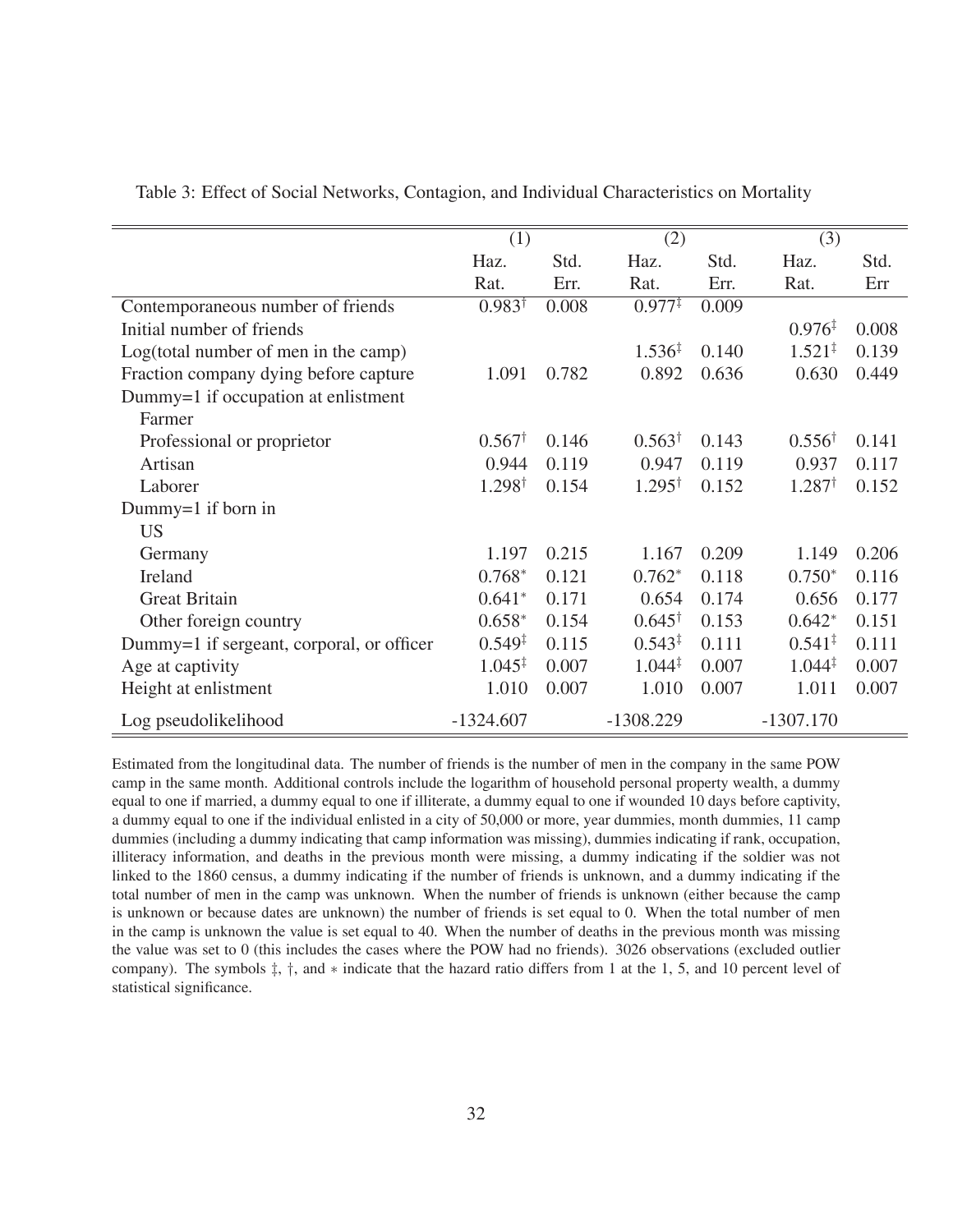|                                                                                        |      |      | IV                                      |       |
|----------------------------------------------------------------------------------------|------|------|-----------------------------------------|-------|
|                                                                                        | Haz. | Std. | Haz.                                    | Std.  |
|                                                                                        | Rat. | Err. | Rat.                                    | Err.  |
| Number of friends                                                                      |      |      | $0.978^*$ 0.012 $0.895^{\dagger}$ 0.055 |       |
| Log(total number of men in the camp) $1.437^{\ddagger}$ 0.122 $1.537^{\ddagger}$ 0.196 |      |      |                                         |       |
| Residual                                                                               |      |      | $1.106^{\dagger}$                       | 0.071 |

Table 4: Effect of Social Networks on Mortality, with Company Fixed Effects and Instrumented

The instruments are time-varying and are a dummy for whether the soldier was transferred and the count of men in his company transferred into the camp. All regressions contain company fixed effects and all of the variables used in the second specification in Table 3 with the exception that instead of the full set of camp dummies only an Andersonville dummy is used. The number of friends is the number of friends in the same POW camp in the same month. The regressions exclude observations where the number of friends is unknown because the camp is unknown or because dates within the camp are unknown. The total number of cases of captivity is therefore 1824. We report bootstrap standard errors for the IV regressions. The symbols ‡, †, and ∗ indicate that the hazard ratio differs from 1 at the 1, 5, and 10 percent level of statistical significance.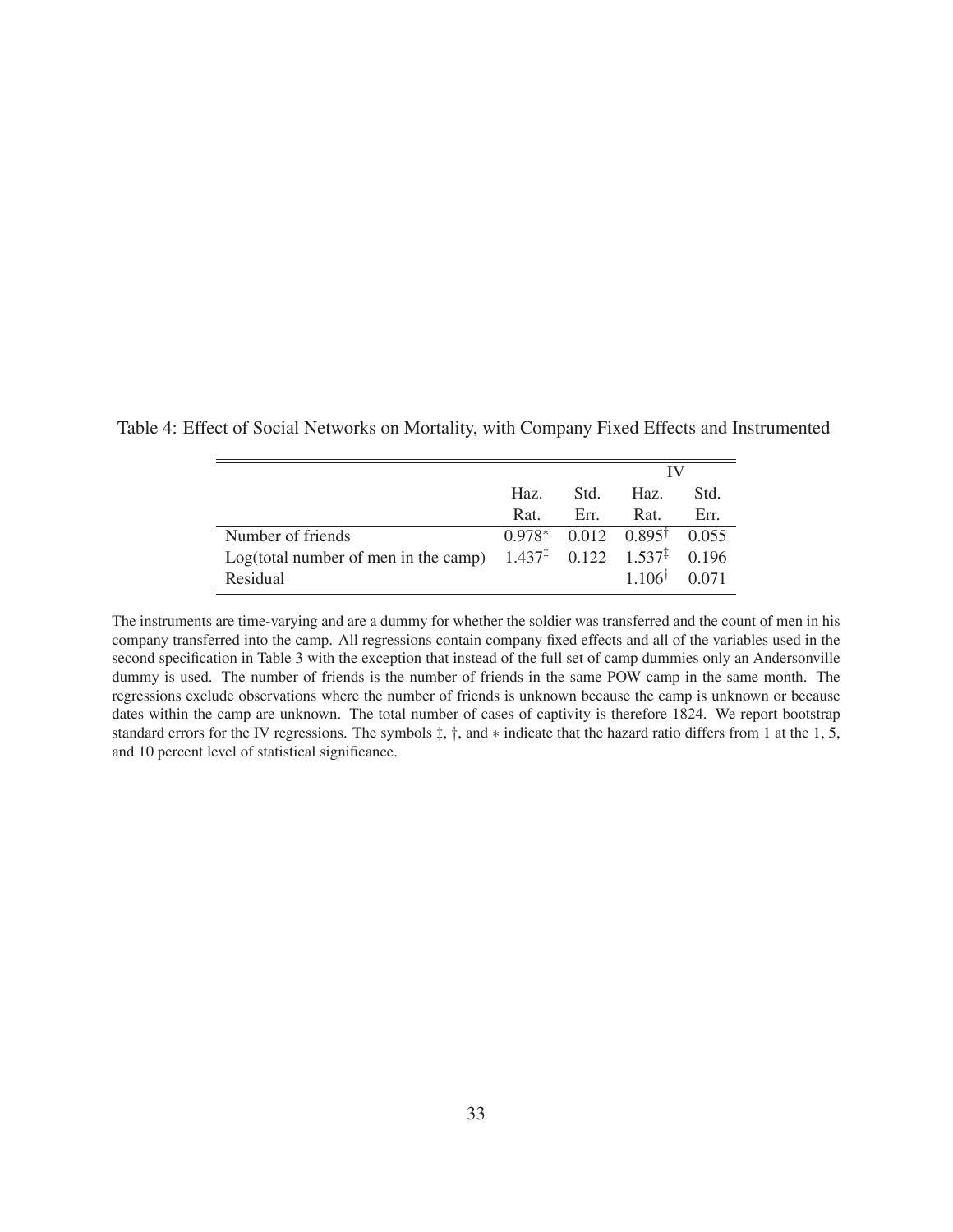|                                |          |                                 |                                 |                                 |                                 | From Small Town                 |
|--------------------------------|----------|---------------------------------|---------------------------------|---------------------------------|---------------------------------|---------------------------------|
|                                | Mean     | $\frac{\partial P}{\partial x}$ | $\frac{\partial P}{\partial x}$ | $\frac{\partial P}{\partial x}$ | $\frac{\partial P}{\partial x}$ | $\frac{\partial P}{\partial x}$ |
| Number of men in regiment      | 9.157    | $0.004^{\ddagger}$              |                                 |                                 |                                 |                                 |
| $\div 10$                      | (10.358) | (0.001)                         |                                 |                                 |                                 |                                 |
| Number of men in company       | 12.899   |                                 | $0.003^{\ddagger}$              | $0.002^{\ddagger}$              | $0.003^{\ddagger}$              | $0.002^{\ddagger}$              |
|                                | (15.390) |                                 | (0.001)                         | (0.001)                         | (0.001)                         | (0.001)                         |
| Fraction of company with rank  | 0.073    | $0.120^{1}$                     | $0.128^{\ddagger}$              | $0.079^{\ddagger}$              | $0.152*$                        | 0.085                           |
| sergeant or higher             |          | (0.034)                         | (0.034)                         | (0.032)                         | (0.061)                         | (0.056)                         |
| Number of men with same last   | 1.190    | $0.033^{\ddagger}$              | $0.033^{\ddagger}$              | $0.036^{\ddagger}$              | $0.018^{\dagger}$               | $0.023^{\ddagger}$              |
| name in regiment               | (0.599)  | (0.007)                         | (0.007)                         | (0.006)                         | (0.009)                         | (0.009)                         |
| log(Number of men in camp from | 5.101    | $-0.003$                        | $-0.002$                        | 0.000                           | $0.018^{\dagger}$               | $0.026^{\ddagger}$              |
| same town)                     | (1.994)  | (0.005)                         | (0.005)                         | (0.005)                         | (0.009)                         | (0.008)                         |
| Dummy=1 if                     |          |                                 |                                 |                                 |                                 |                                 |
| Town population $<$ 9552       | 0.423    | $0.037^{\ddagger}$              | $0.034^{\ddagger}$              | $0.032^{\ddagger}$              |                                 |                                 |
|                                |          | (0.014)                         | (0.014)                         | (0.013)                         |                                 |                                 |
| Private                        | 0.824    |                                 |                                 |                                 |                                 |                                 |
| Officer                        | 0.003    | $0.347^{\ddagger}$              | $0.347^{\ddagger}$              | $0.354^{\ddagger}$              | $0.311^{\ddagger}$              | $0.328^{\ddagger}$              |
|                                |          | (0.027)                         | (0.027)                         | (0.021)                         | (0.038)                         | (0.025)                         |
| Sergeant                       | 0.068    | $0.080^{\ddagger}$              | 0.080 <sup>‡</sup>              | $0.083^{\ddagger}$              | $0.084^{\ddagger}$              | $0.088^{\ddagger}$              |
|                                |          | (0.011)                         | (0.011)                         | (0.011)                         | (0.017)                         | (0.018)                         |
| Corporal                       | 0.078    | $0.055^{\ddagger}$              | $0.055^{\ddagger}$              | $0.046^{\ddagger}$              | $0.064^{\ddagger}$              | $0.054^{\ddagger}$              |
|                                |          | (0.011)                         | (0.011)                         | (0.011)                         | (0.017)                         | (0.018)                         |
| Other rank                     | 0.010    | 0.028                           | 0.034                           | 0.030                           | 0.067                           | 0.046                           |
|                                |          | (0.030)                         | (0.030)                         | (0.030)                         | (0.049)                         | (0.050)                         |
| Irish surname                  | 0.023    | 0.020                           | 0.022                           | 0.017                           | $0.069^{\dagger}$               | $0.059*$                        |
|                                |          | (0.019)                         | (0.019)                         | (0.019)                         | (0.030)                         | (0.030)                         |
| German surname                 | 0.043    | $-0.009$                        | $-0.009*$                       | $-0.016$                        | $-0.001$                        | $-0.025$                        |
|                                |          | (0.015)                         | (0.015)                         | (0.015)                         | (0.024)                         | (0.025)                         |
| French surname                 | 0.028    | 0.028                           | 0.028                           | 0.028                           | 0.033                           | 0.032                           |
|                                |          | (0.017)                         | (0.017)                         | (0.017)                         | (0.027)                         | (0.028)                         |
| Continental surname            | 0.029    | 0.006                           | 0.007                           | $-0.004$                        | $-0.021$                        | $-0.029$                        |
|                                |          | (0.018)                         | (0.018)                         | (0.018)                         | (0.032)                         | (0.032)                         |
| State fixed effects?           |          | $\mathbf N$                     | $\mathbf N$                     | Y                               | N                               | Y                               |
| Pseudo $R^2$                   |          | 0.043                           | 0.044                           | 0.087                           | 0.048                           | 0.115                           |
| Observations                   | 31,336   | 31,336                          | 31,336                          | 31,330                          | 12,002                          | 12,002                          |

Table 5: Effect of Social Networks on Probability of Survival

Estimated from the Andersonville data, excluding the two outlier companies. Additional control variables include year of capture dummies, a dummy variable indicating whether the regiment's town of formation was unknown and a dummy variable indicating whether year of capture was unknown. Standard errors, clustered on the company, in parentheses. The symbols ‡, †, and ∗ indicate that the coefficient is different from 0 at the 1, 5, and 10 percent level of statistical significance. A small town is defined as one of less than 9,552 persons and one that excludes the large military camps in Springfield, IL and Readville, MA.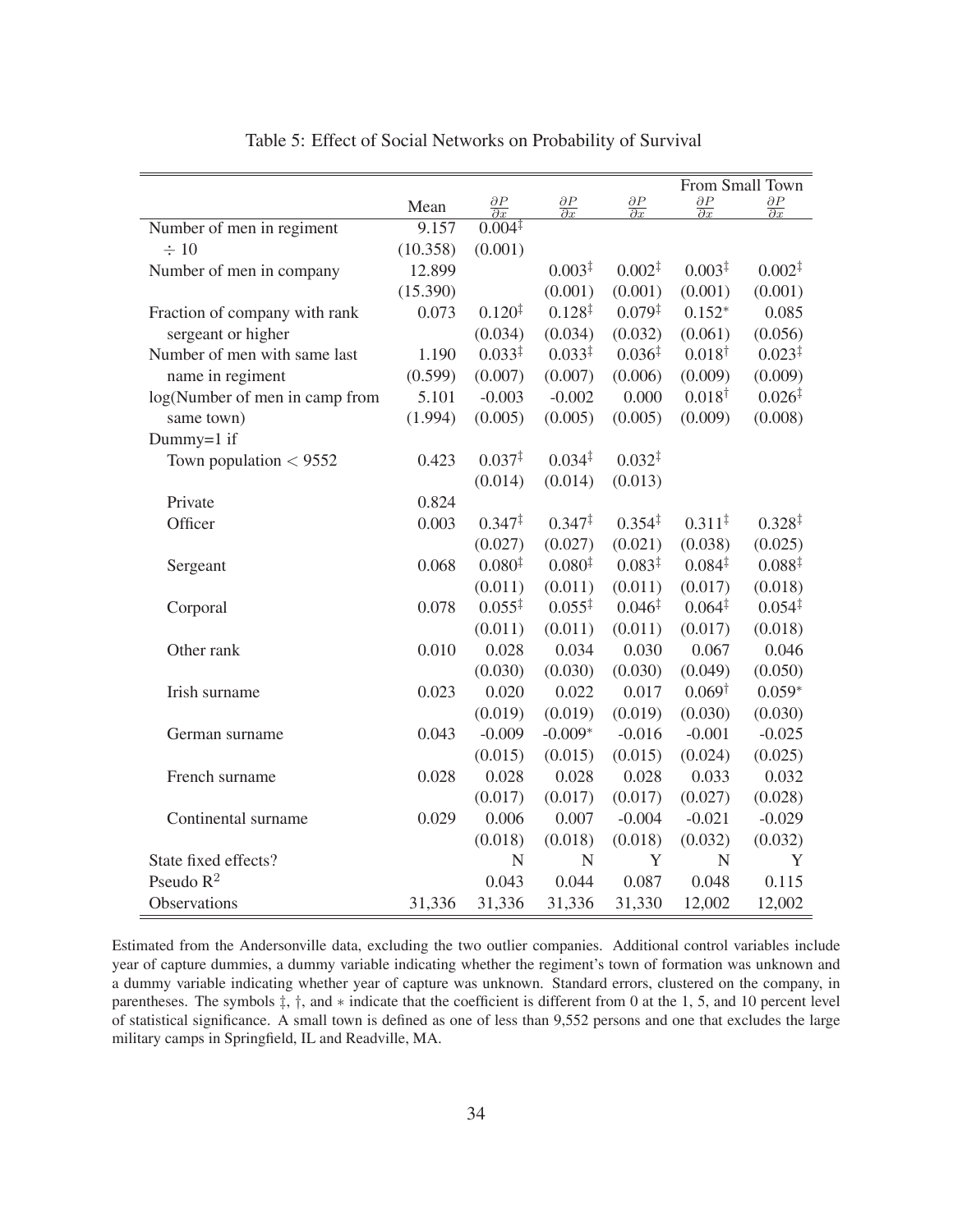|                                  |         |                                 |                                 |                                 |                                 | From Small Town                 |
|----------------------------------|---------|---------------------------------|---------------------------------|---------------------------------|---------------------------------|---------------------------------|
|                                  | Mean    | $\frac{\partial P}{\partial x}$ | $\frac{\partial P}{\partial x}$ | $\frac{\partial P}{\partial x}$ | $\frac{\partial P}{\partial x}$ | $\frac{\partial P}{\partial x}$ |
| Log(Number of men in regiment)   | 3.865   | $0.011^{\dagger}$               |                                 |                                 |                                 |                                 |
|                                  | (1.290) | (0.005)                         |                                 |                                 |                                 |                                 |
| Log(Number of men in company)    | 2.052   |                                 | $0.019^{1}$                     | $0.010*$                        | $0.028^{\dagger}$               | $0.020^{\dagger}$               |
|                                  | (1.180) |                                 | (0.007)                         | (0.006)                         | (0.012)                         | (0.009)                         |
| Fraction of company with rank    | 0.072   | $0.133^{\ddagger}$              | $0.132^{\ddagger}$              | $0.078^{\dagger}$               | $0.151^{\ddagger}$              | 0.078                           |
| sergeant or higher               |         | (0.035)                         | (0.034)                         | (0.032)                         | (0.061)                         | (0.056)                         |
| Log(Number of men with same last | 0.113   | $0.101^{\ddagger}$              | $0.095^{\ddagger}$              | $0.096^{\ddagger}$              | $0.061^{\ddagger}$              | $0.063^{\ddagger}$              |
| name in regiment)                | (0.305) | (0.012)                         | (0.012)                         | (0.011)                         | (0.018)                         | (0.017)                         |
| log(Number of men in camp from   | 5.114   | 0.003                           | 0.000                           | 0.003                           | $0.024^{\ddagger}$              | $0.031^{\ddagger}$              |
| same town)                       | (1.991) | (0.005)                         | (0.005)                         | (0.005)                         | (0.009)                         | (0.008)                         |
| State fixed effects?             |         | N                               | N                               | Y                               | N                               | Y                               |
| Pseudo $R^2$                     |         | 0.039                           | 0.040                           | 0.084                           | 0.044                           | 0.113                           |
| <b>Observations</b>              | 31,678  | 31,678                          | 31,678                          | 31,678                          | 12,025                          | 12,025                          |

Table 6: Effect of Social Networks on Probability of Survival, Logarithmic Form

Estimated from the Andersonville data, including the two outlier companies. The same control variables are used as in Table 5. That is, additional control variables include a dummy equal to one if the town population is less than 9552, rank dummies, ethnicity dummies, year of capture dummies, a dummy variable indicating whether the regiment's town of formation was unknown and a dummy variable indicating whether year of capture was unknown. Standard errors, clustered on the company, in parentheses. The symbols ‡, †, and ∗ indicate that the coefficient is different from 0 at the 1, 5, and 10 percent level of statistical significance. A small town is defined as one of less than 9,552 persons and one that excludes the large military camps in Springfield, IL and Readville, MA.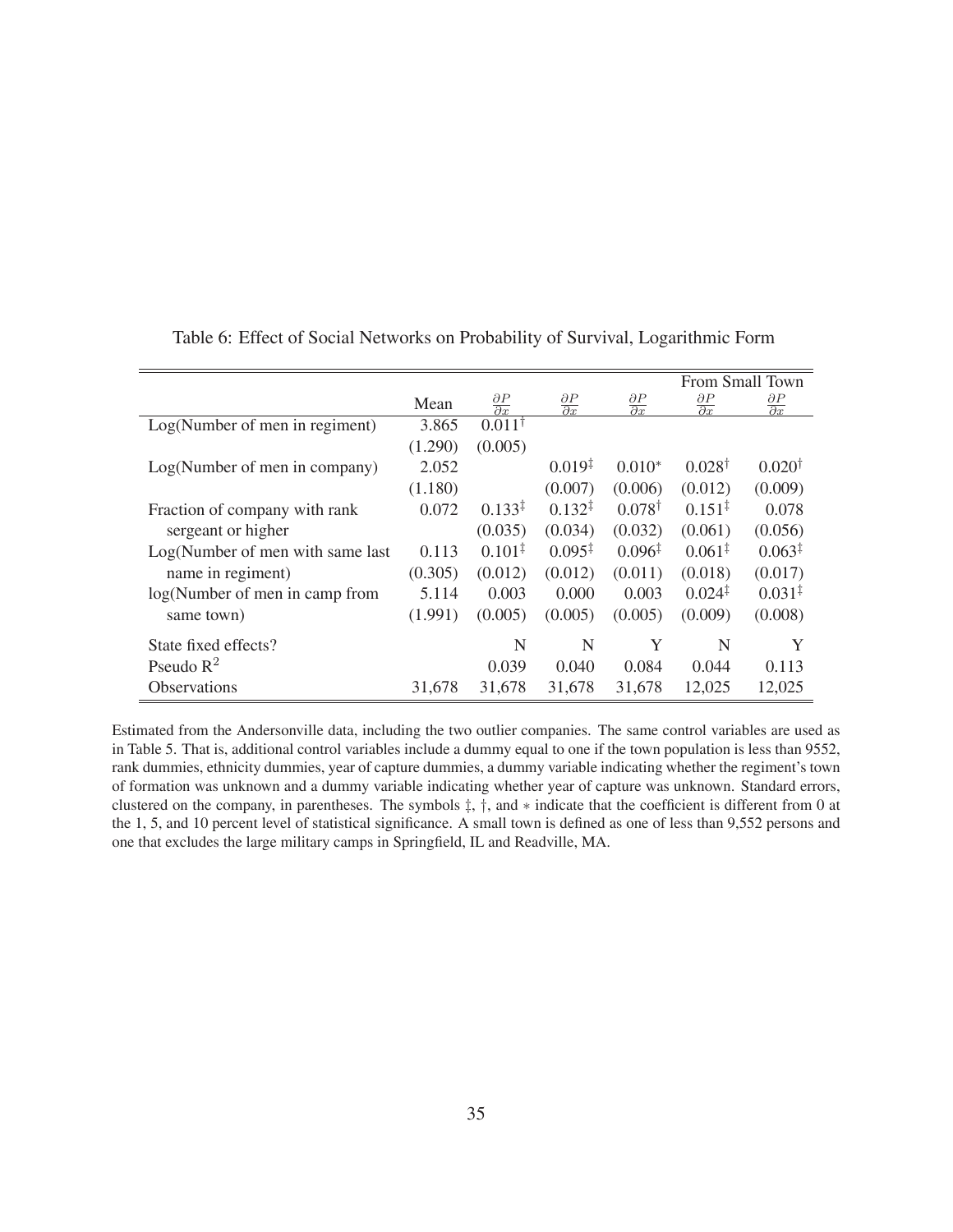|                                            | Irish                           |       | German                          |       | French                          |       |
|--------------------------------------------|---------------------------------|-------|---------------------------------|-------|---------------------------------|-------|
|                                            |                                 | Std   |                                 | Std   |                                 | Std   |
|                                            | $\frac{\partial P}{\partial x}$ | Err   | $\frac{\partial P}{\partial x}$ | Err   | $\frac{\partial P}{\partial x}$ | Err   |
| No. of men in company                      | $0.003^{\dagger}$               | 0.002 | $0.003^{\dagger}$               | 0.001 | 0.002                           | 0.002 |
| No. of men of own ethnicity                | 0.030                           | 0.036 | $0.030^{\dagger}$               | 0.013 | 0.019                           | 0.026 |
| in company                                 |                                 |       |                                 |       |                                 |       |
| Dummy= $1$ if                              |                                 |       |                                 |       |                                 |       |
| Private                                    | $-0.046$                        | 0.049 | $-0.078$ <sup>†</sup>           | 0.037 | $-0.093^{\dagger}$              | 0.043 |
| From small town                            | $0.100^{4}$                     | 0.040 | 0.036                           | 0.031 | 0.054                           | 0.036 |
| Captured 1864 or 1865                      | $0.239^{+}$                     | 0.077 | $0.282^{\ddagger}$              | 0.049 | 0.388                           | 0.058 |
| Pseudo $\mathbb{R}^2$                      | 0.036                           |       | 0.059                           |       | 0.058                           |       |
| $\chi^2(2)$ test for joint significance of |                                 |       |                                 |       |                                 |       |
| No. of men in company and No. of           |                                 |       |                                 |       |                                 |       |
| men of own ethnicity                       | 8.60                            |       | 22.01                           |       | 3.20                            |       |
| Observations                               | 735                             |       | 1355                            |       | 869                             |       |

Table 7: Effect of Ethnic Networks on Probability of Survival

Estimated from the Andersonville data. The regressions include a dummy indicating if capture date was unknown. The symbols ‡, †, and ∗ indicate that the coefficient is different from 0 at the 1, 5, and 10 percent level of statistical significance. Standard errors are clustered on the company.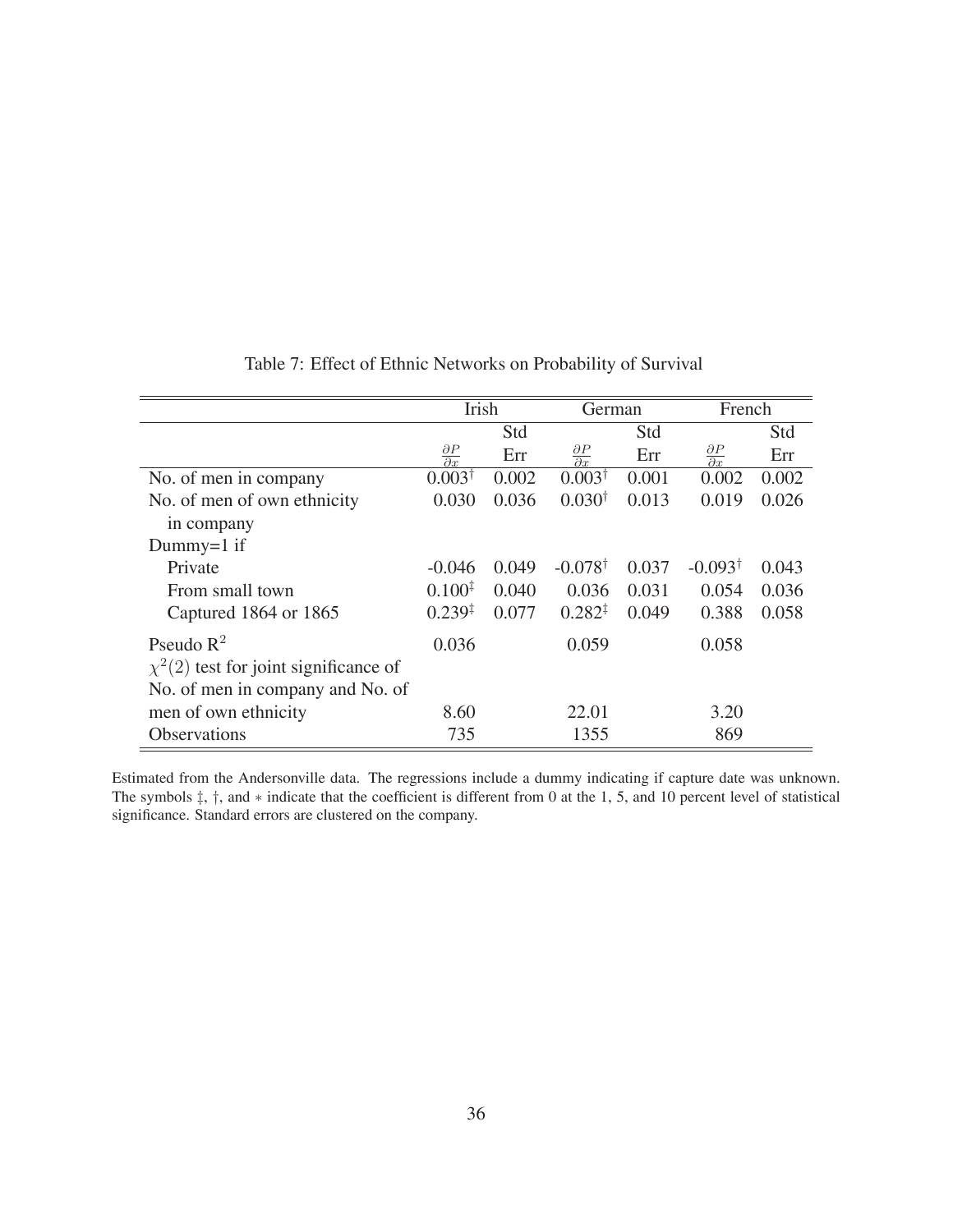



Estimated from the longitudinal data. An early capture date is before July 1863.